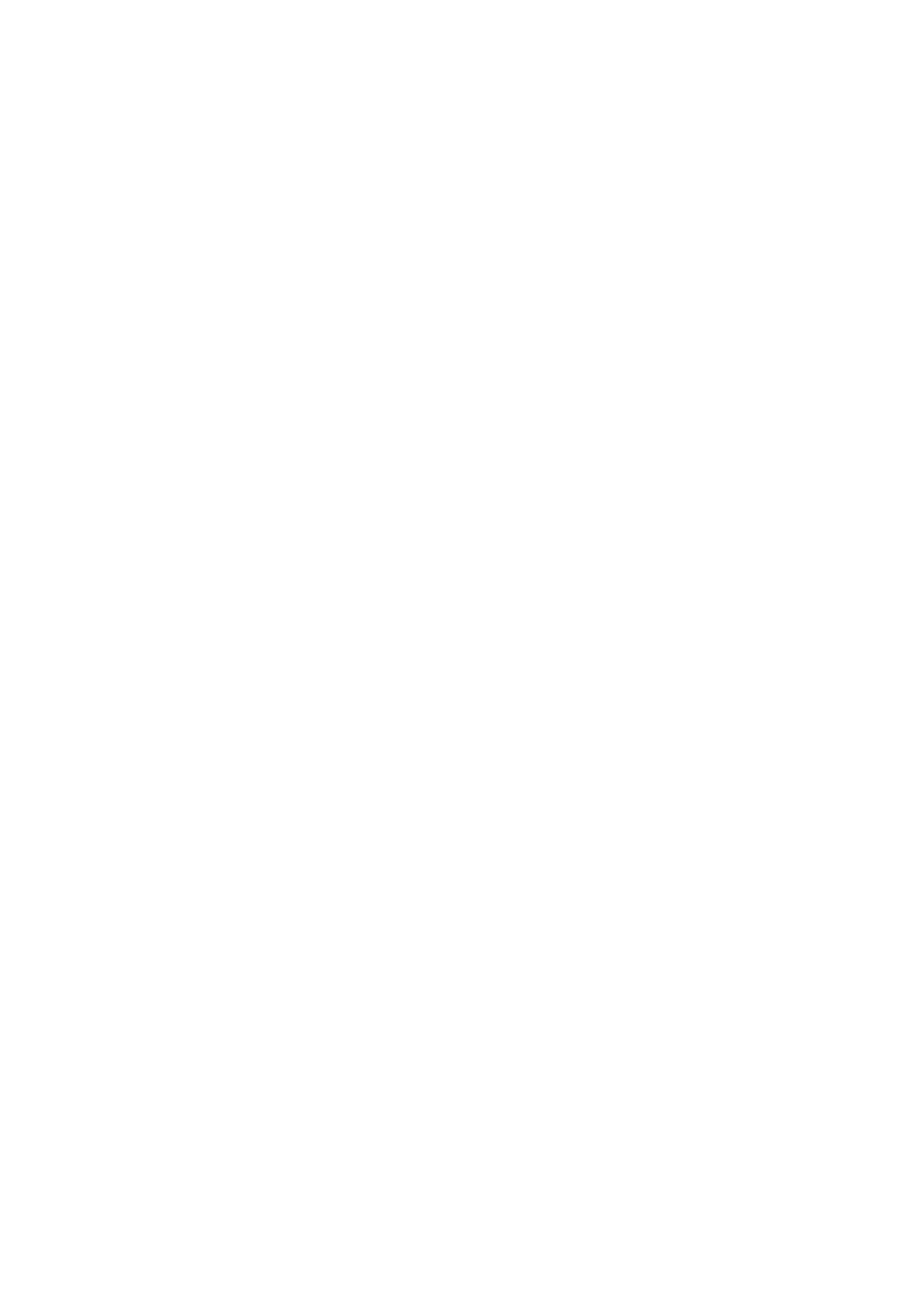

# **Enhanced Court Fees**

The Government Response to Part 2 of the Consultation on Reform of Court Fees and Further Proposals for Consultation

Presented to Parliament by the Lord Chancellor and Secretary of State for Justice by Command of Her Majesty

January 2015

Cm 8971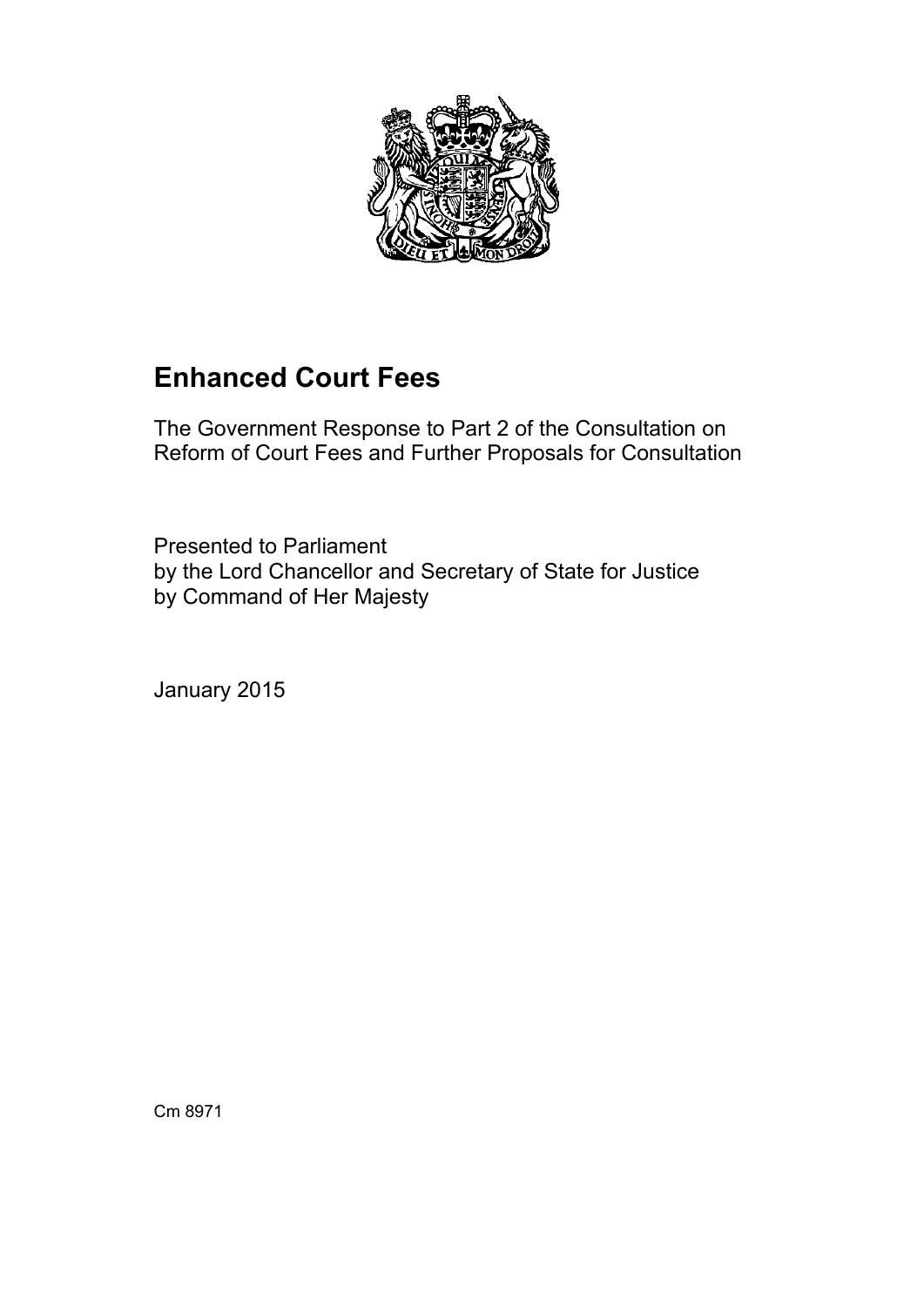

## **© Crown copyright 2015**

This publication is licensed under the terms of the Open Government Licence v3.0 except where otherwise stated. To view this licence, visit [nationalarchives.gov.uk/doc/open-government-licence/version/3](http://www.nationalarchives.gov.uk/doc/open-government-licence/version/3) or write to the Information Policy Team, The National Archives, Kew, London TW9 4DU, or email: [psi@nationalarchives.gsi.gov.uk.](mailto:psi@nationalarchives.gsi.gov.uk)

Where we have identified any third party copyright information you will need to obtain permission from the copyright holders concerned.

This publication is available for download at [www.official-documents.gov.uk](http://www.official-documents.gov.uk/) and on our website at [www.justice.gov.uk](http://www.justice.gov.uk/)

Any enquiries regarding this publication should be sent to us at the Court and Tribunals Fees Policy Team, Law and Access to Justice Group, Ministry of Justice, Post Point 4.38, 102 Petty France, London SW1H 9AJ.

Print: 9781474112918

Web: 9781474112925

Printed in the UK by The Stationery Office Limited on behalf of the Controller of Her Majesty's Stationery Office

ID 02121401 01/15

Printed on paper containing 75% recycled fibre content minimum.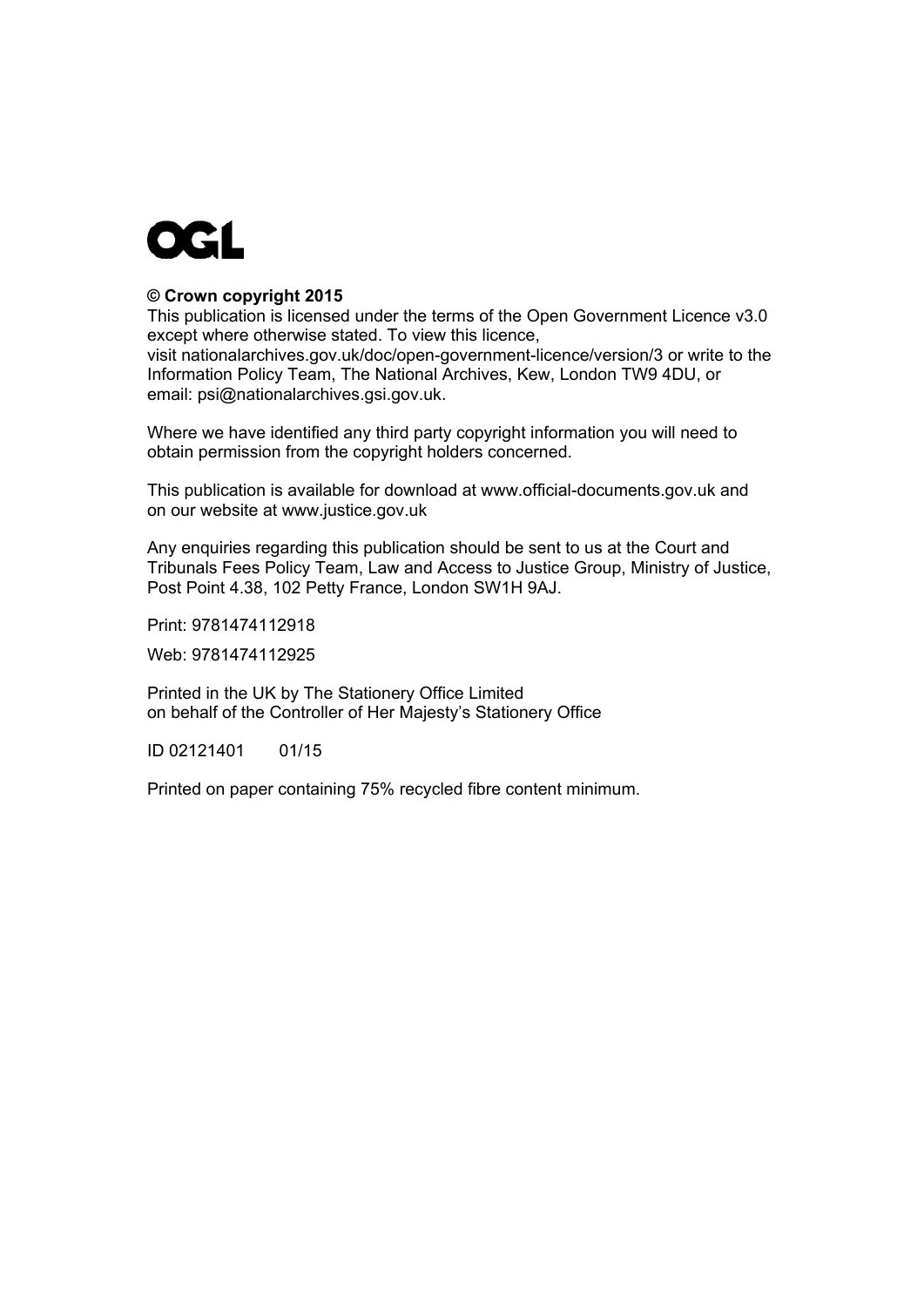# **Contents**

| <b>Ministerial Foreword</b>                                         | 3  |
|---------------------------------------------------------------------|----|
| <b>Executive Summary</b>                                            | 5  |
| Introduction                                                        | 7  |
| Part 1: The Government Response to the consultation                 | 12 |
| Part 2: Consultation on proposals for further reforms to court fees | 23 |
| <b>Next Steps</b>                                                   | 28 |
| Contact details/How to respond                                      | 30 |
| Annex A: Detailed responses to the consultation questions           | 32 |
| Annex B: Schedule of fees to issue proceedings for money claims     | 41 |
| Annex C: List of organisations which responded to the consultation  | 42 |
| Annex D: Equalities Statement Government Response to consultation   | 46 |
| <b>Annex E: Equalities Statement Further Consultation</b>           | 54 |
| <b>Annex E: Equalities Statement Further Consultation</b>           | 54 |
|                                                                     |    |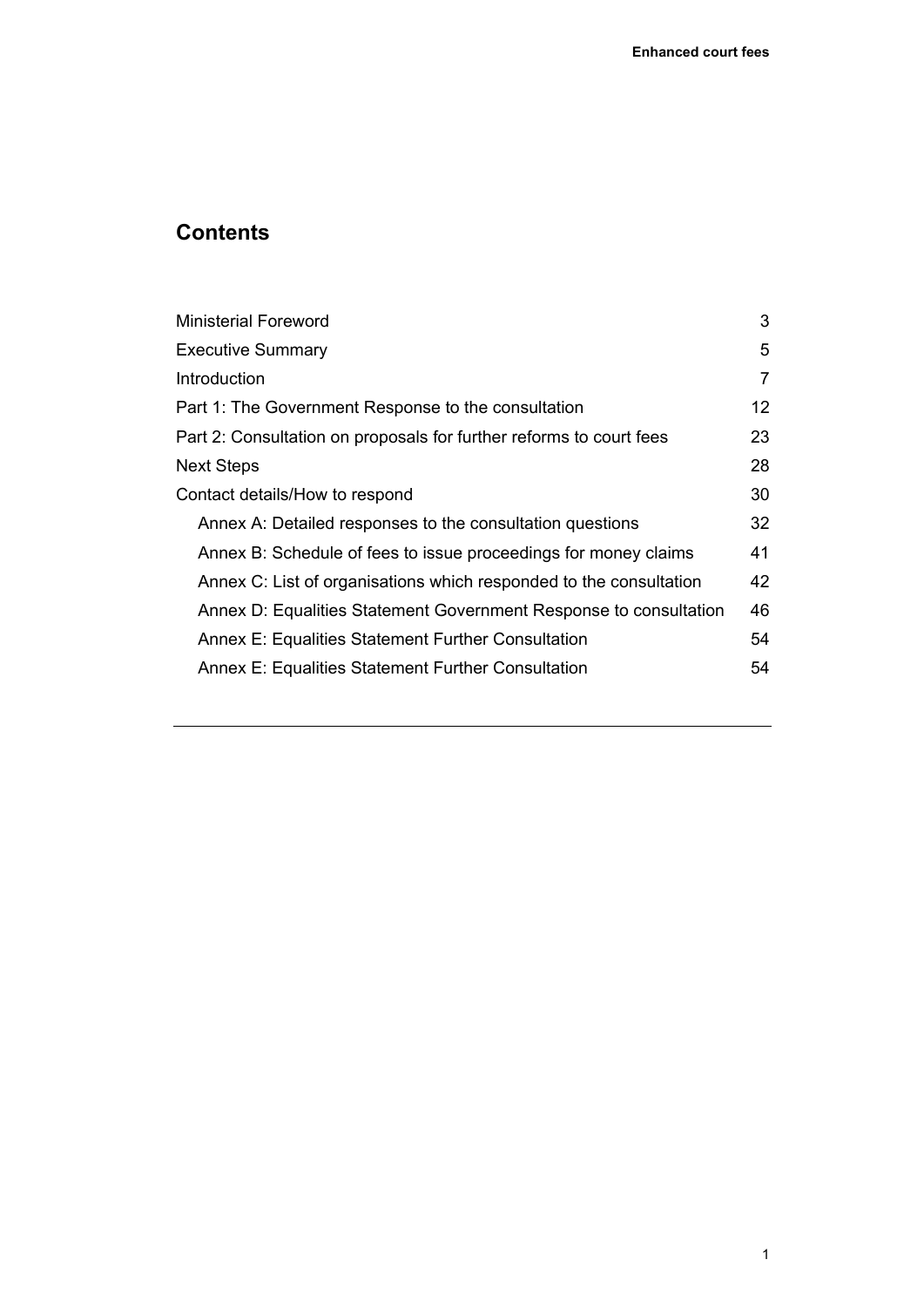**Enhanced court fees**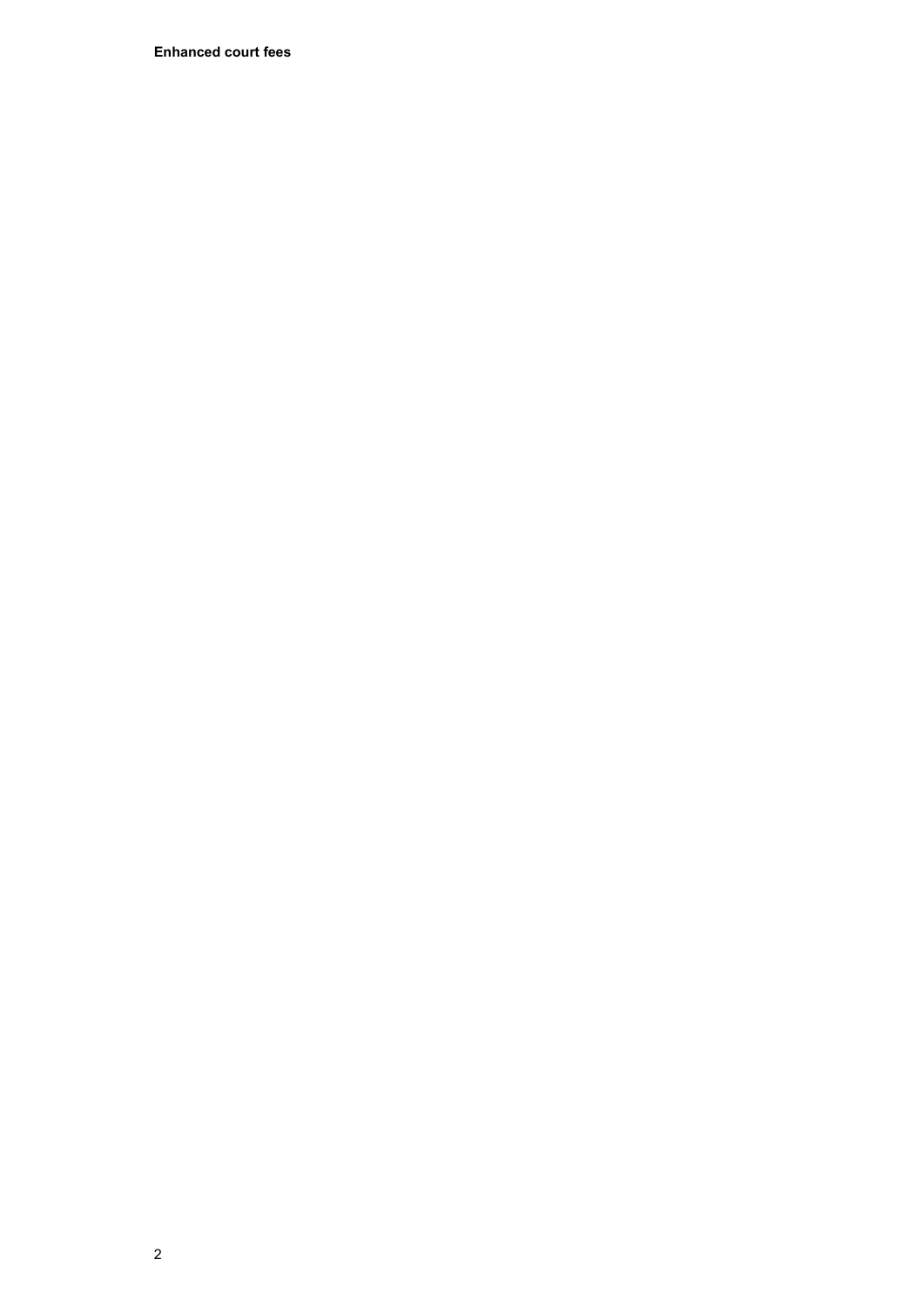## <span id="page-6-0"></span>**Ministerial Foreword**

I am proud that we live in a country which operates under the rule of law, and where we have such a strong tradition of access to justice. We have some of the finest judges and access to some of the best legal services in the world. That is why so many people and organisations choose to bring their disputes here.

It is vital that these principles and qualities are preserved so that people can continue to have ready access to the courts when they need it. I believe that a key aspect of ensuring that access to justice is protected is to ensure that the courts are properly funded.

We can only have properly funded public services if we have a strong economy. This Government has made economic recovery our first priority. This has meant that we have had to make some difficult choices, but the tough action we have taken is working and the economy is getting stronger.

Our work is not finished, and delivering further reductions in public spending will continue to be necessary over the coming years.

There can be no exceptions for the courts, and those who use them. We must continue the drive for efficiency and where necessary we will invest to save. We have already announced that we will be investing £375 million over the next five years to modernise our services and improve efficiency, because this will enable us to make long-term and permanent savings worth over £100 million each year by 2019/20.

There is, however, only so much that can be achieved through cost efficiency measures alone. If we are to protect access to justice, and all the benefits that brings, I am convinced that there is no alternative but to look to those who use the courts to contribute more towards their running costs where they can afford to do so.

We consulted on proposals to introduce enhanced fees last year and this Government response sets out how we intend to proceed. The measures set out in this Government Response will deliver an estimated £120 million per annum in additional income, with every pound collected retained by the courts to deliver a better service for everyone who uses them.

Respondents to the consultation were particularly concerned about raising the fee for a divorce. We have listened to those concerns and we have decided not to pursue this measure for the time being. We have also listened to those who were concerned about the potential impact of the higher fees for commercial proceedings, and we have decided not to implement either of the options on which we sought views.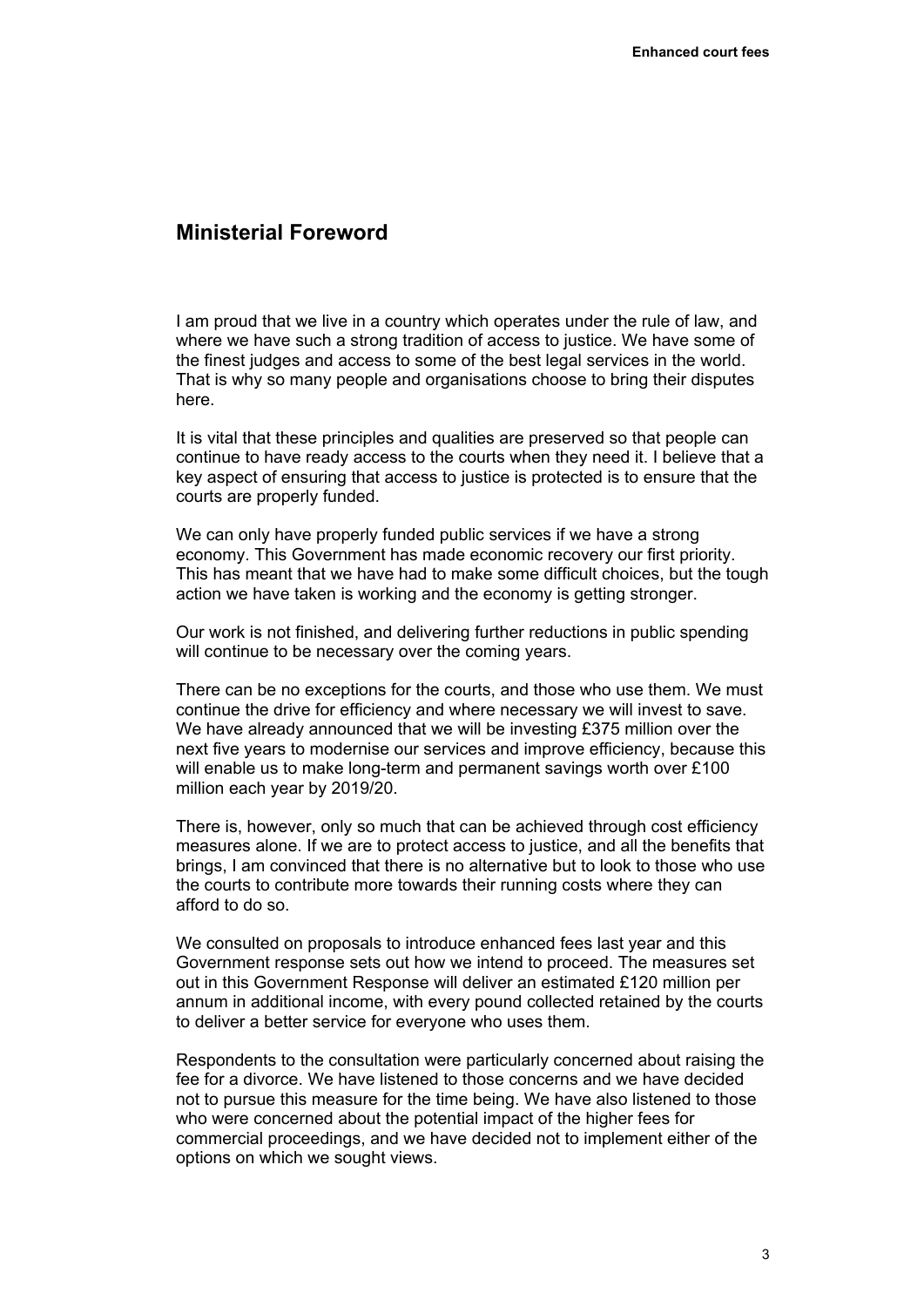However, while we have decided not to proceed with a number of the consultation proposals, this has not changed the financial imperative to increase the income to the courts from fees. The Government Response therefore also seeks views on proposals for raising fee income from possession claims and general applications in civil proceedings.

Increasing court fees will never be popular or welcome. But I am sure that those who choose to litigate in our courts will continue to recognise the outstanding qualities our legal services offer and the excellent value for money they provide.

**Shailesh Vara**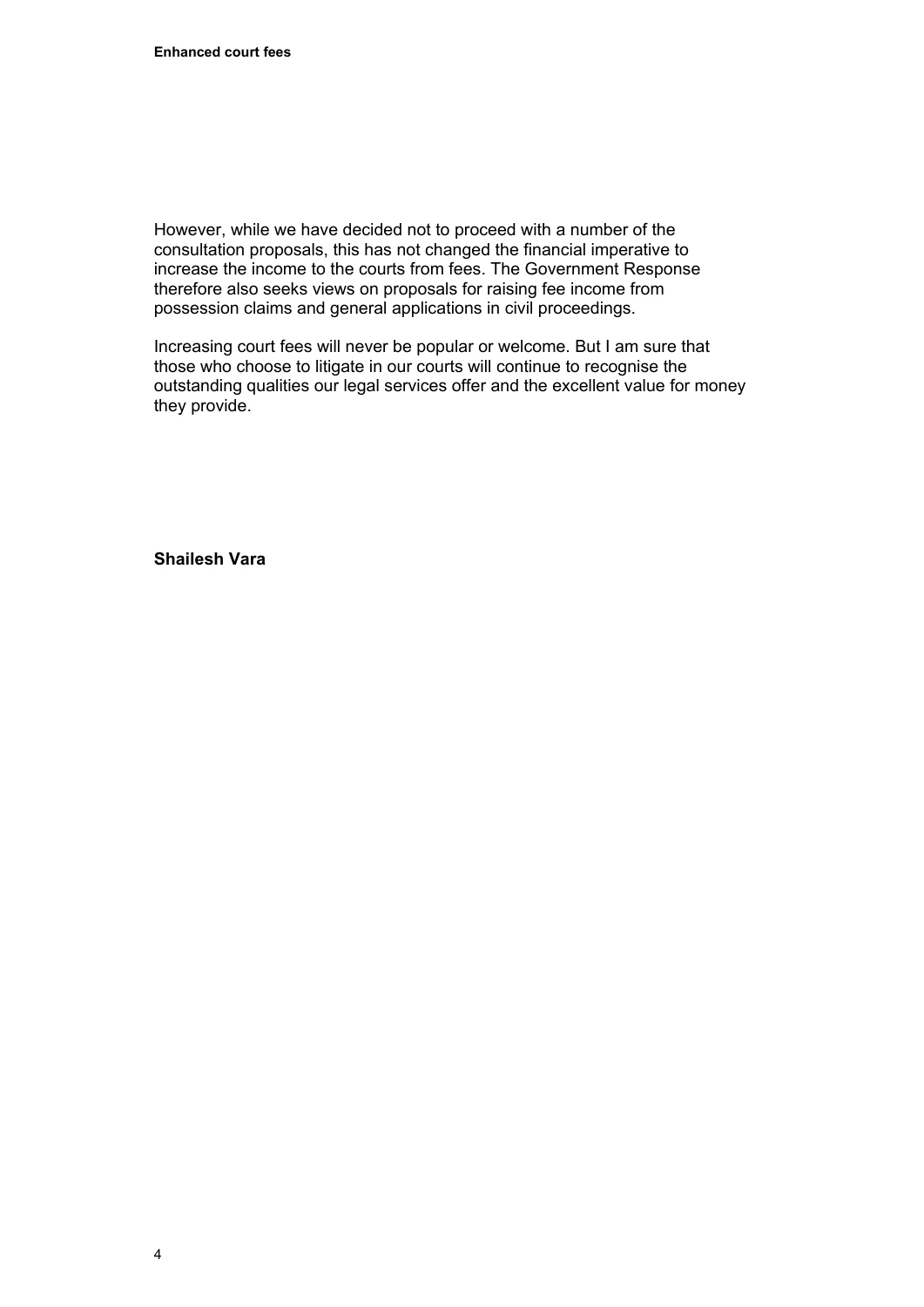## <span id="page-8-0"></span>**Executive Summary**

#### **Part 1: the Government Response to the consultation on enhanced fees**

The Government has decided to increase the fee to issue proceedings for the recovery of money to 5% of the value of the claim for all claims over £10,000. The fees for claims of less than £10,000, which represent over 90% of all money claims, are unaffected by these proposals and will remain at their current levels. The maximum fee to issue proceedings will be £10,000.

Discounts of 10% will apply to these fees where the claim is initiated electronically using the Secure Data Transfer facility or Money Claims Online.

Having listened to the concerns of those who responded to the consultation proposals, the Government has decided not to implement the proposed increase to the fee for a divorce, or either of the options for charging higher fees for commercial proceedings.

This has not, however, changed the financial imperative to increase income to the courts from fees. This Government Response therefore also seeks views on proposals for raising fee income from possession claims and general applications in civil proceedings

## **Part 2: the Government's further proposals for consultation**

## **Questions**

**Question 1: Do you agree with the proposal to raise the fee for a possession claim by £75? Please give reasons.** 

**Question 2: Do you agree with the proposal to increase the fee for a general application in civil proceedings from:** 

- **£50 to £100 for an application without notice or by consent; and**
- **£155 to £255 for an application on notice which is contested.**

**subject to an exemption for:** 

- **applications to vary or extend an injunction for protection from harassment or violence;**
- **applications for a payment to be made from funds held in court; and**
- **applications made in proceedings brought under the Insolvency Act 1986.**

**Question 3: Are there other types of case in which a general application may be made which you believe should be exempted from the proposed fee increases? Please provide details.**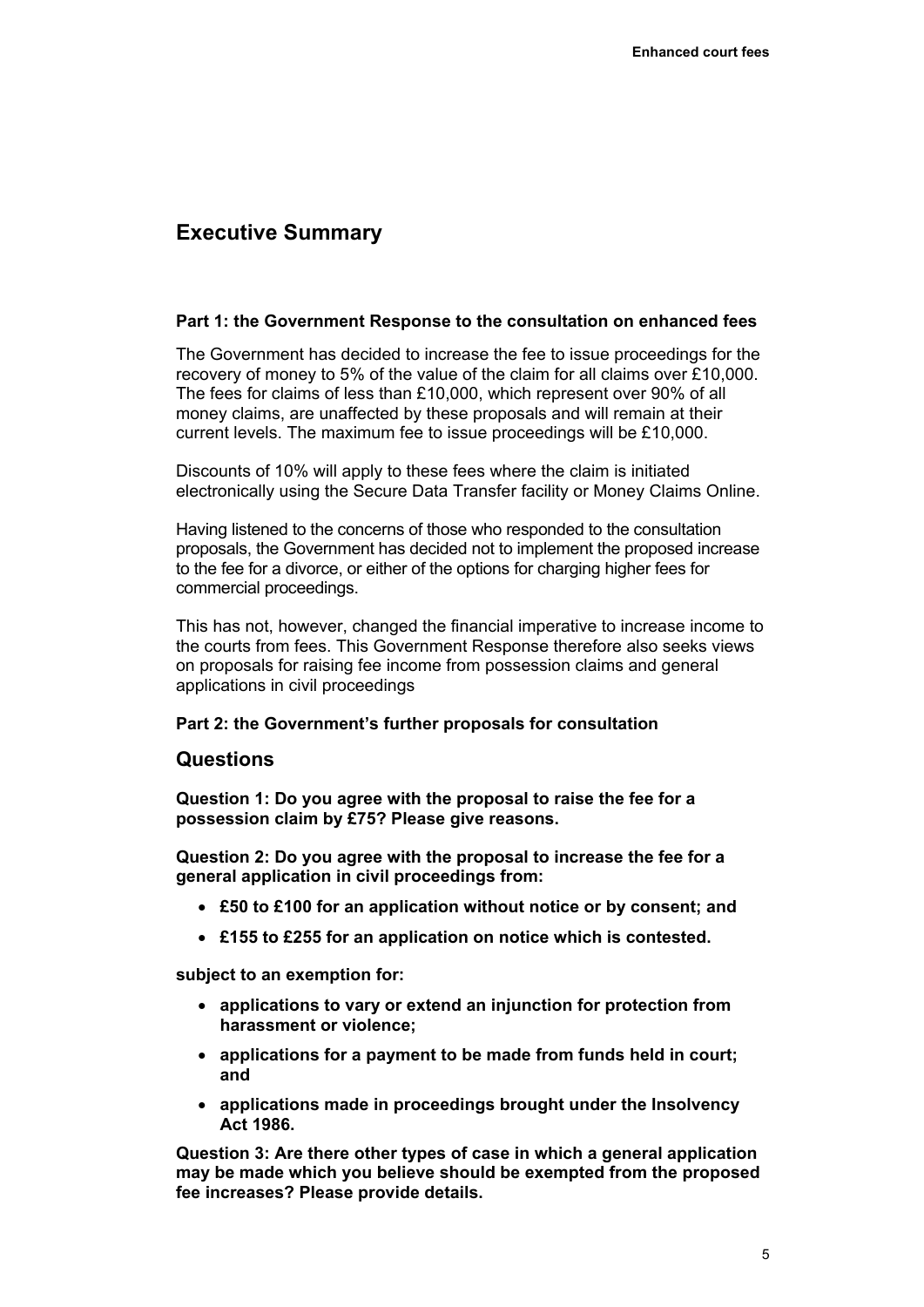**Question 4: We would welcome views on our assessment of the impacts of the proposals for further fee increases on those with protected characteristics. We would in particular welcome any data or evidence which would help to support these views.**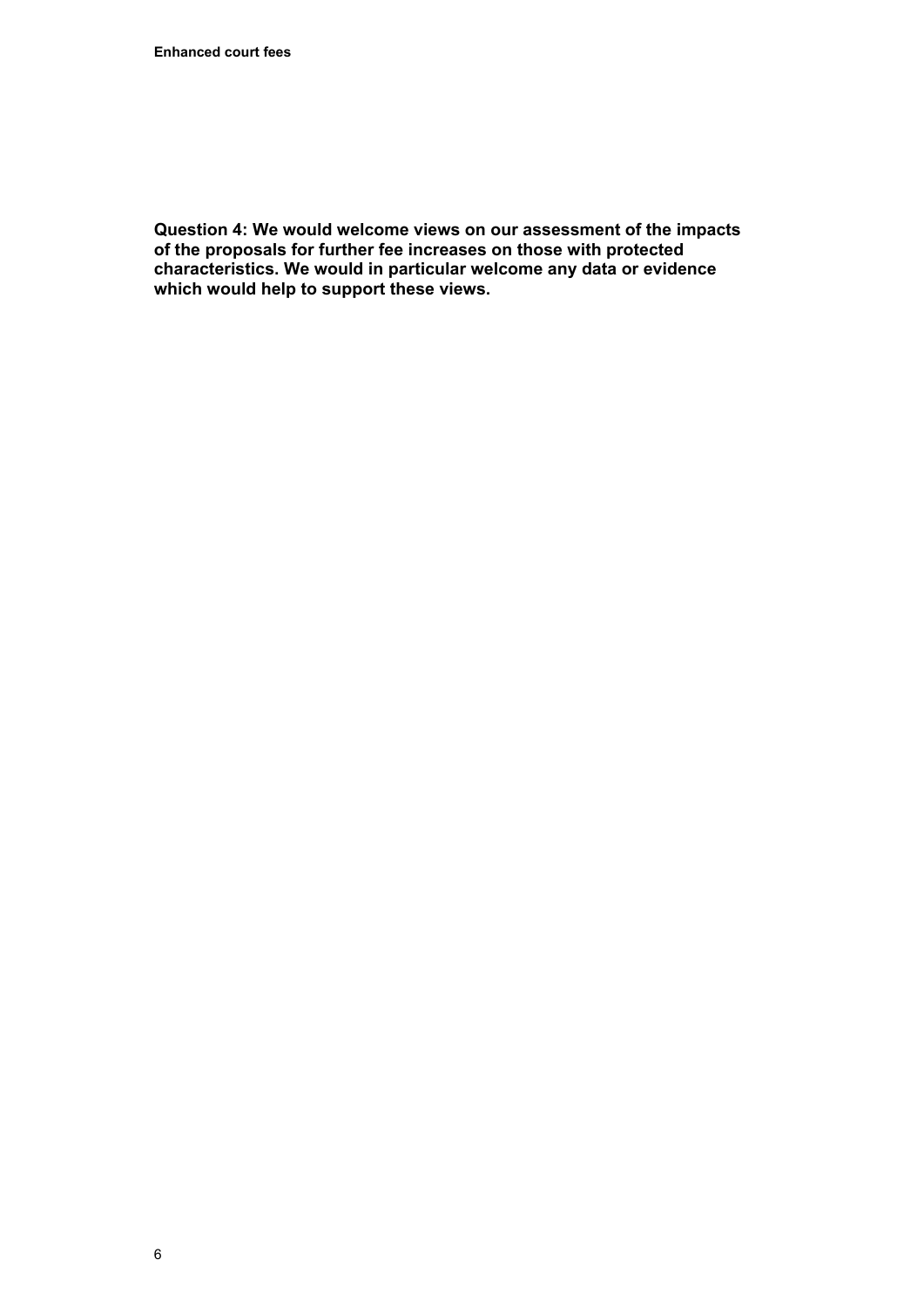## <span id="page-10-0"></span>**Introduction**

- 1. This publication sets out the Government's response to Part 2 of the consultation paper, *Court fees: proposals for reform*,<sup>1</sup> which sought views on proposals for charging enhanced fees for certain proceedings in the civil courts in England and Wales.
- 2. In Part 1 of this response, we set out those measures we intend to implement following the consultation. In Part 2, we seek views on further proposals to raise fee income from court proceedings. The deadline for providing responses to the further consultation is 27 February 2015.

## **The case for reform**

- 3. The case for reform is based firmly on the need to protect access to justice. This principle is a vital component of an effective and functioning democracy, helping to maintain social order and to support the efficient running of the economy.
- 4. The role of the courts is to provide access to justice for those who need it. This covers a wide range of circumstances, including: people accused of criminal offences; children who are considered to be at risk of harm; couples who need help in making arrangements for their separation and individuals or businesses involved in contractual or other disputes. In all of these cases, the courts are there to ensure that rights are protected and that cases are dealt with fairly, leading to a just outcome.
- 5. The Government has made the economic recovery our highest priority. We have started to tackle the unsustainable levels of borrowing by taking measured and proportionate steps to reduce public spending. These measures are clearly working, and the economy is getting stronger.
- 6. The Ministry of Justice, in common with most other public bodies, must continue to reduce its spending to meet its spending review settlements. Enhanced fees form part of our plans to meet the settlement. The measures we intend to implement, set out in this Government Response, will contribute an estimated £120 million per annum in additional income.
- 7. This is less than the income we estimated would be generated by the measures on which we originally consulted. The financial imperative to increase income to the Courts from fees has not changed and this Government Response therefore also seeks views on further proposals for increasing fee income from court fees. These measures, if implemented, would generate up to a further £55 million in annual income.

 $\overline{a}$ 

<sup>1</sup> *Court fees: proposals for reform*, Cm 8751, December 2013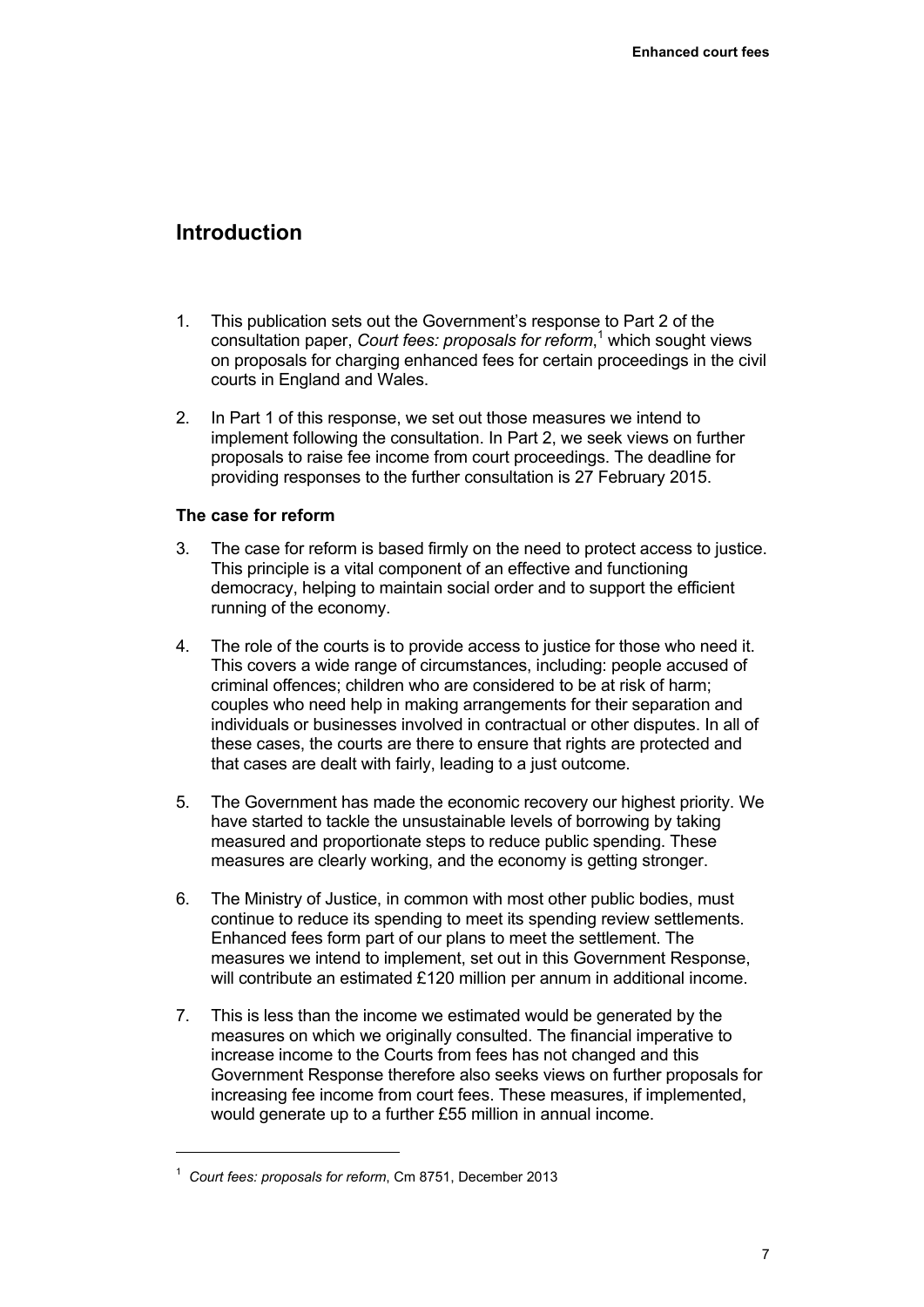## **The financial context**

- 8. Since 2010, the Ministry of Justice, in line with most Government departments, has had to make substantial savings in its spending:
	- we have reduced spending on legal aid so that the scheme is more affordable;
	- we have closed inefficient prisons, and we have outsourced facilities management services and benchmarked others to drive greater efficiencies; and
	- we have reduced staffing levels in our headquarters functions, and in the headquarters of our agencies.
- 9. Her Majesty's Courts & Tribunals Service (HMCTS) is also playing its part in contributing to these savings. Since 2010:
	- we have consolidated under-utilised court buildings;
	- staff numbers have been reduced by 3,500 through organisational restructuring; and
	- common services, such as estates, finance and IT, have been rationalised to reduce the cost of overheads and improve overall efficiency.
- 10. There is scope to go further, and we will be investing £375 million over the next five years to modernise court services, which is estimated to realise steady state savings of over £100 million by 2019/20.
- 11. There is, however, a limit to how much can be achieved through cost cutting measures alone. The Government believes that these reforms must be complemented by increases in the contributions from those who use the courts, if access to justice is to be protected and the overall cost of the courts to the taxpayer is to be reduced in line with spending review commitments.
- 12. The measures set out in this Government Response, when implemented, will deliver estimated additional income worth £120 million per annum as a contribution towards the departmental savings required from 2015/16.

## **Legislation**

13. The normal rule, set out in *Managing Public Money*,<sup>2</sup> is that fees for public services should be set at a level designed to meet the full cost of those services. The fee reforms introduced on 22 April 2014 were designed to ensure that the fees charged in the civil courts were broadly at full cost levels (less remissions).

 $\overline{a}$ 

<sup>2</sup> *Managing Public Money*, HM Treasury, July 2013.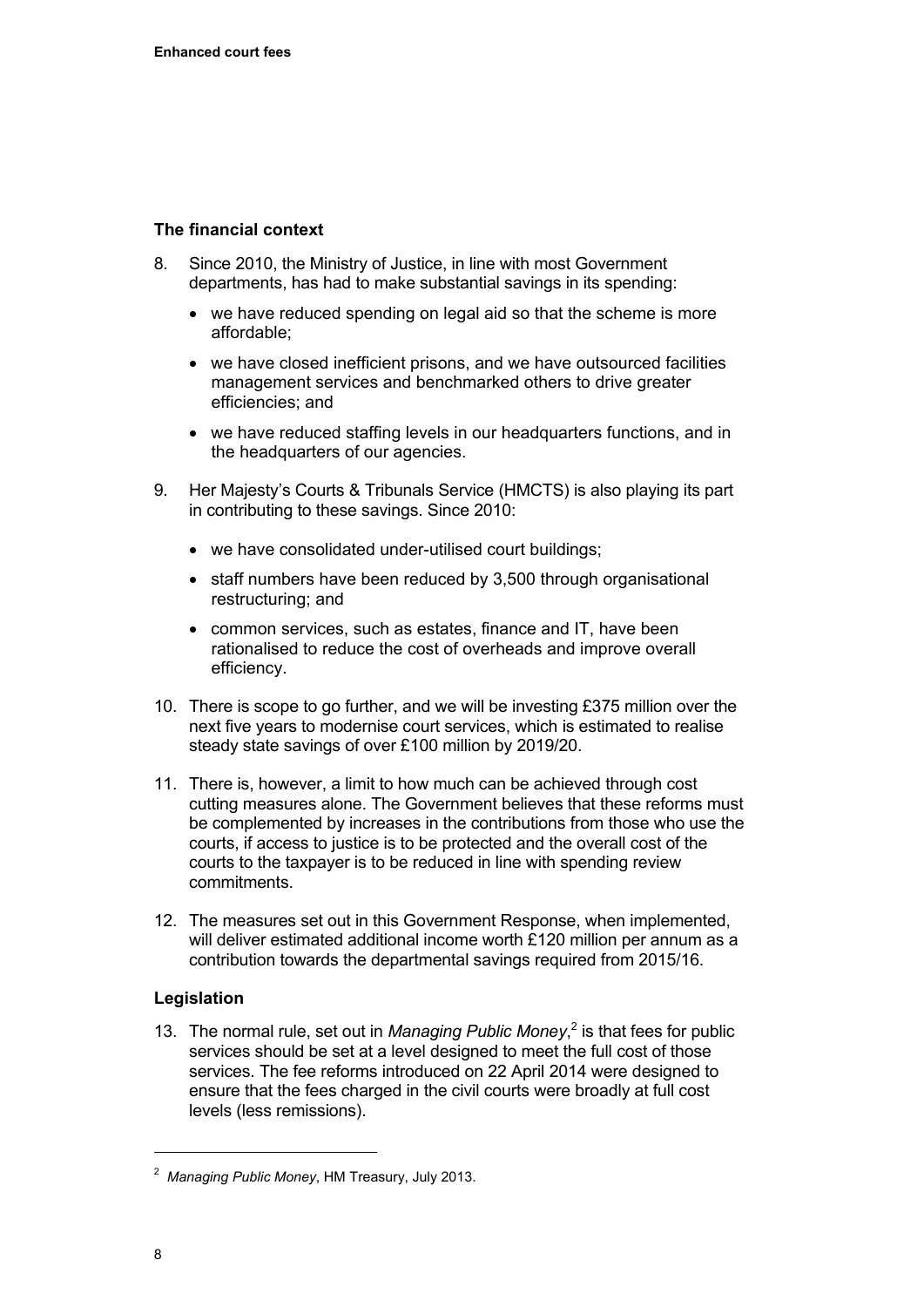- 14. In order to go further, we have taken a power, at section 180 of the *Antisocial Behaviour Crime and Policing Act 2014*, which allows fees to be set at a level above the costs of proceedings to which they relate. Under these provisions, the income from enhanced fees must be used to provide an efficient and effective system of courts and tribunals. The Lord Chancellor is also required to have regard to a number of factors before prescribing enhanced fees. In addition to the requirement to have regard to the principle that access to justice must not be denied (section 92 (3) of the Court Act 2003), he must also have regard to:
	- the financial position of the courts and tribunals service including the costs incurred by the courts and tribunals that are not being met by fee income; and
	- the competitiveness of the legal services market.

#### **The consultation**

- 15. In December 2013, the Government published proposals for using the enhanced fee power. These were set out in Part 2 of the consultation paper: *Court fees: proposals for reform*, which was published on 3 December and closed on 21 January 2014.
- 16. The consultation proposed enhanced fees for three categories of case:
	- money claims;
	- commercial proceedings; and
	- divorce.
- 17. We received 162 responses to the consultation. A list of the organisations which responded to the consultation is set out at Annex C.
- 18. The main points raised by consultees, and the Government's responses, are summarised in the following chapters and full details are contained at Annex A.

#### **Research**

19. One of the key concerns of introducing enhanced fees was that they might act as a barrier to justice. To seek to understand the likelihood and impact of this risk, two pieces of research were commissioned to support the development of the consultation proposals published alongside the consultation paper.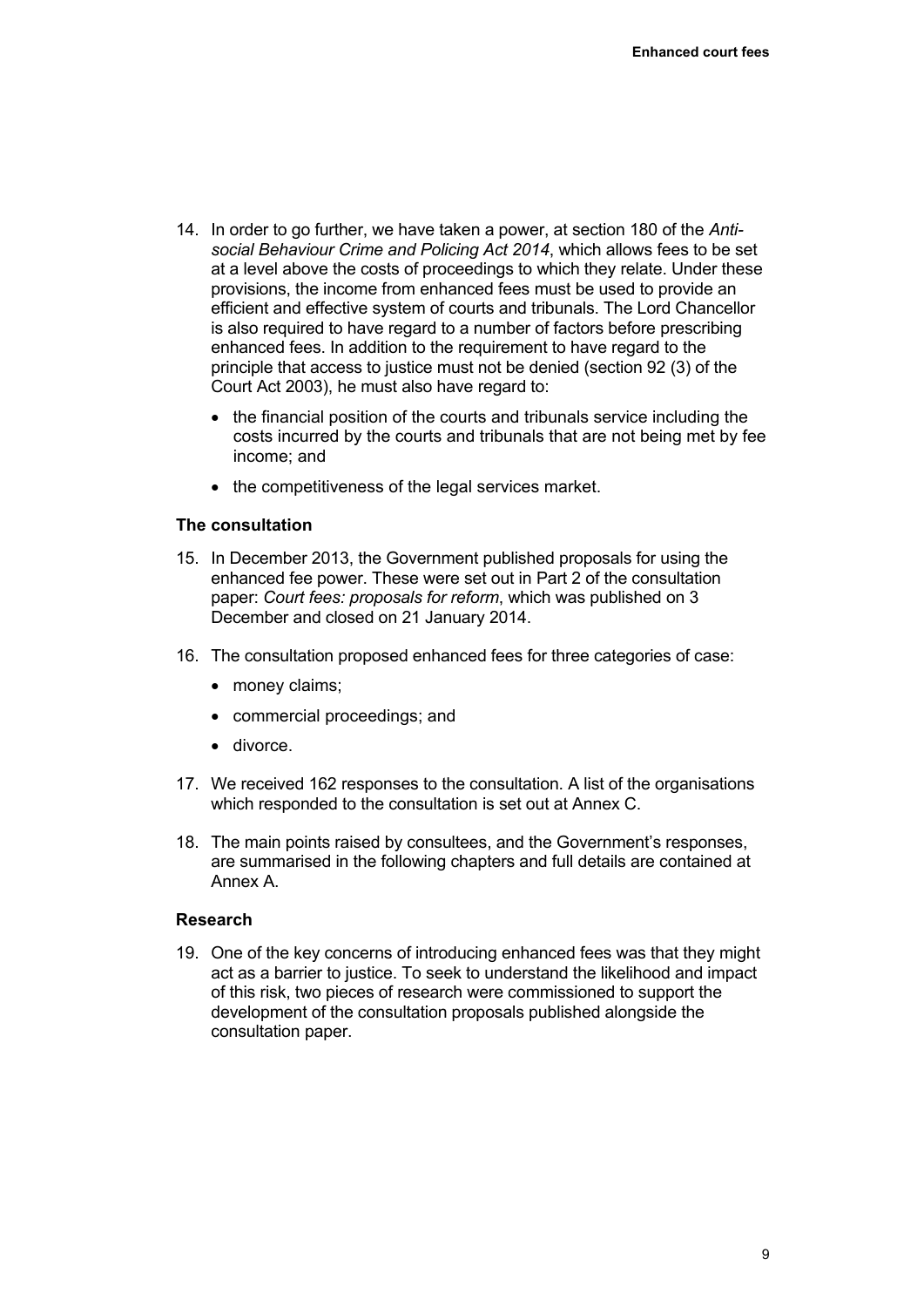## **Potential impact of changes to the court fees on volumes of cases brought to the civil and family courts3**

- 20. This study was undertaken by MoJ's Analytical Services team. Although a small scale study, it provides a valuable insight into the attitudes of those who bring the more routine types of case before the courts.
- 21. In summary, it found that court fees were not a primary factor influencing decisions to take cases to court: other factors, such as the prospects of success and likelihood of recovery, were more influential. Broadly, the current court fee structure was perceived favourably, and for these reasons, the proposed increases in court fees were not considered likely to impact on the volume of cases.

## **Competitiveness of fees charged for Commercial Court Services: An overview of selected jurisdictions.4**

- 22. Queen Mary, University of London, were commissioned to undertake a quick and simple study to compare services and court fees charged in a small number of other jurisdictions. These were: Singapore, New York, Delaware, Australia, and Dubai. The comparison was based on a typical scenario of a claim with a value of more than £500,000, heard over four days.
- 23. The study concluded that:
	- the London courts enjoyed a competitive advantage over most of the jurisdictions in the study, including Singapore, Australia and Dubai; but
	- they did not enjoy a similar advantage over the courts of New York.
- 24. Further research has been undertaken during the course of the consultation. In particular, we have commissioned two further pieces of qualitative research:
	- IPSOS MORI were commissioned to undertake a study on the reasons why people and businesses bring cases to courts;<sup>5</sup> and
	- the British Institute of International Comparative Law (BIICL) have completed a study on international cross border litigation.<sup>6</sup>
- 25. These reports are available on our website, and are considered in more detail in the following section of this Government Response.

<sup>3</sup> https://consult.justice.gov.uk/digital-communications/court-fees-proposals-forreform/supporting\_documents/feesresearch.pdf

<sup>4</sup> https://consult.justice.gov.uk/digital-communications/court-fees-proposals-for-<br>reform/supporting documents/competitivenessofcommercialcourts.pdf

<sup>&</sup>lt;sup>5</sup> The role of court fees in affecting users' decisions to bring cases to the civil and family courts:

*a qualitative study of claimants and applicants*, IPSOS MORI, April 2014 6 *Factors Influencing International Litigants' Decisions to Bring Commercial Claims to the London Based Courts*, British Institute of International Comparative Law, January 2015.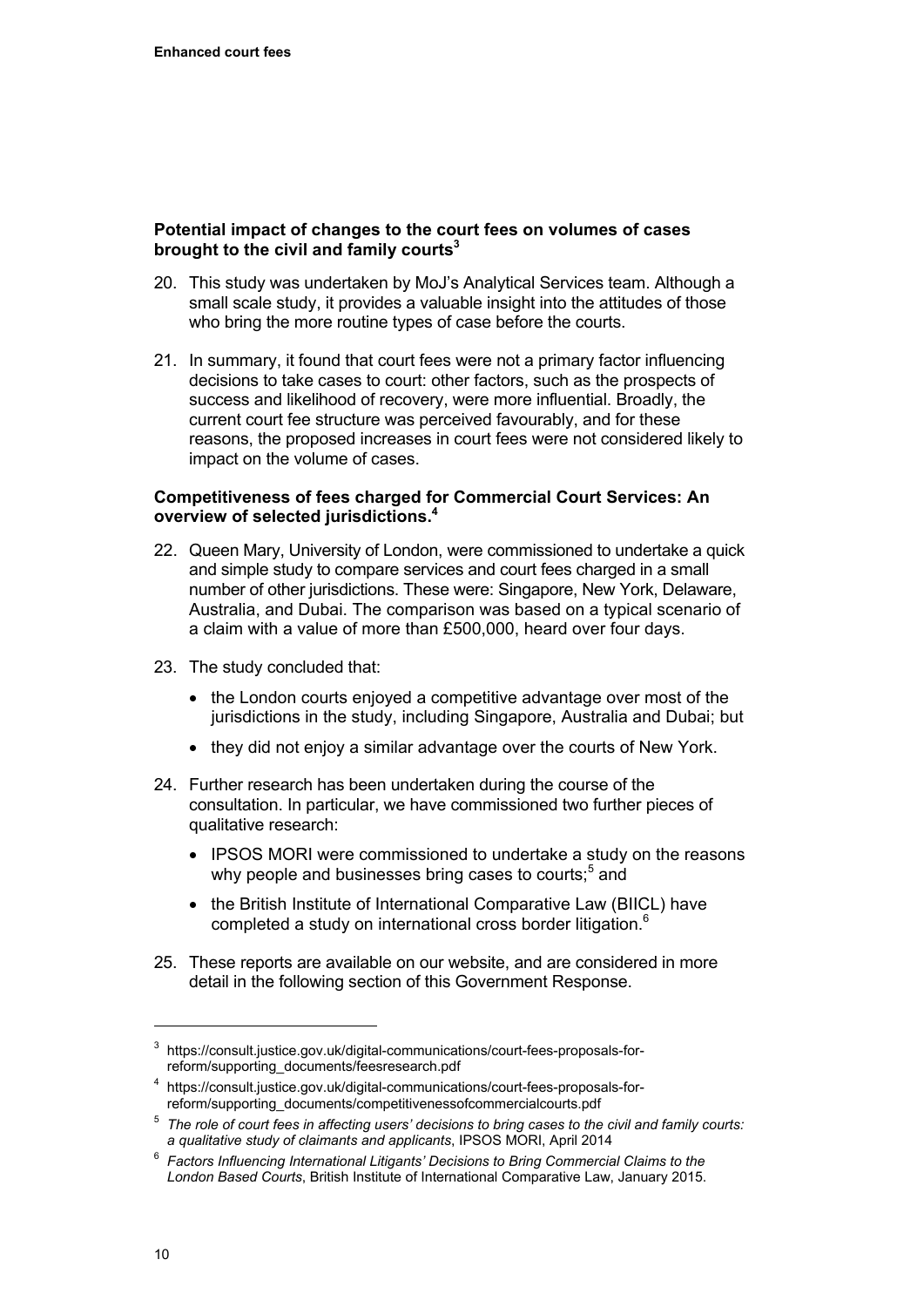- 26. In Part 1 of this publication, we summarise the key issues raised in the consultation, the Government's response to those issues, and how we have decided to proceed. Further details of the issues raised in the response to the consultation are set out at Annex A.
- 27. In Part 2, we set out our further proposals for raising fee income for the courts. We would welcome views on these further proposals. The measures we are proposing are simple and straightforward reforms to existing fees. For this reason, we consider that a consultation period of six weeks provides adequate time to understand the proposals and to provide a response.
- 28. The deadline for responding to the consultation is 27 February 2015.

#### **Impacts**

 $\overline{a}$ 

- 29. We estimate that the measures contained in this Government Response will deliver additional income worth £120 million per annum from 2015/16. The further measures, on which we are seeking views, would additionally deliver £55 million per year if they were implemented. Full details are set out in the Impact Assessments, published alongside the Government Response.7
- 30. We have also undertaken an assessment of the impact of these reforms and proposals on people with protected characteristics. These are summarised in the following chapters and our more detailed assessments are contained in the Equalities Statements at Annexes D and E.

<sup>7</sup> See: https://consult.justice.gov.uk/digital-communications/court-fees-proposals-for-reform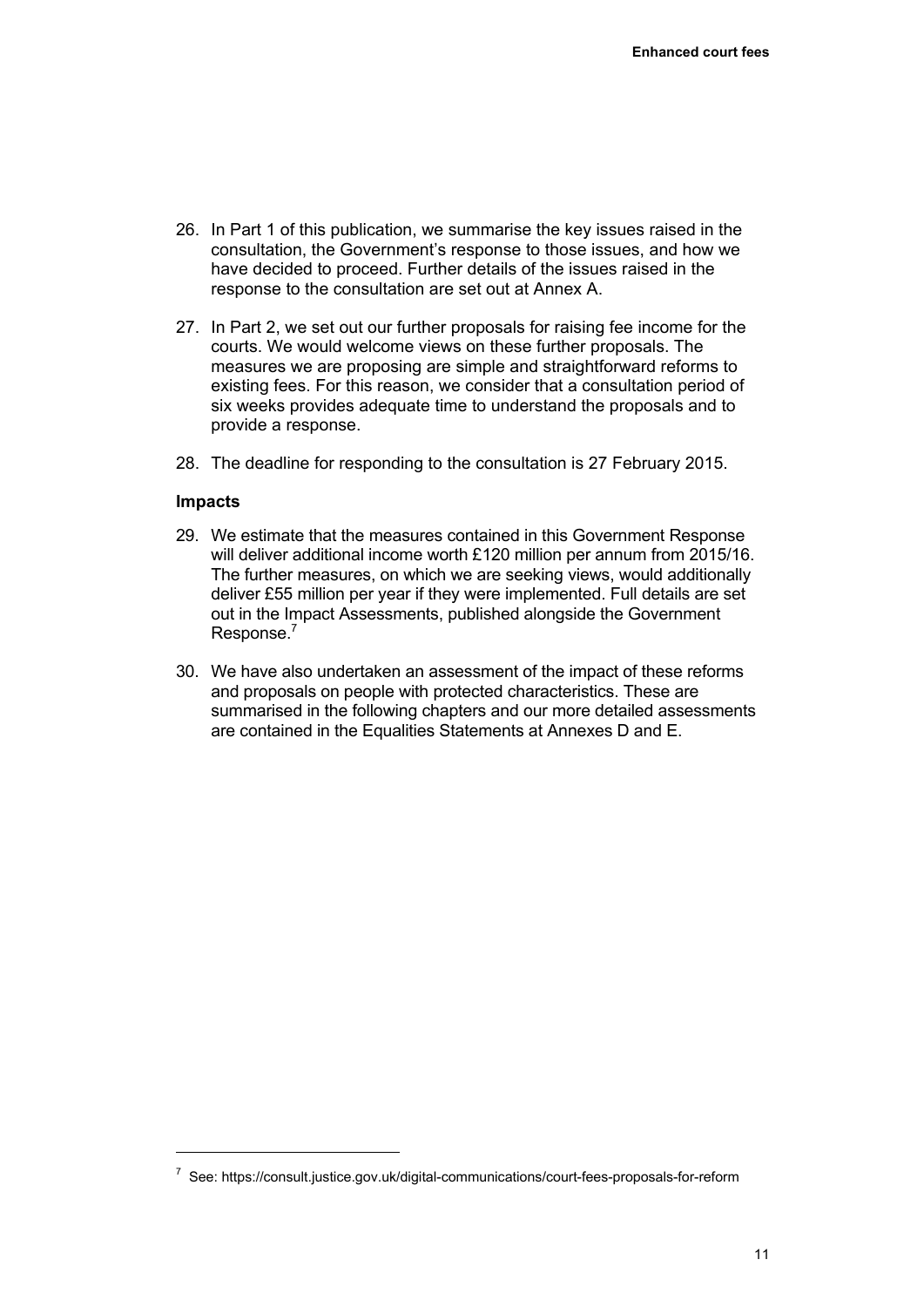# <span id="page-15-0"></span>**Part 1: The Government Response to the consultation**

## **Introduction**

- 31. This section sets out the Government's response to the consultation proposals for introducing enhanced fees. The consultation paper sought views on three sets of proposals for raising enhanced fees:
	- money claims:
	- commercial proceedings; and
	- divorce.

## **1. Money claims**

32. Money claims represent the majority of the business of the civil courts. In 2013/14, there were some 1.2 million money claims issued through the courts of England and Wales.

## **The proposal**

- 33. Currently, the fee to issue a money claim depends on the value of the claim. The current fees are fixed within fourteen separate fee bands. The Government's proposal was to introduce a fee to issue proceedings for the recovery of money of 5% of the value of proceedings for claims worth £10,000 or more. Claims of less than £10,000, which represent over 90% of money claims, would be unaffected by the proposals, and would continue to attract the current fee.
- 34. We also proposed that the fee should be subject to a cap to avoid the fee becoming unaffordable or potentially giving rise to concerns about access to justice. The consultation proposed a cap of £10,000, the fee payable for a claim of £200,000.
- 35. We also proposed that specified and unspecified claims should be subject to the same fees regime. Nevertheless, we recognised that this would mean that some personal injury claims could be subject to very high fees and we therefore sought views on whether a lower maximum fee of £5,000 should be applied to unspecified money claims.
- 36. In line with current practice, we proposed that applications issued electronically either via the Secure Data Transfer (SDT) facility or Money Claims On Line (MCOL) should continue to be subject to the 10% discount.
- 37. It was also proposed that the same fee structure should apply to counterclaims.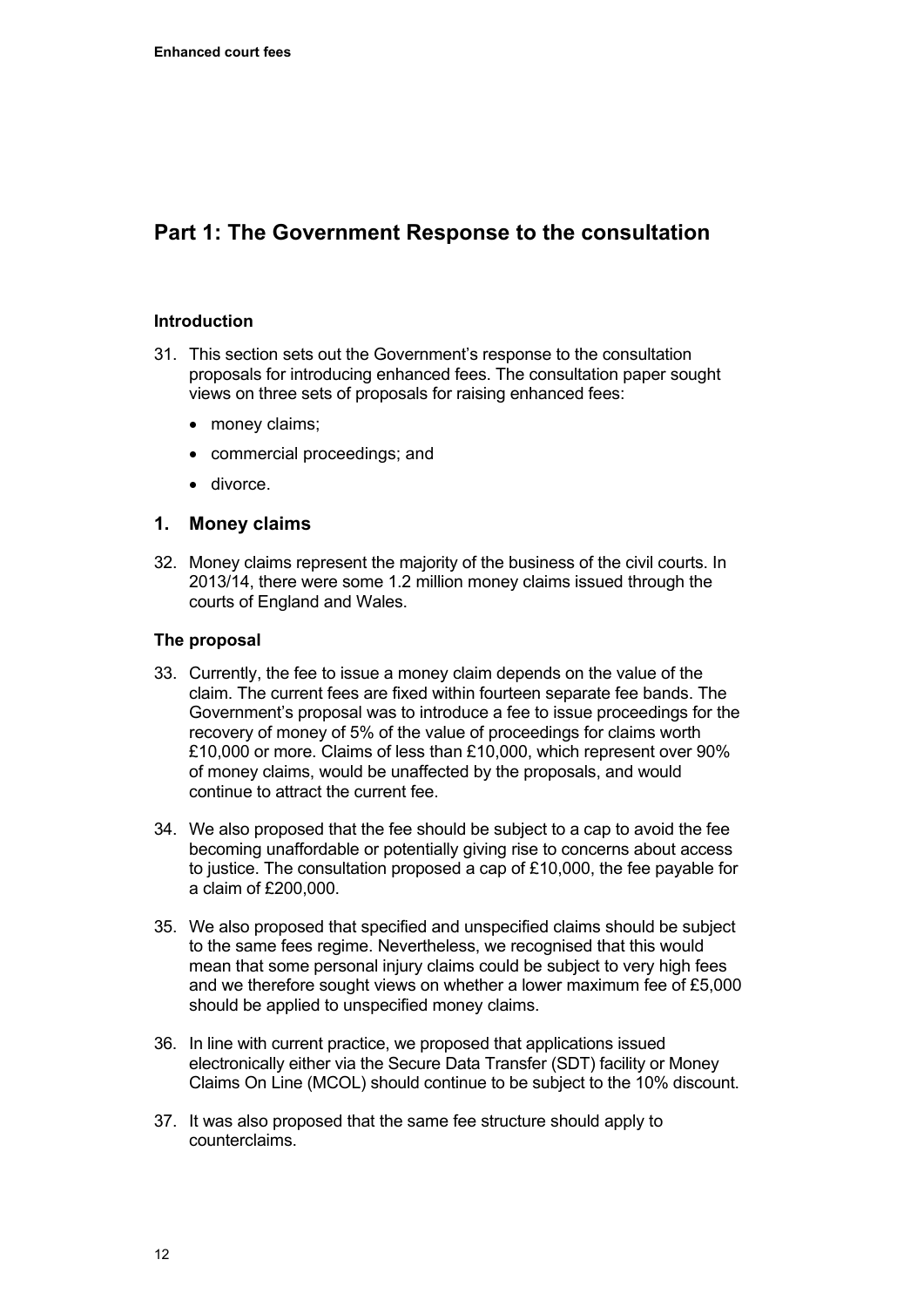#### **Summary of responses**

- 38. A number of respondents who answered these questions disagreed with the proposal to charge a fee of 5% of the value of the claim. They argued that the proposed fees did not represent the costs of proceedings, pointing out that higher value claims did not necessarily mean they were more complex or costly cases. Some respondents argued that for claims of £25,000 or more, the court fee would become too expensive, inhibiting access to justice.
- 39. Respondents also felt that enhanced fees were wrong in principle. The civil courts were, they argued, essential to a democratic society and should not generate a surplus. There was no rational argument for charging some users more than the cost of proceedings to subsidise other users of the courts.
- 40. Those involved in international litigation were concerned that the proposed fee increases would damage London's position as a leading centre for commercial dispute resolution.
- 41. However, those who agreed suggested that bigger claims tended to be more complex and took up more court time so a higher fee would reflect the cost of the service.
- 42. Most respondents, whether they agreed with the proposal or not, agreed that there should be a cap on the fee to issue proceedings. Those who disagreed with the proposals argued that the proposed cap of £10,000 was too high.
- 43. Although a majority of respondents disagreed that an unspecified money claim should attract the same fee as a specified money claim, they tended to do so because they opposed the introduction of enhanced fees for money claims altogether. Some respondents recognised that if enhanced fees were to be introduced, there was no reason to treat unspecified money claims differently to specified money claims. However, some respondents argued that if enhanced fees were to be introduced for money claims, they should all attract the lower £5,000 cap.
- 44. Some respondents argued that it would be difficult to apply the proposed fee to unspecified money claims because the value of the claim could not be known with any certainty.

#### **The Government's response**

45. The Government believes that there is a strong justification for the fee reforms. These proposals make a significant contribution to the Ministry of Justice's financial plans for 2015/16 and beyond. They are estimated to provide some £120 million per annum in additional income, reducing the cost of HMCTS to the taxpayer, helping to ensure that the courts are properly resourced and assuring access to justice for those who need it.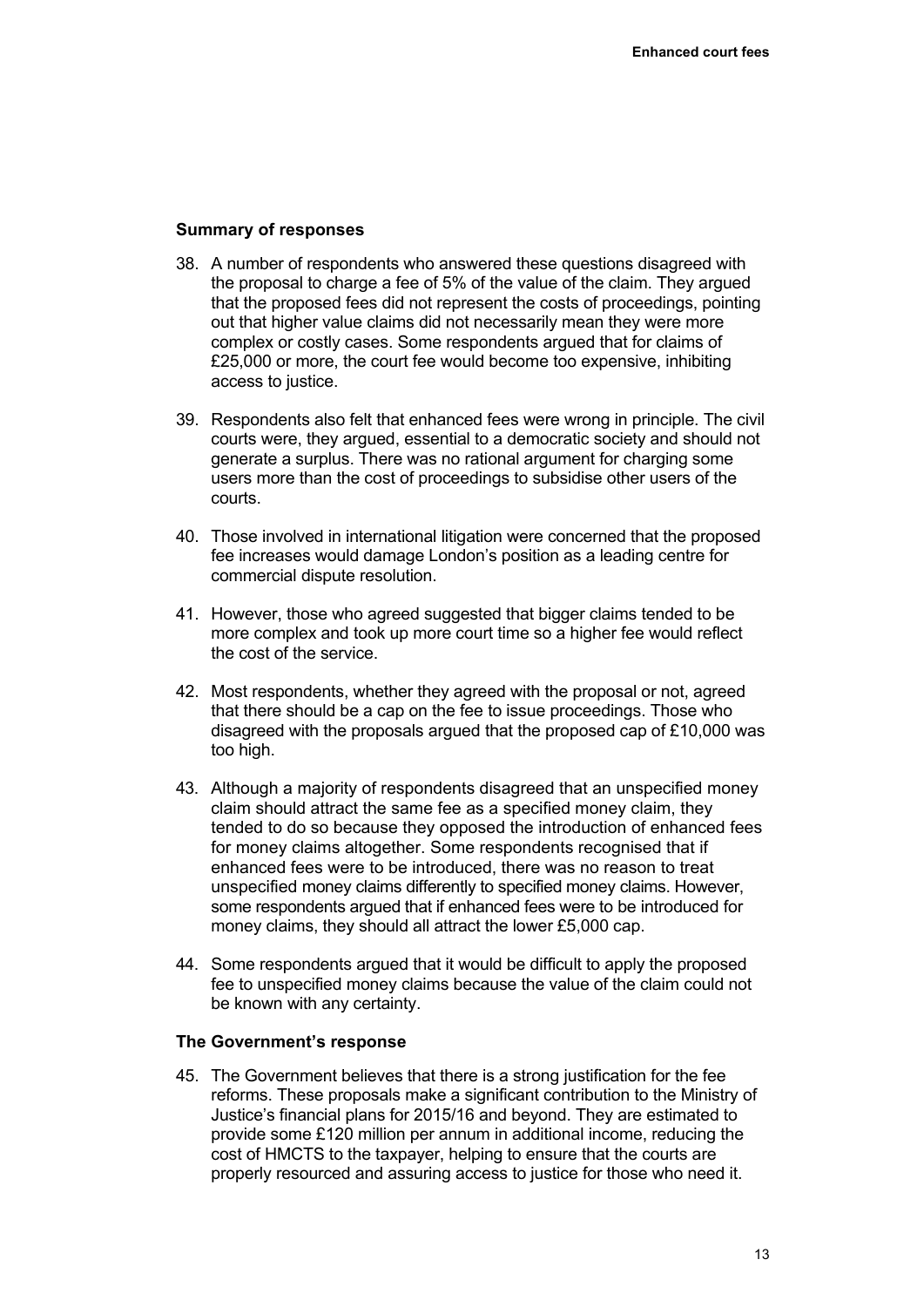- 46. We recognise that some respondents were concerned that the fees bore little resemblance to the cost of proceedings. However, under the powers contained section 180 of the *Anti-social Behaviour, Crime and Policing Act 2014*, court fees are not limited by the cost of proceedings.
- 47. The Government agrees with those who argued that there was no reason in principle to distinguish between the fees charged for specified money claims, and those for unspecified money claims, and that there should be a common approach. We accept that there is some uncertainty at the outset of proceedings about the value of unspecified money claims. However, it is currently the case that the fee for issuing these proceedings is based on an estimate provided by the claimant. The Fees Order also provides that where the claim (or counterclaim) is amended, the party making the change must also pay any difference between the fee paid, and the fee  $due.<sup>8</sup>$
- 48. The Government does not accept that the proposals could lead to difficulties in some people being able to access the courts. The research we have undertaken indicates consistently that fees are a secondary consideration in the decision to litigate, with the prospects of success and the likelihood of recovering the debt being primary considerations. Fees represent a small proportion of the overall costs of litigation and can, in successful civil proceedings, be recovered from the losing party. In addition:
	- the fee to commence the large majority of money claims will remain unchanged under these plans. 90% of money claims are for sums of £10,000 or less;
	- the fee is proportionate to the sums in dispute and is capped at £10,000;
	- fee remissions are available for those who qualify;
	- money claims can be brought under a "no win no fee" conditional fee agreement; and
	- in limited circumstances, legal aid remains available.
- 49. For these reasons, the Government does not believe that the fee reforms are likely to result in people being denied access to justice.

## **International Competitiveness**

50. There was particular concern among some respondents about the potentially damaging impact that the fee increases might have on legal services in this country, and in particular on high value international litigation.

 $\overline{a}$ 

 $8$  See the note to fees 1.1 and 1.5 of Schedule 1 to the Civil Proceedings Fees Order 2008.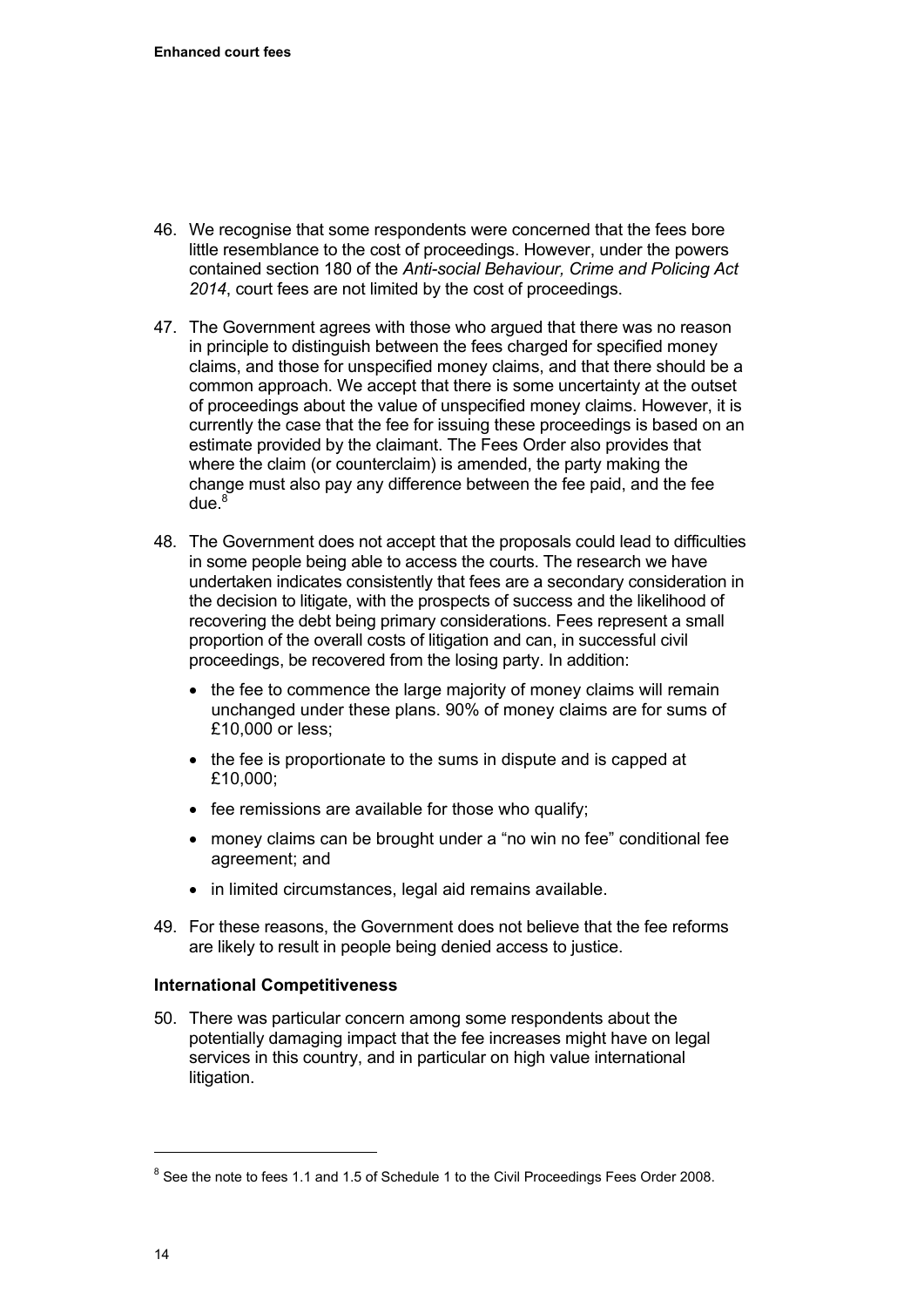- 51. The Government commissioned the British Institute of International Comparative Law (BIICL) to undertake a study specifically into the attitudes of those involved in international, cross border litigation. The study, which is published alongside this Government Response, gathered views from legal professionals involved in this type of litigation and legal academics. There were 161 responses to an online survey; 54 in-depth interviews and a workshop with around 60 participants.
- 52. The study confirmed some widely held views on the strengths that London offers:
	- English law is the prevalent choice of law in commercial transactions because of its quality, certainty and efficiency;
	- the popularity of the English courts is mainly based on the reputation and experience of judges.
- 53. Around a quarter of respondents did not expect the consultation proposals to have an effect on the litigation market, principally due to the high quality of litigation services in the English courts.
- 54. However, 53 of the respondents to the BIICL study felt that MoJ's proposals were likely to affect London's position as the leading commercial dispute centre and a further 44 felt this was very likely. The concerns centred on the fact that commercial litigation was already perceived as expensive and there was an increasing sense of competition from foreign courts. In addition, there was a fear that wider reforms to civil procedure would increase the costs of litigation.
- 55. However, the study reinforced that court fees were not currently considered to be a factor in deciding whether and where to litigate.

## **The Government's response**

- 56. The Government recognises that there are concerns about the risk of damage to legal services in this country and London's reputation as the leading commercial dispute resolution centre. However, no firm evidence could be produced to support these views, and we are confident that such concerns are misplaced.
- 57. We recognise that, when viewed in isolation, increasing court fees may raise general concerns about the cost of litigation and the threat from competitive jurisdictions. But our plans need to be considered in their full context. The principal reason why London is a popular centre for resolving these types of disputes is not related to the cost, but to the excellent value for money on offer. As the BIICL report demonstrates, people choose London because of the quality of legal services, the strength and independence of the Judiciary, and the particular suitability of English law for these types of proceedings.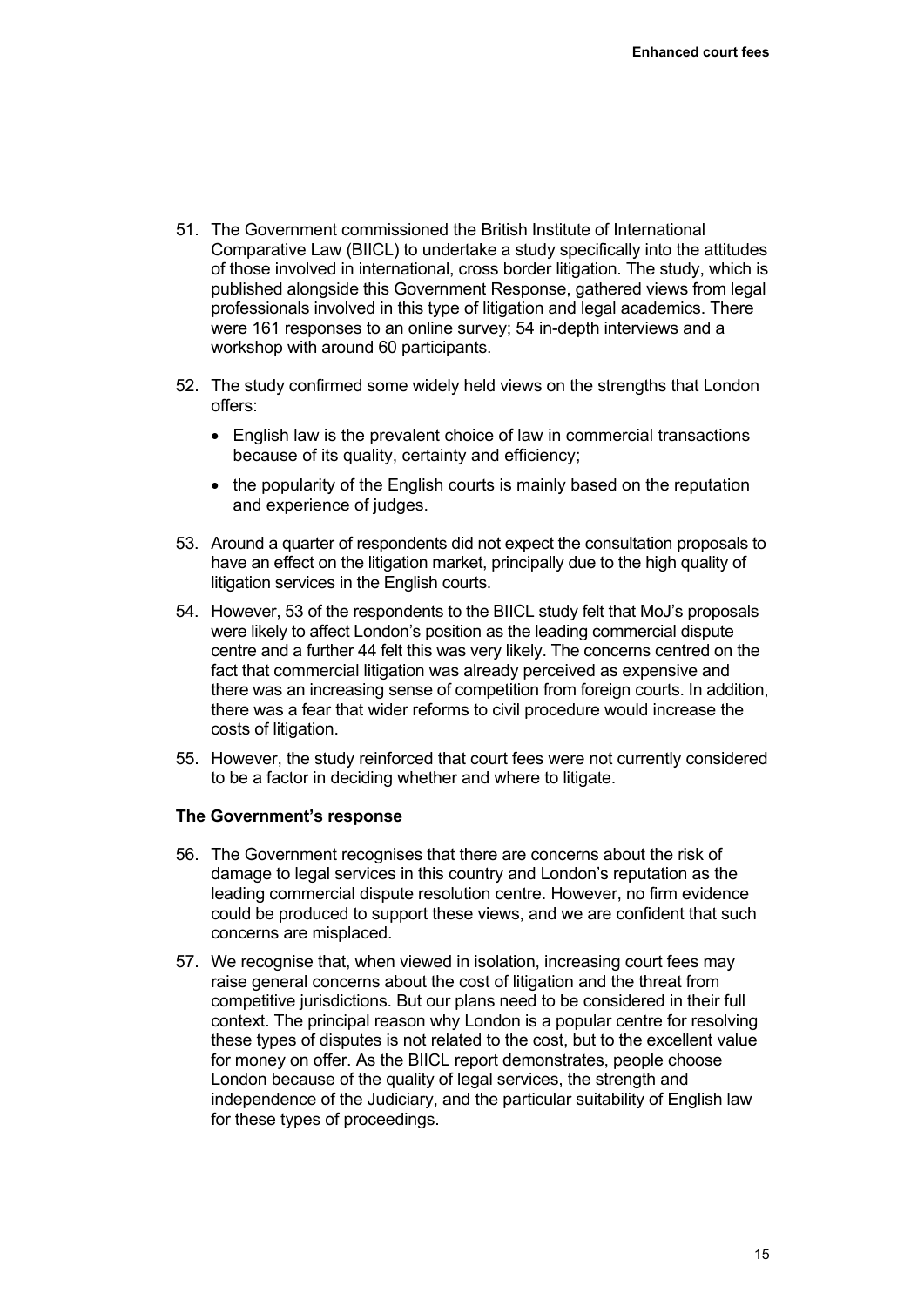- 58. Commercial litigation is expensive but court fees are a fraction of overall litigation costs. For example, based on data submitted to the Jackson Review, court fees amounted to less than one per cent of the value of a 'typical' personal injury or commercial claim worth more than £300,000. $^9$
- 59. Furthermore, arbitration is already a popular alternative to litigation for many would-be litigants, even though the fees are often much higher than those for commercial litigation. This is because it delivers the desired outcome while maintaining confidentiality. This is further evidence that fees are not the deciding factor for people when choosing how to resolve commercial disputes.
- 60. This demonstrates that while commercial dispute resolution is expensive, it is a price that people are prepared to pay.
- 61. It is not therefore surprising that most people who took part in the BIICL research were unconcerned about court fees. Most respondents were unaware of the current level of court fees and considered them a non-factor for decisions about where to litigate. Over half of respondents (77 out of 108) said that court fees had little relevance, or no relevance at all, to the decision to use the English courts, and only two respondents said that court fees were a decisive factor.
- 62. When the proposed fees increases are considered against this background, it is clear that court fees are a minor consideration for most people, and that they are, and will remain, a very small fraction of the overall costs of litigation. We do not therefore believe that the fee increases on the scale we are planning are likely to make any difference to decisions on where to litigate.
- 63. Neither has any firm evidence been provided to support or quantify the risk that raising fees would damage legal services in this country, or adversely affect the contribution this sector makes to the economy.
- 64. For the reasons set out above, we do not believe that the fee increases are likely to damage London's competitive position.

## **Conclusion**

- 65. Having considered carefully the responses to the consultation, the Government has decided to proceed broadly as set out in the consultation. Specifically we will:
	- introduce an enhanced fee to issue money claims of 5% of the value of the claim;
	- set a maximum fee to issue proceedings of £10,000 for claims with a value of £200,000 or more; and

 $\overline{a}$ 

<sup>&</sup>lt;sup>9</sup> LJ Jackson (2009). Review of Civil Litigation Costs: Preliminary Report (vol.1): Graph 7.1, p66,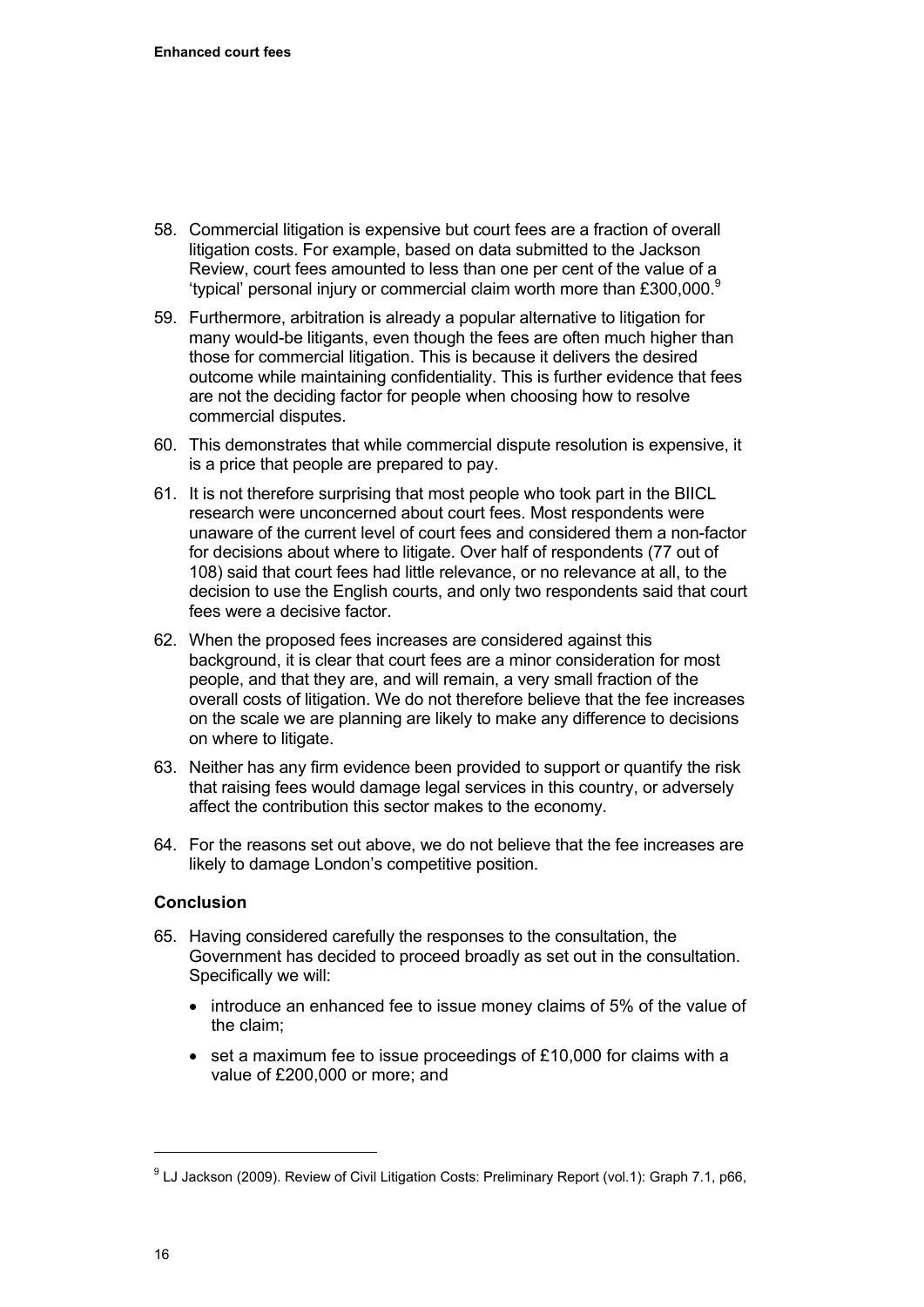- continue to apply a discount of 10% to claims lodged electronically using the Secure Data Transfer (SDT) facility or Money Claims OnLine.
- 66. This fee structure will apply to all money claims, both specified and unspecified, as well as counterclaims with a value of £10,000 or more. Further details of the enhanced fee regime are set out in the schedule of fees for money claims at Annex B.

#### **Costs between parties**

- 67. In their response to the consultation, the senior judiciary pointed out that in some cases, the claimant may not succeed on the whole of his claim and may only be awarded judgment on part of it. If enhanced fees were introduced, they argued that the amount of the fee recoverable from the losing opponent should be limited to the fee that would have been payable on the amount of the claim which succeeded, rather than the fee paid (if that was different).
- 68. The Government believes that there is merit in this proposal, but we would like to take some time to consider all of the potential impacts and consequences before deciding what action to take.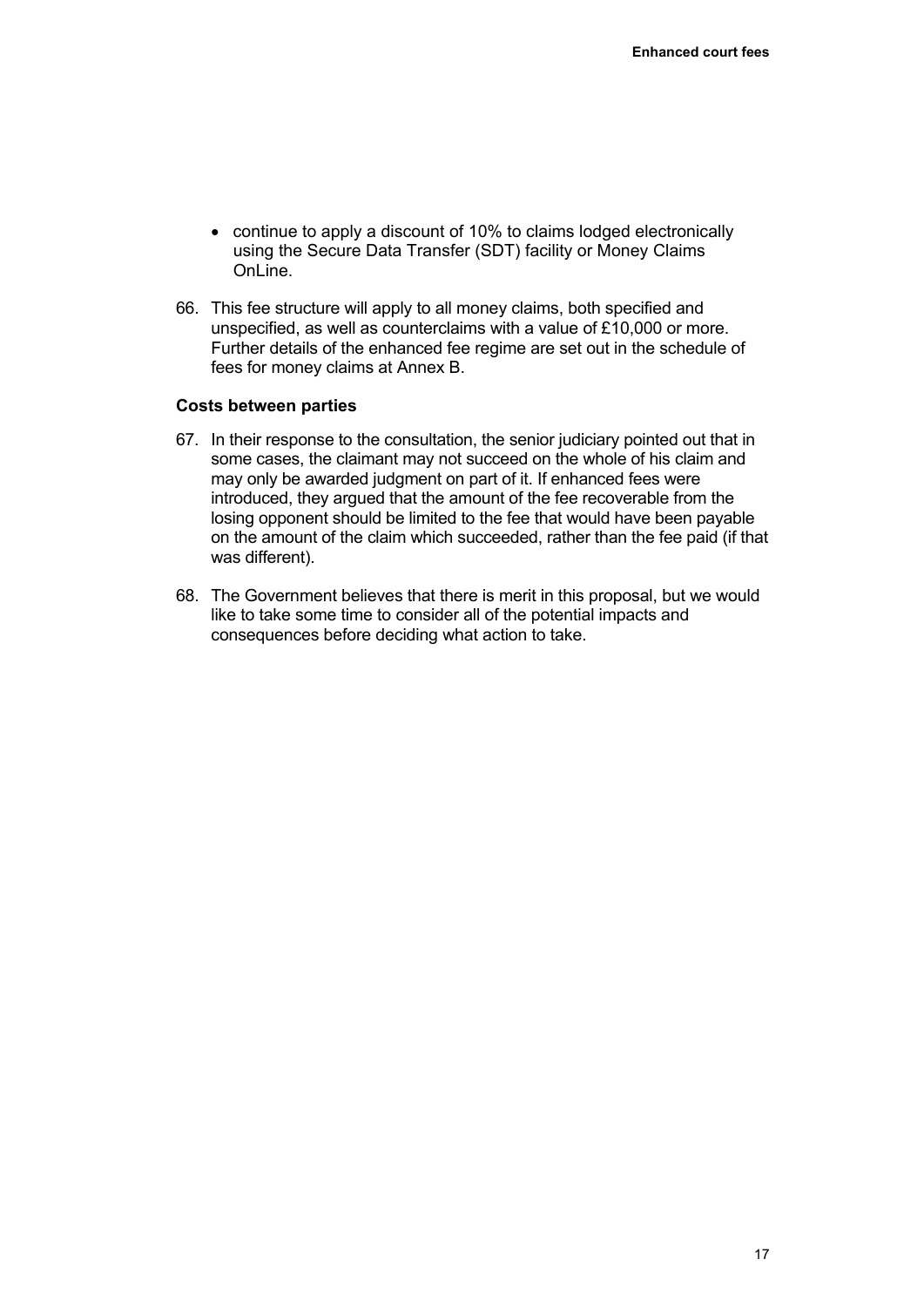## **2. Commercial proceedings**

## **Introduction**

- 69. London is the most popular centre for international cross border dispute resolution, with a reputation for providing high quality legal services. Commercial proceedings are dealt with by specialist judges operating in the Rolls Building. This is a state of the art facility, with 31 courts rooms, three "super courts" with modern IT and video conferencing facilities and 55 consultation rooms available to litigants and their legal advisers.
- 70. In commercial proceedings there are usually significant sums of money at stake, and a large proportion of these cases involve at least one party which is based abroad. Unlike the standard claims dealt with in the civil courts, these are cases in which the parties often choose to be governed by English law, and to have their disputes decided in the English courts.

## **The proposals**

- 71. Under the current arrangements, these cases are subject to the same fee structure as all other money claims, which means that the highest fee to issue proceedings is currently £1,920 (the fee to issue proceedings for claims of £300,000 or more).
- 72. Most commercial claims are claims for money and will therefore be subject to the general increases to fees for money claims set out earlier. However, in the consultation paper, we argued that there was a strong case for charging more for commercial and similar proceedings. The consultation paper put forward two proposals:
	- a higher maximum fee. The consultation proposed capping the fee at either £15,000 or £20,000; or
	- a higher hearing fee: the consultation proposed a fee of £1,000 per day.
- 73. The consultation recognised that it was likely to be difficult to enforce a different fee structure if it only applied in the Commercial Court, as it was likely to encourage parties to issue proceedings in other jurisdictions. The consultation therefore proposed that the proposed fee structure should apply to money claims in all jurisdictions in the Rolls Building: i.e. the Admiralty and Commercial Court; the Chancery Division; and the Technology and Construction, and the Regional District Registries for these jurisdictions.
- 74. The consultation paper also recognised that the purpose of the Mercantile Court was to deal with lower value and less complex commercial disputes quickly and efficiently. It therefore also sought views on whether the proposals for fees in commercial proceedings should apply in the Mercantile Court.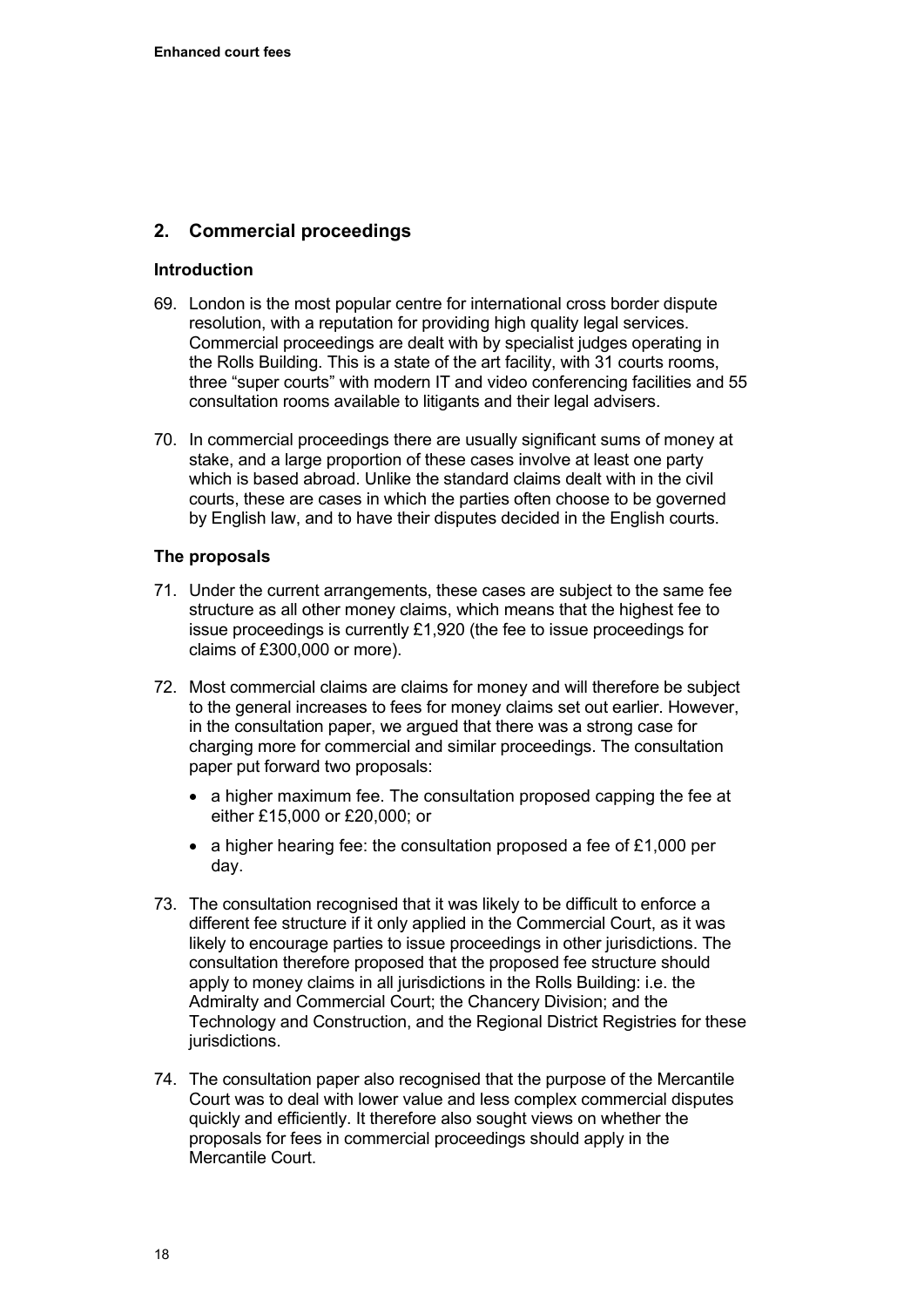## **Summary of responses**

- 75. Most respondents (around 60%) agreed that these cases should attract higher fees. The main points made by these respondents were that commercial claims were by their nature more complex than standard money claims, consumed more resource and should therefore pay more. They pointed out that in these cases the court fee would be a fraction of the legal costs incurred.
- 76. Those disagreeing argued that:
	- the proposals were unfair. There was, they felt, no justification for charging some types of court user more so that others paid less, or nothing at all;
	- the courts provided a public benefit that could not easily be reconciled with generation of surpluses;
	- these jurisdictions did not deal exclusively with high value international litigation, and lower value domestic proceedings would also be captured.
- 77. Those who disagreed with the proposals also argued that fees at these levels would damage the UK's competitive position in the international legal services market. They feared that increased fees, combined with other factors, would increase the perception that London was an expensive place to settle disputes, and would encourage parties to choose alternatives.
- 78. They pointed out that legal services exports make a significant contribution to GDP, generating a trade surplus of £3.3 billion in 2011.<sup>10</sup> Raising fees for commercial proceedings, as proposed in the consultation, could, they argued, put that contribution at risk. In their view, the risks outweighed the potential benefits and they advised a precautionary approach.
- 79. Most respondents also felt that the Government's proposals would raise practical difficulties. The senior Judiciary in particular felt that the proposed fees would be unworkable as it would be impossible to define commercial proceedings tightly, and that the parties would be able to avoid paying the fee if they wanted to.
- 80. On the specific options presented in the consultation:

- 60% of respondents preferred the option of a daily trial fee for commercial proceedings;
- of those who preferred the higher maximum fee, slightly more preferred the option of a maximum fee of £15,000 rather than £20,000.

<sup>10</sup> *Legal Services 2013*, The CityUK, http://www.thecityuk.com/assets/Uploads/Legal-Services-2013-F.pdf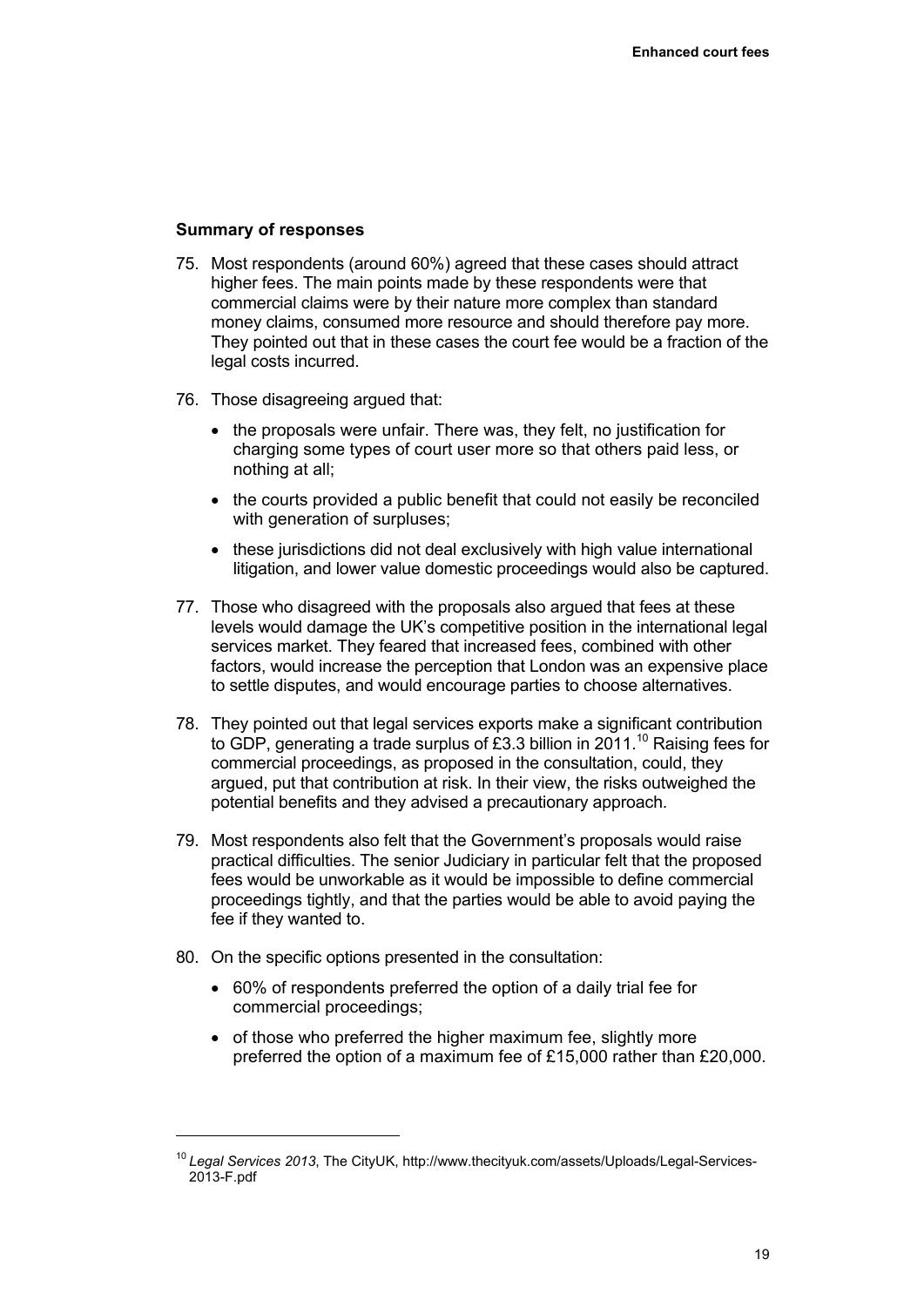81. The majority of respondents felt that the same fee structure should apply in the Mercantile Court.

## **The Government's response**

- 82. The concerns about the potentially damaging impact of the fee increases on legal services, and London's position as an international litigation centre are considered in section 1. For the reasons set out above (see paragraph 54 on), we do not believe that the fee increases are likely to damage London's competitive position.
- 83. The Government recognised that there were practical difficulties in applying higher fees for commercial proceedings and that there was a risk that this could have unintended consequences. It was for this reason that we proposed that the higher fees should apply to all jurisdictions using the Rolls Building, including therefore the Admiralty and Commercial Court, the Technology and Construction Court, the Chancery Division and the Mercantile Court.
- 84. As many respondents pointed out, this would have the effect of capturing many non-commercial type cases under the higher fee structure. However, it would continue to be possible to avoid paying the higher fees by issuing proceedings in the Queen's Bench Division.

## **Conclusion**

85. Having considered the consultation responses the Government accepts that there are practical difficulties to be overcome before either of the proposed options for charging higher fees for commercial proceedings could be implemented. We have therefore decided not to implement either of these options, and commercial money claims will therefore be subject to the same enhanced fee regime as standard money claims.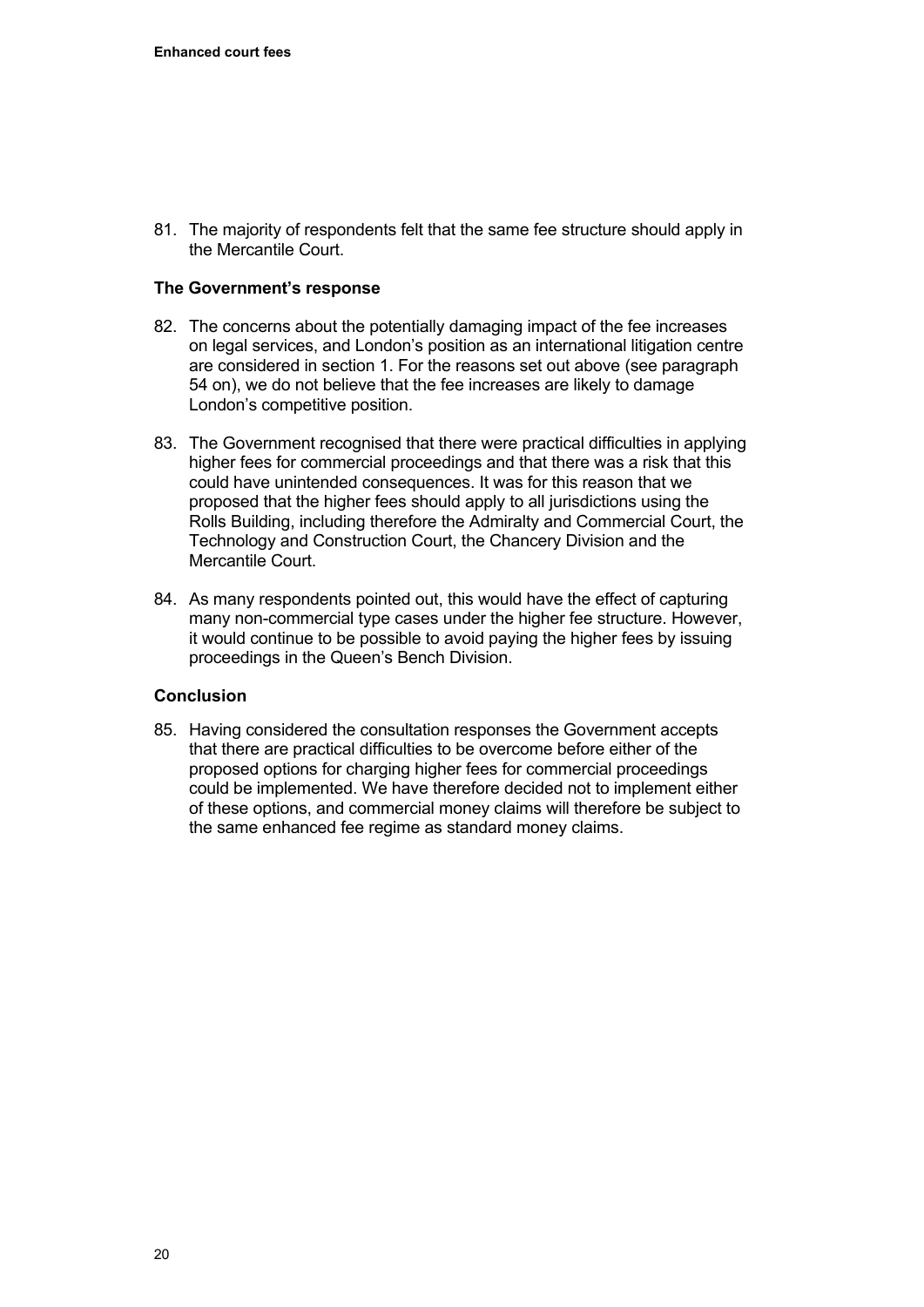## **3. Divorce**

#### **Introduction**

86. There are around 120,000 applications for a divorce each year. In 95% of cases, the divorce is not contested.

#### **The Government's proposal**

87. In the consultation, the Government proposed that the fee for an application to issue a divorce should be raised from £410 to £750. In doing so, we acknowledged that the current fee was already above the estimated costs of these proceedings of £270.

#### **The consultation responses**

- 88. Most respondents to the consultation did not agree with the Government's proposal.
- 89. The main reasons why respondents criticised the proposal were:
	- the consultation had advanced no persuasive justification for increasing the fee;
	- it was wrong in principle to seek to increase the cost of court proceedings associated with the breakdown of a family relationship;
	- the fee was excessive and would deter people from seeking a divorce;
	- this could result in people being trapped in unhappy or violent marriages. Alternatively, they would be unable to form new relationships which benefitted from the full protection of the law;
	- some people would struggle to pay the fee: recent reforms to fee remissions meant that fewer people would qualify;
	- it was potentially discriminatory: more women than men sought a divorce and it would therefore have a disproportionate impact on women.

## **The Government's response**

- 90. This proposal attracted the highest level of criticism among respondents to the consultation. Having taken account of these concerns very carefully, the Government has decided to not to implement the proposed increase to the divorce fee, which will be maintained at £410.
- 91. However, this decision has not changed the financial imperative to increase income to the courts from fees. We are therefore also seeking views on proposals for raising fee income from possession claims and general applications in civil proceedings. These proposals are set out in Part 2 of this publication.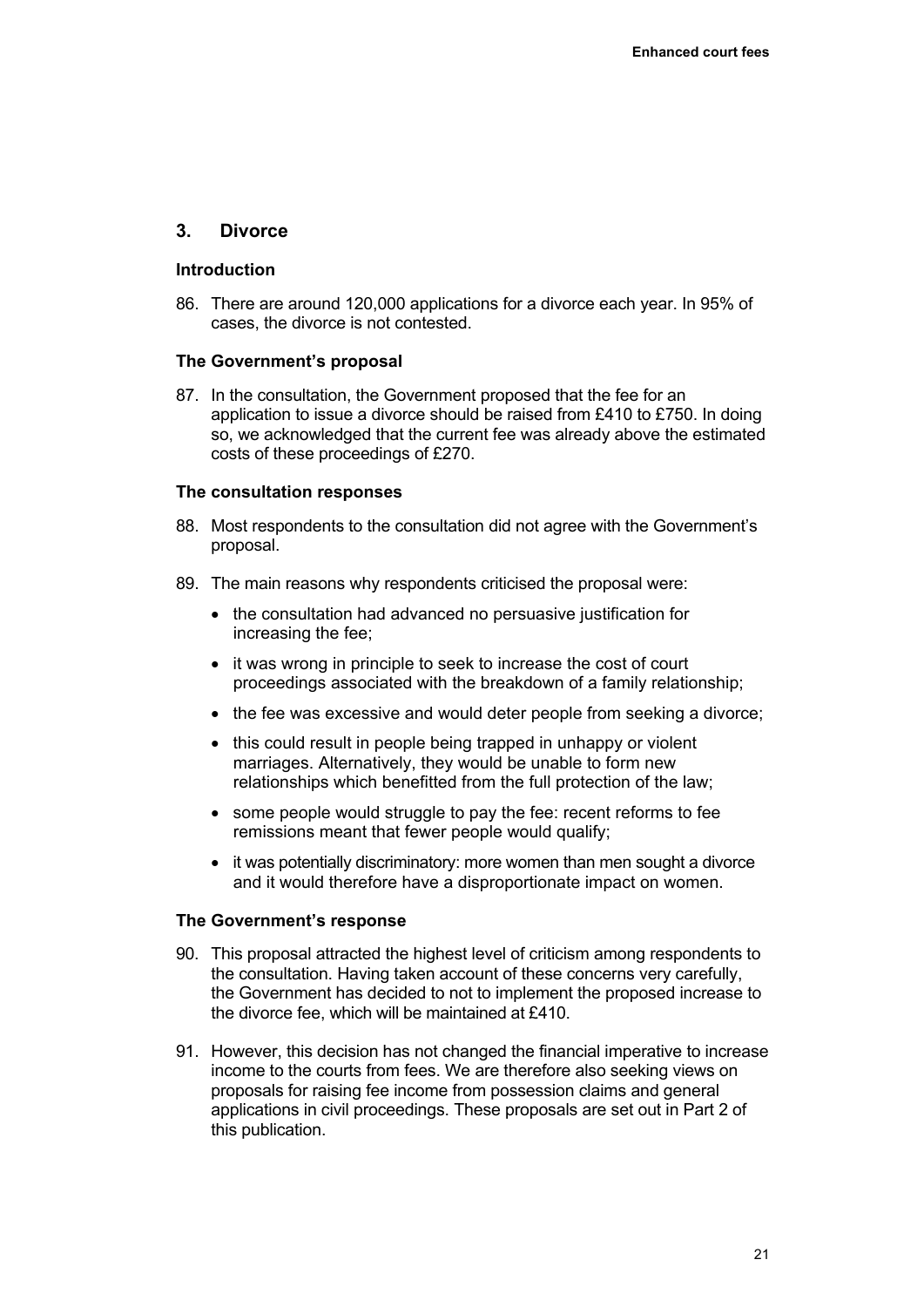## **4. Other fees**

- 92. In the Government Response to Part 1 of the consultation,  $11$  we highlighted three categories of fees which were already at a level which exceeded the costs of proceedings. Those fees were:
	- $\bullet$  the fee for an application for a divorce (fee 1.2 (a) of Schedule 1 to the Family Proceedings Fees Order 2008)<sup>12</sup>, which is currently £410;
	- the fee to fix a date for the trial of a case allocated to the fast track (fee 2.1 (a) of Schedule 1 to the Civil Proceedings Fees Order 2008), which is currently £545; $13$  and
	- the multi track hearing fee (fee 2.1 (b) of Schedule 1 to the Civil Proceedings Fees Order 2008), which is currently £1,090.<sup>14</sup>
- 93. As set out in section 3 above, we have decided not to increase the fee for an application for a divorce, which will be maintained at £410.
- 94. In the current financial climate, we do not believe that a reduction in any fee can be justified, and we therefore also intend to maintain the fees for a multi-track or fast track hearing at their current levels.

<sup>11</sup> *Court Fees: Proposals for reform. Part one consultation response: Cost Recovery*, Cm 8845,

 $12$  SI 2008/1054 (as amended).

 $13$  SI 2008/1053 (as amended).

 $14$  Idem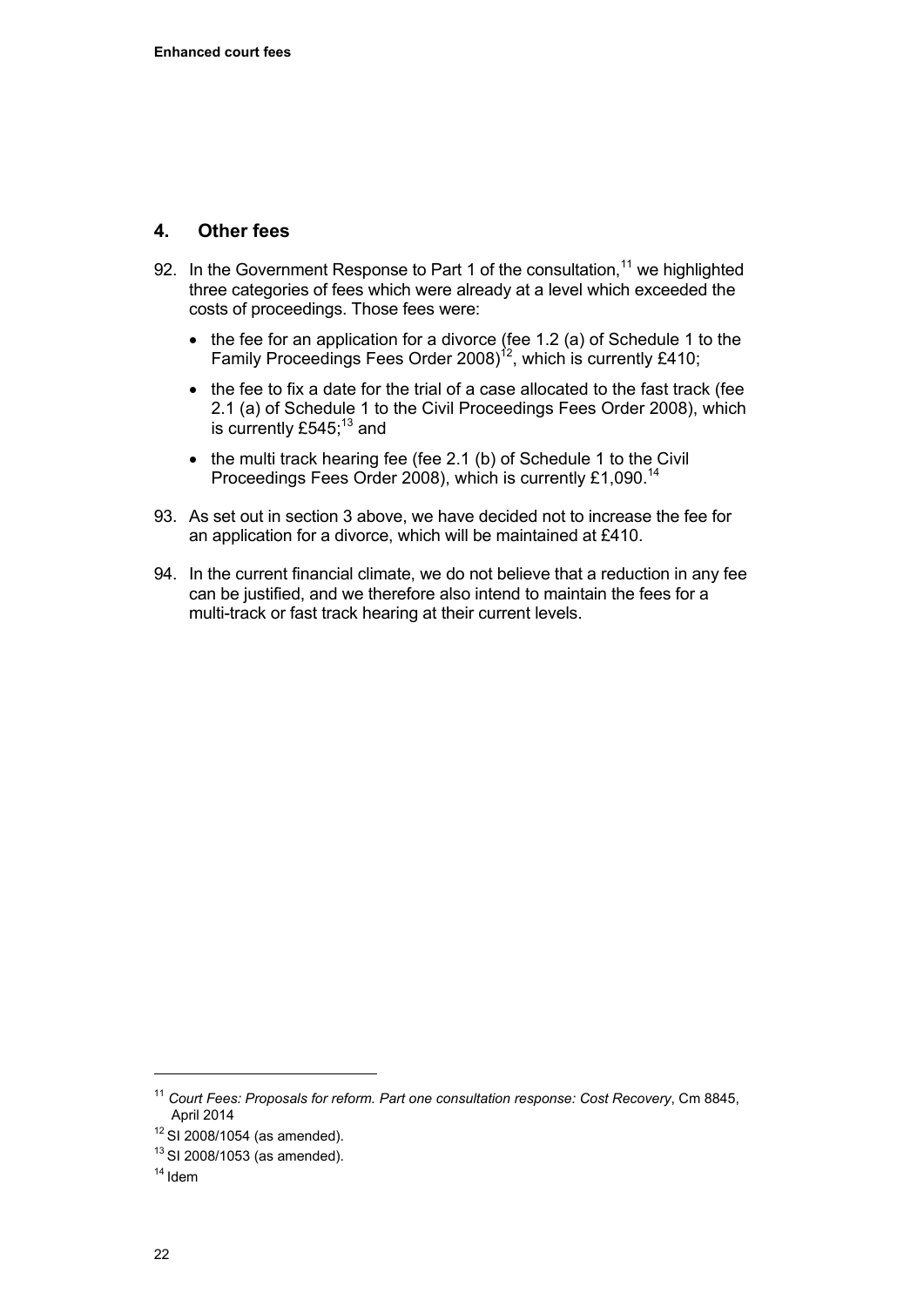# <span id="page-26-0"></span>**Part 2: Consultation on proposals for further reforms to court fees**

## **Introduction**

- 95. This section of the Government response sets out the Government's further proposals for raising income from court fees. The specific areas in which the Government is proposing fee increases are:
	- the fees to commence applications for the recovery of land (possession claims);
	- the fees for general applications in civil proceedings.
- 96. The current fees for these proceedings are full cost levels and the proposed increases would therefore be made using the power at section 180 of the *Anti-social Behaviour Crime and Policing Act 2014*.

## **Applications for the recovery of land**

- 97. Proceedings for the recovery of land are generally brought in two sets of circumstances:
	- by mortgage lenders, where the borrower has fallen into arrears on their mortgage payments; and
	- by landlords, whose tenants have fallen into arrears.
- 98. They also cover proceedings brought to evict trespassers.
- 99. The fees currently charged to commence these proceedings were last increased on 22 April 2014, and represent the average cost of providing access to the courts. The current fees are:
	- £480 to commence proceedings in the High Court:
	- £280 to commence proceedings in the County Court; and
	- £250 to commence proceedings online using the Possession Claims Online facility (PCOL).
- 100. The large majority of these proceedings are brought in the County Court. A claim for possession may only be brought in the High Court if there are exceptional circumstances, including, for example, that the case:
	- involves complicated disputes of fact: or
	- raises issues of law of wider public interest.
- 101. Practice Direction 55A of the Civil Procedure Rules provides guidance on starting possession claims.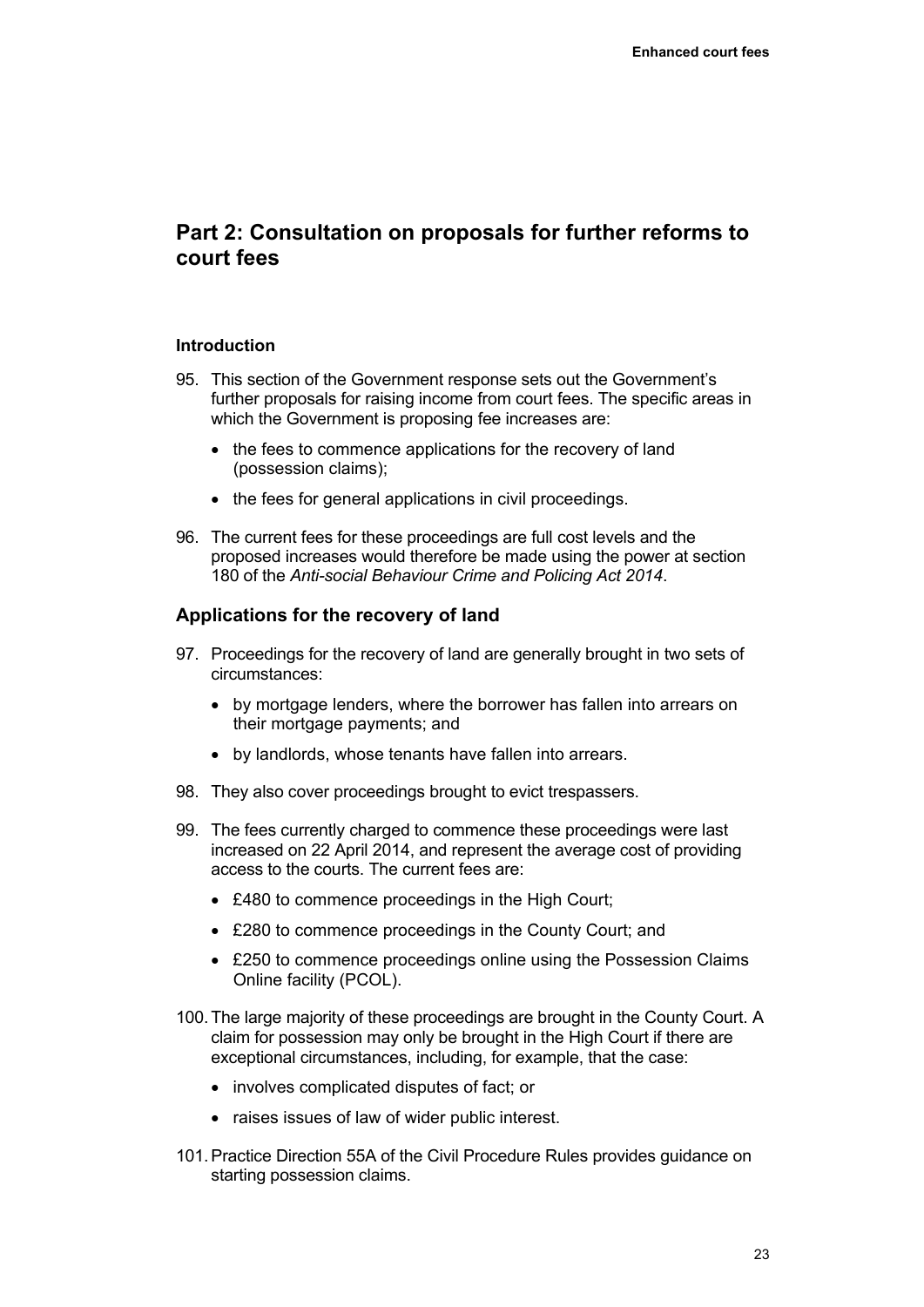- 102. Our proposal is to increase the fees charged in County Court proceedings for the recovery of land, including proceedings initiated using PCOL, by £75. We estimate that this would generate an additional £17 million per annum in income.
- 103. We believe that such an increase is justified, in view of the requirement to ensure the courts and tribunals are adequately funded, while at the same time reducing the cost of the courts and tribunals to the taxpayer. The factors influencing decisions on whether to bring these claims are very similar to those which apply to money claims:
	- fees are generally a secondary consideration in the decision on whether to litigate, and other factors, such as the likelihood of success and the likelihood of the debtor being able to satisfy the judgment are more influential;
	- fee remissions are available for those who qualify;
	- the proposed fees would continue to be low compared to the overall costs of litigation; and
	- in successful proceedings costs, including the fee, would in most cases be added to the debt to be recovered from the losing opponent.
- 104. For these reasons, we believe that it is reasonable that those bringing these proceedings should pay a higher fee, where they can afford to do so.

**Question 1: Do you agree with the proposal to raise the fee for a possession claim by £75? Please give reasons.**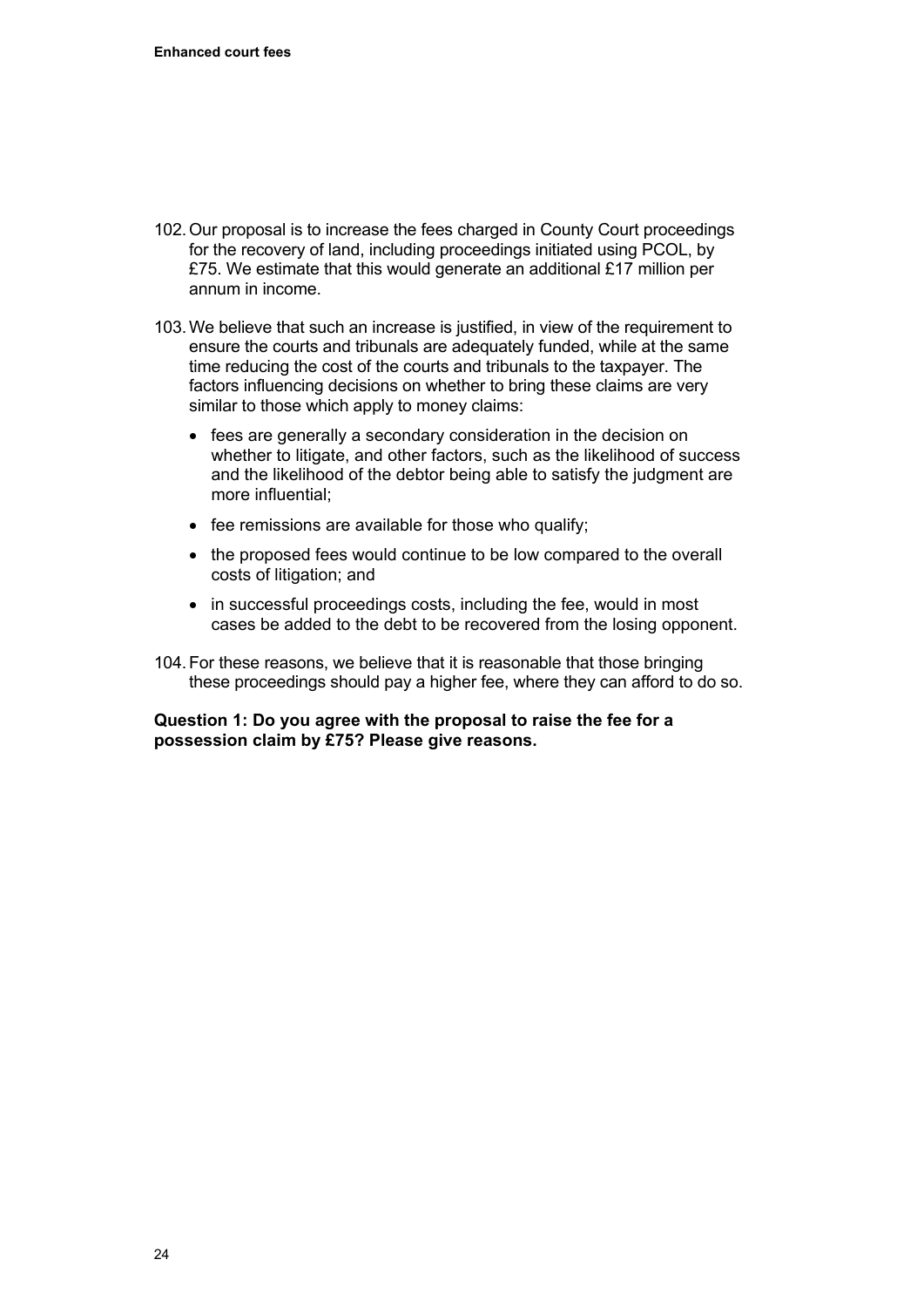## **General Applications**

- 105. General applications are applications made to the court in both civil and family proceedings and can cover many different types of application. They can include, for example, applications to amend pleadings in proceedings, vary directions, adduce fresh evidence, extend time or strike out claims or defences. Such applications may also be made to extend or vary the terms of an injunction.
- 106. These applications attract a generic fee: the fee for which no other fee is specified.<sup>15</sup> The current fees, for both civil and family proceedings are:
	- £50 where the application is made without notice to the opponent (an ex parte application), or where the opponent has indicated that he or she consents to the application; and
	- £155 where the application is on notice and contested.
- 107. There are around 700,000 general applications made to the court each year, of which the large majority are made in civil proceedings. Of these around two thirds are ex parte applications, or applications made by consent, and the remainder are contested. Further details are set out in the Impact Assessment which accompanies this consultation exercise.
- 108. We accept that increasing the fee for a general application in family proceedings is likely to lead to similar concerns to those raised in response to the proposal to increase the fee for a divorce. For this reason, we are not considering fee increases to general applications in family proceedings.
- 109. However, we do believe that there is a good case for increasing the fees for these applications when they are made in civil proceedings. Two thirds of these applications are made in money claims, whether specified or unspecified. In these cases, the Government believes that the justification for enhanced fees to commence money claims, which is set out in Part 1 of this publication, applies equally to the fees charged to make applications within those proceedings.

110. In summary these are that:

- the fee remains low, compared to the overall costs of litigation;
- costs are recoverable from the opponent in successful proceedings;
- claims can be brought under conditional fee arrangements; and
- fee remissions are available to those who qualify.

<sup>&</sup>lt;sup>15</sup> Fees 2.4 and 2.5 of Schedule 1 to the Civil Proceedings Fees Order 2008 and fees 5.1 and 5.3 to Schedule 1 to the Family Proceedings Fees Order 2008.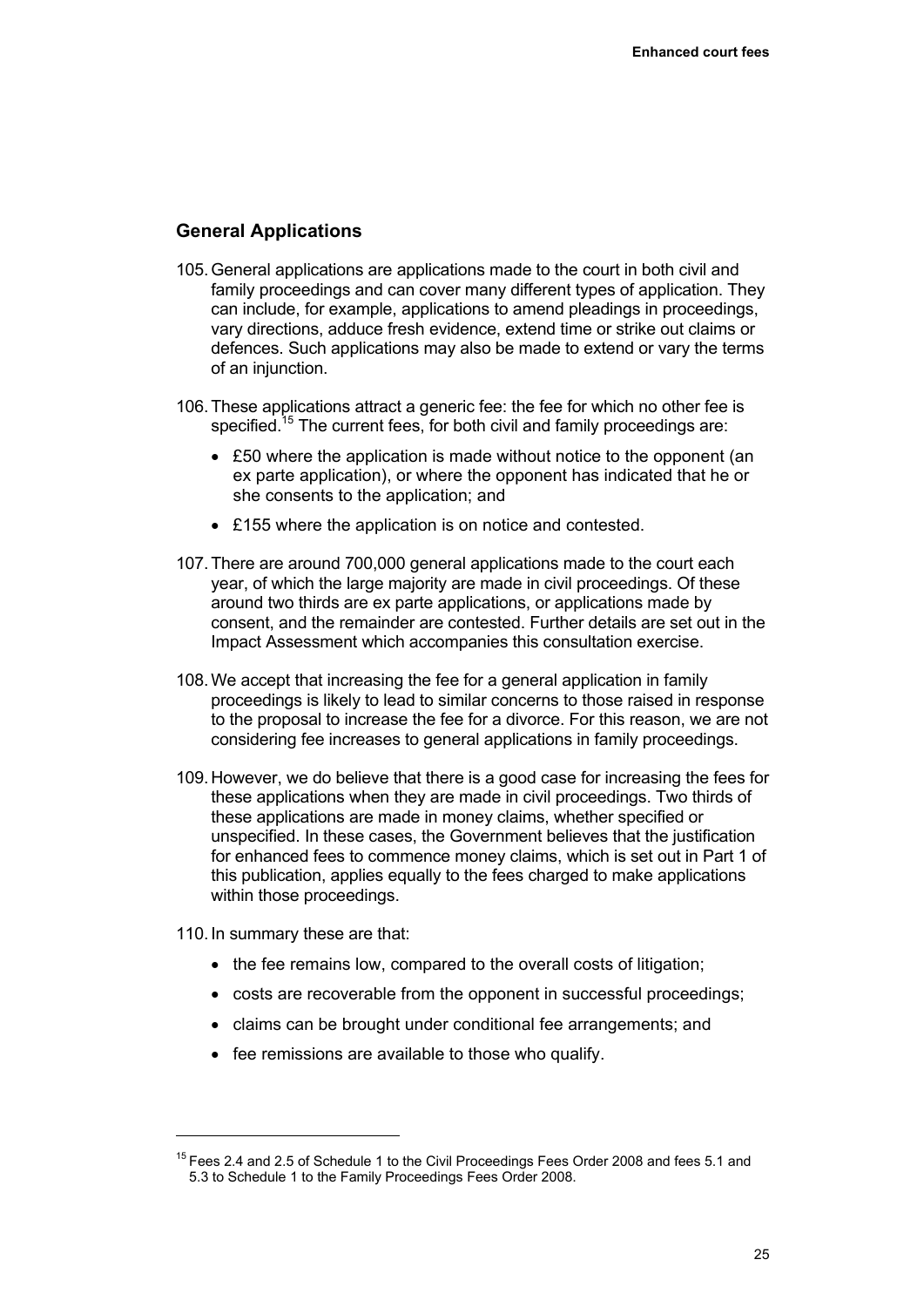- 111. In most cases, therefore, we believe that charging an enhanced fee for a general application in civil proceedings would be reasonable, in view of the need to make sure that the courts are adequately resourced, while also reducing public spending.
- 112. However, general applications may be made in a wide variety of circumstances, and in some of these, we do not consider that it would be appropriate to charge a fee which exceeds the costs of those proceedings. These are:
	- where a general application is made to extend or vary an injunction to protect someone from harassment or violence. People seeking the court's protection in these circumstances are often vulnerable but may be discouraged by having to pay a higher fee;
	- similar considerations apply where an application is made on behalf of a child, or vulnerable adult, for payment to be made out of funds held in court. These are often for small sums, for example, to pay for a school trip, and in many cases the proposed enhanced fee would be disproportionate to the sums involved; and
	- the power to charge enhanced fees does not extend to fees charged under sections 414 and 415 of the Insolvency Act 1986 and it would not therefore be lawful to charge an enhanced fee for these proceedings.
- 113. There may be other circumstances in which it would not be appropriate to charge an enhanced fee for a general application, and this is something on which we would welcome views.
- 114. Subject to these exemptions, the Government proposes to raise the fee for a general application in civil proceedings:
	- by £50 for an application without notice or by consent. The fee would therefore increase from £50 to £100; and
	- by £100 for an application on notice which is contested. The fee would therefore increase from £155 to £255.
- 115. We estimate that these fee increases would generate £37 million in additional income each year.

**Question 2: Do you agree with the proposal to increase the fee for a general application in civil proceedings from:** 

- **£50 to £100 for an application without notice or by consent; and**
- **£155 to £255 for an application on notice which is contested.**

**subject to an exemption for:** 

 **applications to vary or extend an injunction for protection from harassment or violence;**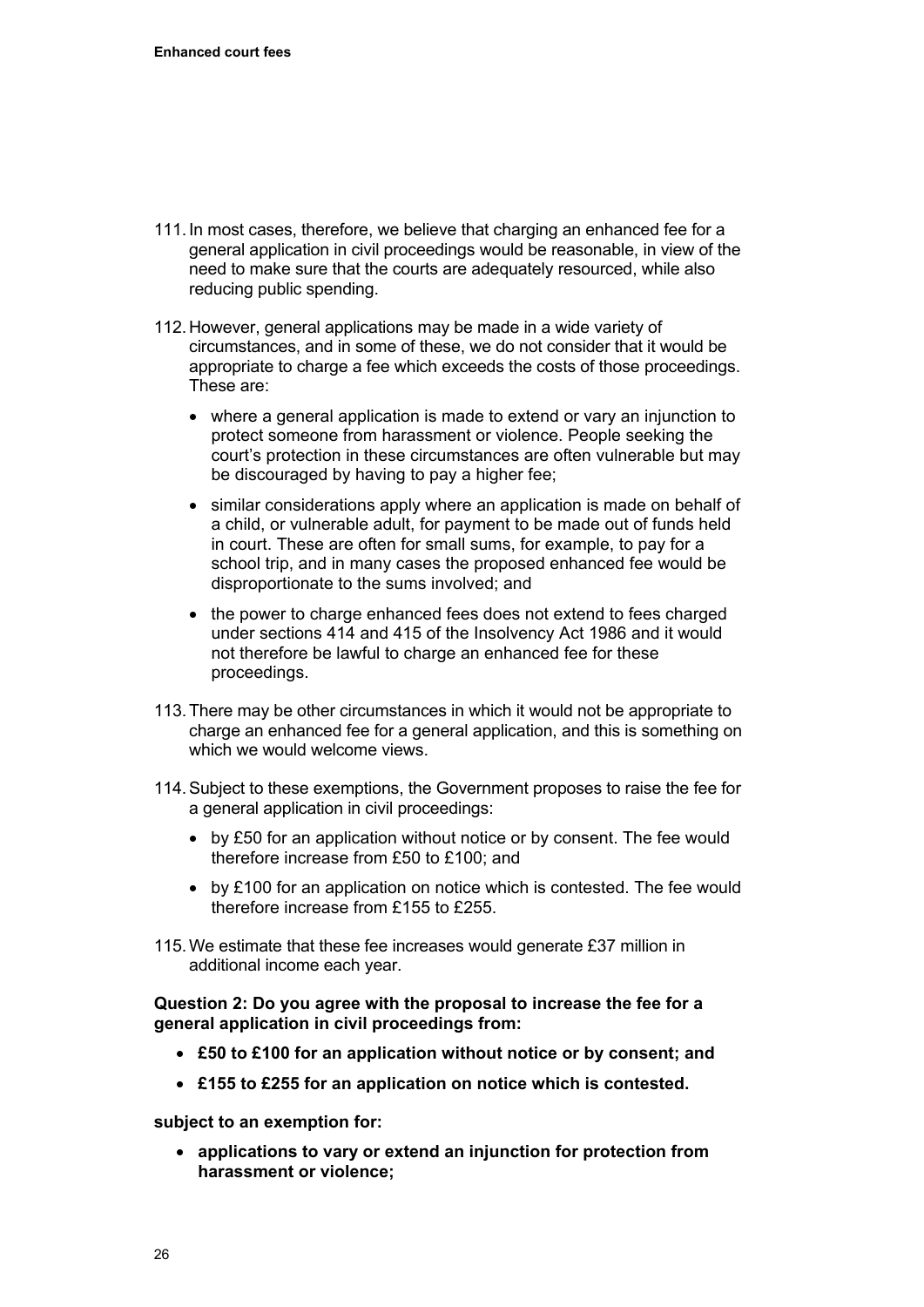- **applications for a payment to be made from funds held in court; and**
- **applications made in proceedings brought under the Insolvency Act 1986.**

**Question 3: Are there other types of case in which a general application may be made which you believe should be exempted from the proposed fee increases? Please provide details.** 

## **The Equalities Duty**

- 116. We have, as required under the Equality Act 2010, undertaken an assessment of the impact of these proposals on people with protected characteristics.
- 117. The assessment is contained in the Equalities Statement attached at Annex E of this publication. In summary, our conclusion is that the proposals on which we are consulting are not directly discriminatory and are also unlikely to amount to indirect discrimination. However, we recognise that our assessment is based on limited information about court users, and we have very little information specifically on users with protected characteristics. We would therefore welcome any further views on the equalities impacts of the proposals in this consultation as well as any related data.

**Question 4: We would welcome views on our assessment of the impacts of the proposals for further fee increases on those with protected characteristics. We would in particular welcome any data or evidence which would help to support these views.**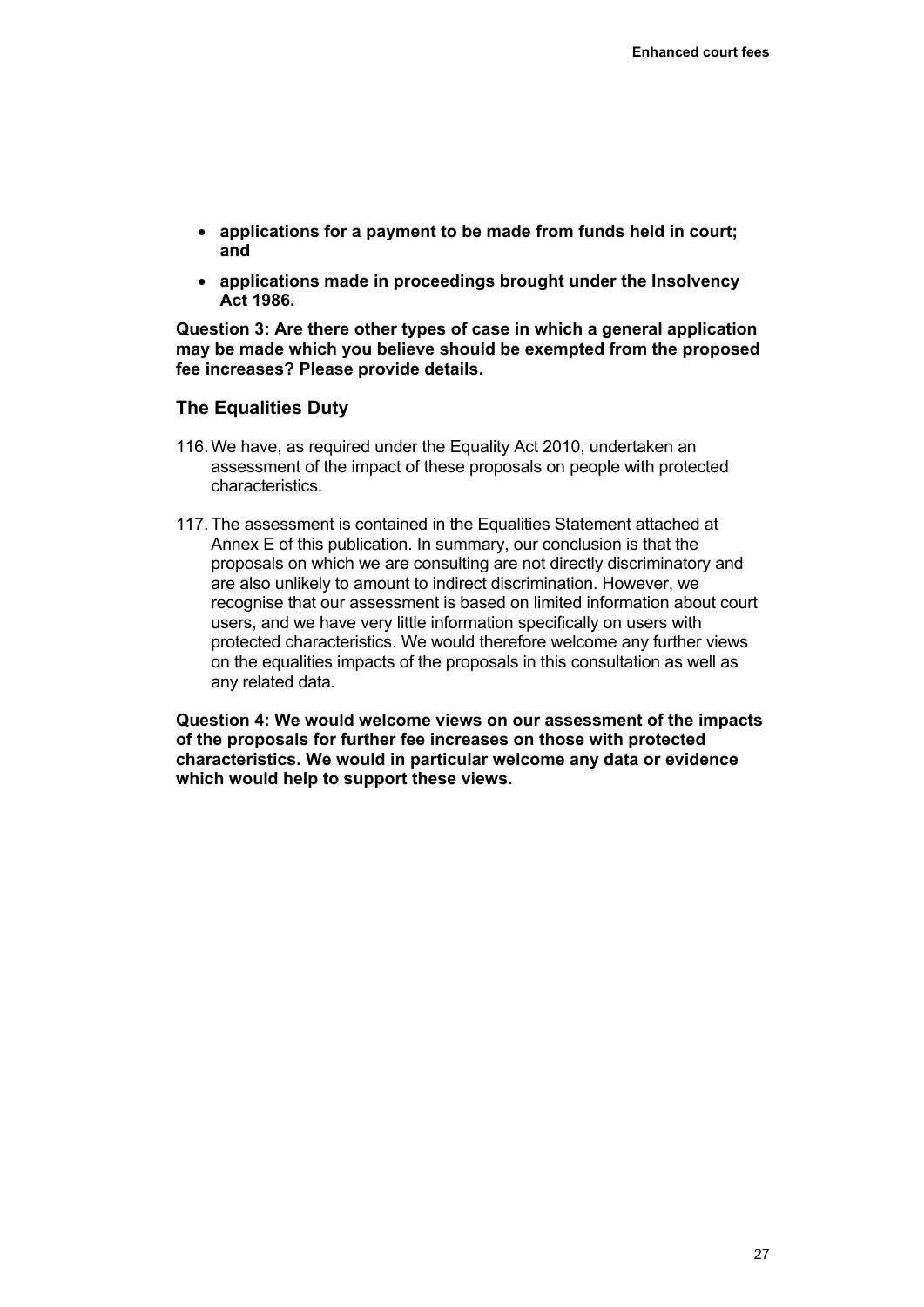# <span id="page-31-0"></span>**Next Steps**

#### **The Government Response to the consultation**

The Government has set out the measures it intends to take forward following the consultation on enhanced fees. Under the powers contained in section 180 of the Anti-social Behaviour Crime and Policing Act 2014, enhanced fees must be introduced by statutory instrument subject to the affirmative resolution procedure.

The Government will therefore prepare and bring forward the necessary legislation, with a view to the new fees coming into effect before the start of 2015/16, subject to Parliamentary time being made available.

#### **Further consultation**

The further proposals for raising fee income to make good the financial shortfall are simple and straightforward measures to address financial pressures. They will therefore be subject to a short, focussed, six week consultation period which will close on 27 February 2015.

The Government will consider the responses set out how we intend to proceed when we publish the Government Response.

## **About this consultation**

| To:                                                                                           | This consultation is aimed at users of the civil court system,<br>the legal profession, the judiciary, the advice sector, and all<br>those with an interest in the civil court system. |  |  |  |  |
|-----------------------------------------------------------------------------------------------|----------------------------------------------------------------------------------------------------------------------------------------------------------------------------------------|--|--|--|--|
| <b>Duration:</b>                                                                              | From 16 January 2015 to 27 February 2015                                                                                                                                               |  |  |  |  |
| <b>Enquiries (including)</b><br>requests for the<br>paper in an<br>alternative format)<br>to: | Michael Odulaja, Ministry of Justice,<br>102 Petty France, London SW1H 9AJ                                                                                                             |  |  |  |  |
|                                                                                               | Tel: 020 3334 4417                                                                                                                                                                     |  |  |  |  |
|                                                                                               | Fax: 020 3334 2233                                                                                                                                                                     |  |  |  |  |
|                                                                                               | Email: mojfeespolicy@justice.gsi.gov.uk                                                                                                                                                |  |  |  |  |
| How to respond:                                                                               | Please send your response by 27 February 2015<br>Michael Odulaja<br>Ministry of Justice<br>102 Petty France<br>London SW1H 9AJ                                                         |  |  |  |  |
|                                                                                               | Tel: 020 3334 4417                                                                                                                                                                     |  |  |  |  |
|                                                                                               | Fax: 020 3334 2233                                                                                                                                                                     |  |  |  |  |
|                                                                                               | Email: mojfeespolicy@justice.gsi.gov.uk                                                                                                                                                |  |  |  |  |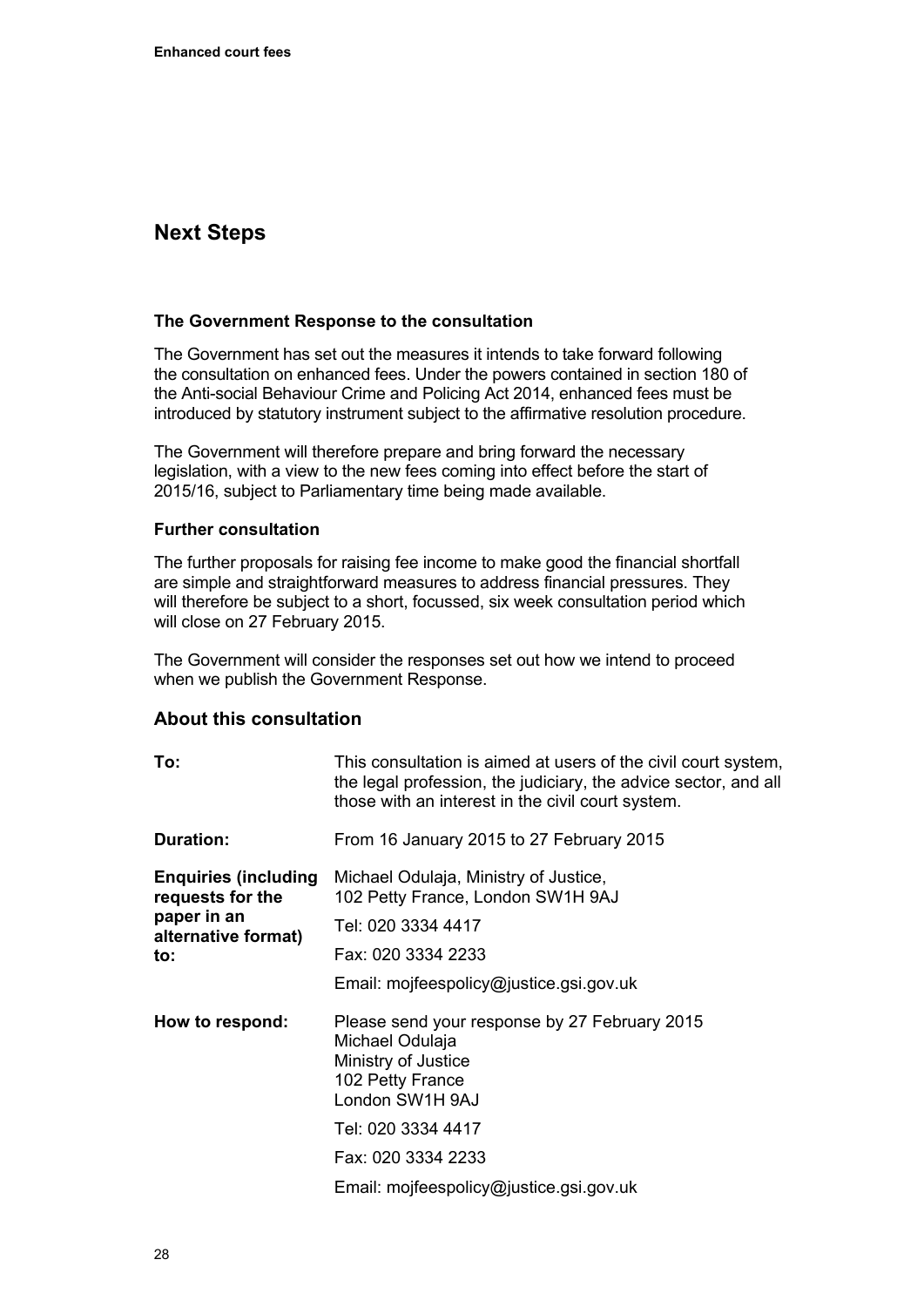#### A response to this consultation exercise will be published at: [http://www.justice.gov.uk](http://www.justice.gov.uk/)  **Response paper:**

## **About You**

Please use this section to tell us about yourself

| (please tick box) |
|-------------------|
|                   |
|                   |

**If you are a representative of a group**, please tell us the name of the group and give a summary of the people or organisations that you represent.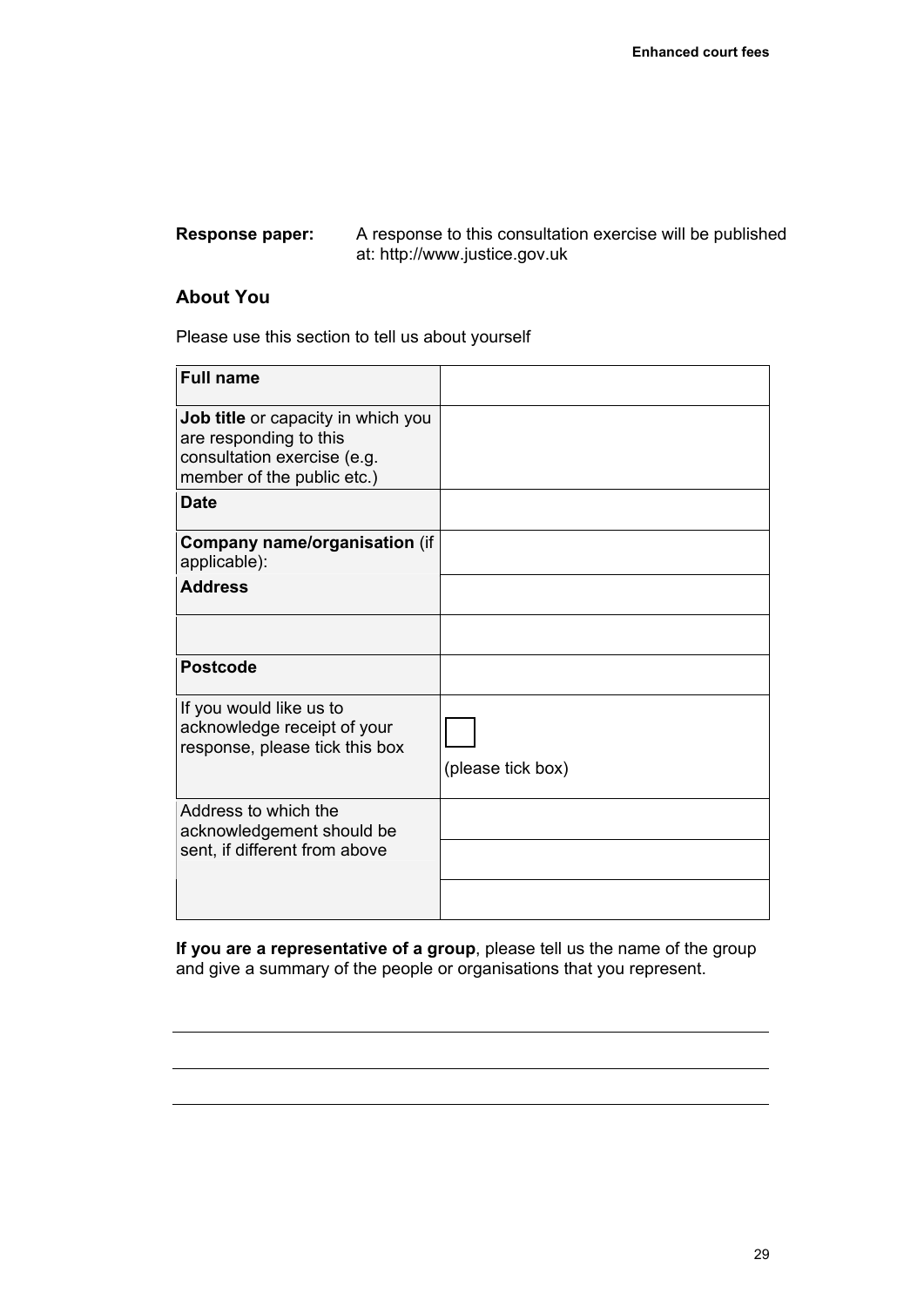# <span id="page-33-0"></span>**Contact details/How to respond**

Please send your response by 27 February 2015 to:

**Michael Odulaja Ministry of Justice Law and Access to Justice Group Post Point 4.38 102 Petty France London SW1H 9AJ** 

**Tel: (020) 3334 4417** 

**Fax: (020) 3334 2233** 

**Email: mojfeespolicy@justice.gsi.gov.uk** 

## **Complaints or comments**

If you have any complaints or comments about the consultation process you should contact the Ministry of Justice at the above address.

## **Extra copies**

Further paper copies of this consultation can be obtained from this address and it is also available on-line at [http://www.justice.gov.uk/index.htm.](http://www.justice.gov.uk/index.htm)

Alternative format versions of this publication can be requested from Michael Odulaja.

## **Publication of response**

A paper summarising the responses to this consultation will be published in due course. The response paper will be available on-line at [http://www.justice.gov.uk/index.htm.](http://www.justice.gov.uk/index.htm)

## **Representative groups**

Representative groups are asked to give a summary of the people and organisations they represent when they respond.

## **Confidentiality**

Information provided in response to this consultation, including personal information, may be published or disclosed in accordance with the access to information regimes (these are primarily the Freedom of Information Act 2000 (FOIA), the Data Protection Act 1998 (DPA) and the Environmental Information Regulations 2004).

If you want the information that you provide to be treated as confidential, please be aware that, under the FOIA, there is a statutory Code of Practice with which public authorities must comply and which deals, amongst other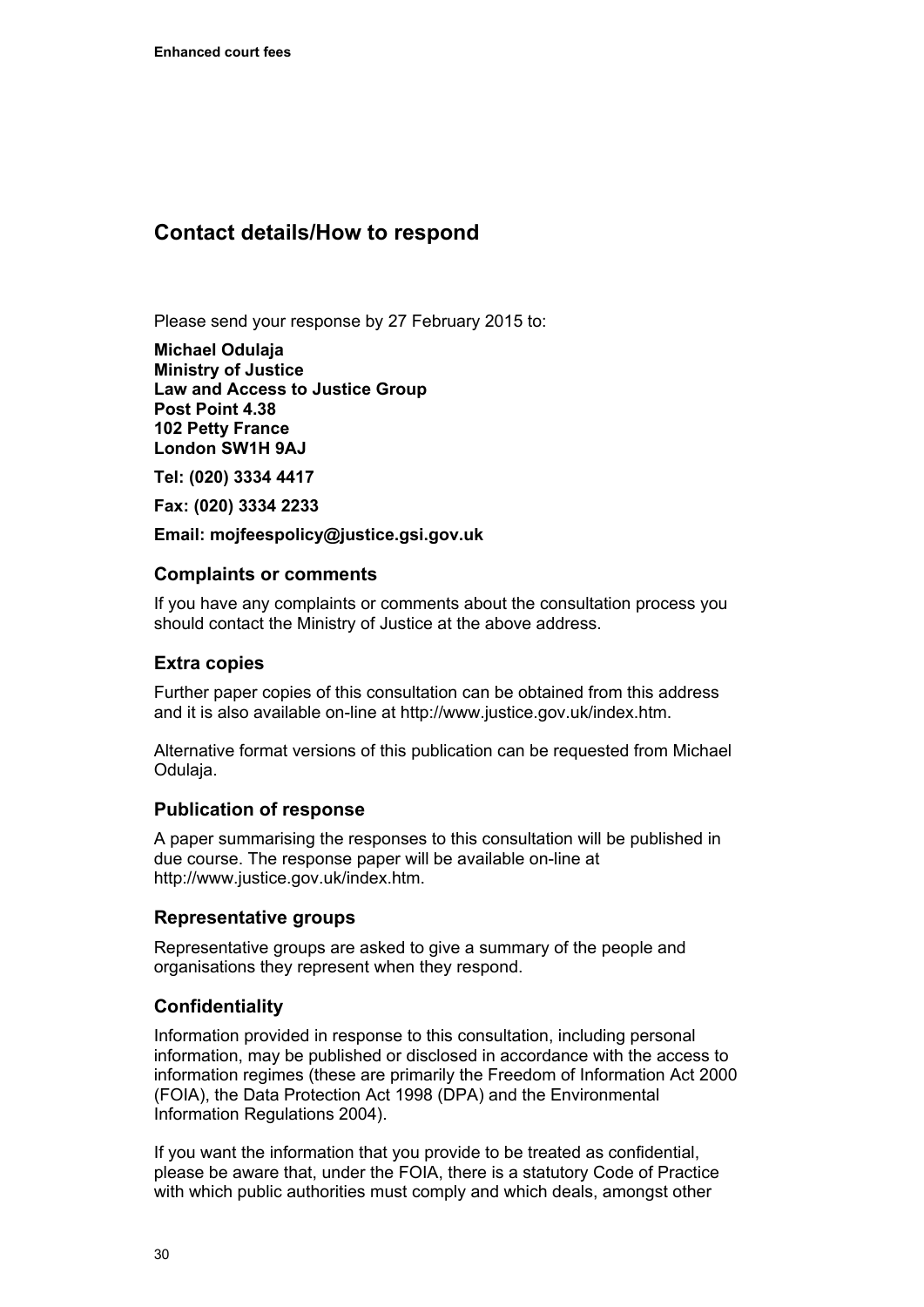things, with obligations of confidence. In view of this it would be helpful if you could explain to us why you regard the information you have provided as confidential. If we receive a request for disclosure of the information we will take full account of your explanation, but we cannot give an assurance that confidentiality can be maintained in all circumstances. An automatic confidentiality disclaimer generated by your IT system will not, of itself, be regarded as binding on the Ministry.

The Ministry will process your personal data in accordance with the DPA and in the majority of circumstances this will mean that your personal data will not be disclosed to third parties.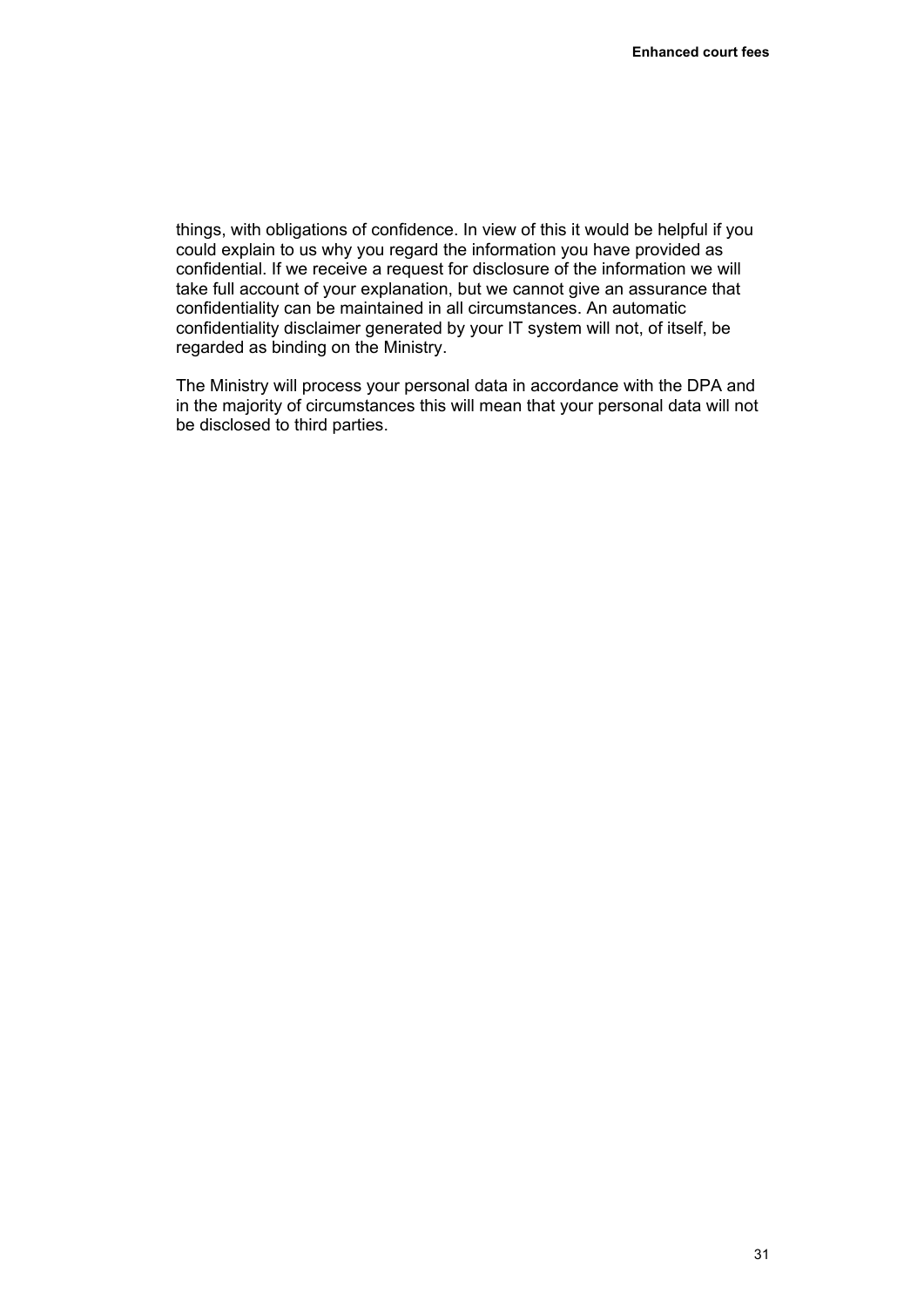## <span id="page-35-0"></span>**Annex A: Detailed responses to the consultation questions**

## **1. Money claims**

## **Q.16 Do you agree that the fee for issuing a specified money claim should be 5% of the value of the claim?**

There were 76 responses to this question. 24 (32%) agreed with the proposition, 49 disagreed (64%) and 3 (4%) responded neither agreeing nor disagreeing.

Most of those who supported the proposal did not provide detailed reasons. One argued that such an approach was justified because bigger claims tended to be more complex and would therefore take up more court time. Another respondent said that the fee would make people think before issuing formal proceedings.

Many who disagreed argued that the proposed fees bore little relation to cost, and that higher value claims did not necessarily mean that they were more complex. Some respondents argued that some fees, for example, those for claims of £25,000 and above, would start to become prohibitively expensive, particularly as the fee had to be paid in advance. At these levels, fees were likely to have an adverse impact on access to justice.

Many respondents disagreed with the principle of charging enhanced fees. The City of London Law Society said that civil courts were an essential feature of a democratic society, and should not operate as a means of making money.

Some respondents said that the proposals would see court fees operating as a form of taxation.

The senior judiciary said that they did not agree with the principle of cost recovery and that they therefore disagreed with enhanced fees. They offered no observations on the detail of the proposal, but suggested that if introduced, the amount of the fee recoverable from the losing side should be limited to the amount that would be payable on the value of the claim as determined by the court.

The Bar Council, Chancery Bar Association, and the Professional Negligence Bar Association all disagreed with the proposal to charge an issue fee of 5% of the value of the claim, and noted that it would reduce the number of claims brought by medium income individuals, and Small and Medium sized Enterprises. While the Bar Association suggested that the proposal may result in an increase in the number of disputes resolved by other, less expensive means, they remained opposed to the proposition.

Although the City of London Law Society, the Commercial Bar Association and the Commercial Court Users Committee disagreed with the proposal of enhanced fees they did suggest an alternative approach based on a banded fees solution. In particular the Commercial Bar Association wanted to see tiers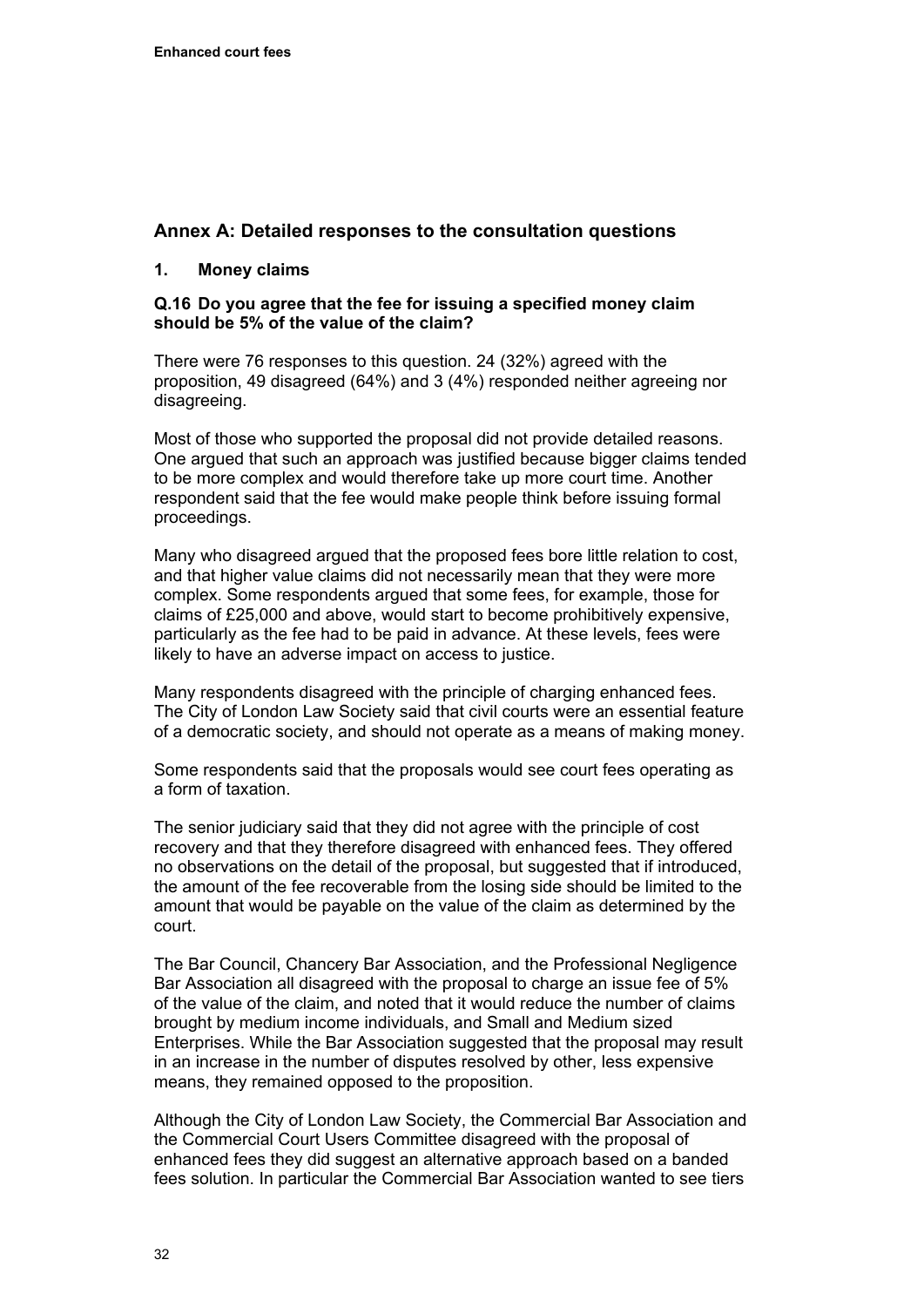for thresholds above £300,000. Both also noted the proposal would hinder the competitiveness of the Commercial Court.

Other points raised included:

- there was no reason given to justify why 5% was the right amount:
- the value of claims may change during proceedings, and in any event, may not be the amount the court finally determines;
- the evidence relied on was a small scale research project which did not support the contention that claimants would not be deterred from bringing claims;
- many of the claims affected would be those brought by small businesses which may no longer be able to afford to do so.
- the proposals would also affect claims brought by insolvent businesses, for the benefit of their creditors. They may be similarly unable to afford such claims in future;
- the proposals ran counter to the thrust of the Jackson reforms, which sought to ensure that the costs of litigation were proportionate; and
- the increase in the costs of litigation could exacerbate existing problems where many parties, including Small and Medium sized Enterprises (SMEs), were choosing to litigate without legal representation, increasing the workload for the courts, judges and opponents.

Some respondents said that the proposals would complicate the fee structure, and that HM Courts and Tribunals Service's IT systems would need to be adapted to be able to handle the changes to the fees.

#### **Q17. Do you agree that there should be a maximum fee for issuing specified money claims, and that it should be £10,000?**

71 respondents answered this question. 27 (38%) agreed with the proposal and 44 (62%) disagreed.

Many of the respondents who agreed with the proposal agreed that a cap was appropriate, but that the proposed level was too high.

Equally, many of those who disagreed with the proposal, including, the Bar Council, the Commercial Bar Association, the Commercial Court Users' Committee and the Technology and Construction Court Users' Committee, did so because they felt that £10,000 was too high. In particular, the Commercial Court Users' Committee believed that the high cap would affect the Commercial Courts in the international market.

The Chancery Bar Association disagreed with the imposition of a cap as they felt that this would unfairly disadvantage individuals or SMEs wishing to bring a claim to court who would be forced to pay high sums in absolute terms for relatively modest claims in comparison to large corporations who issue substantial claims.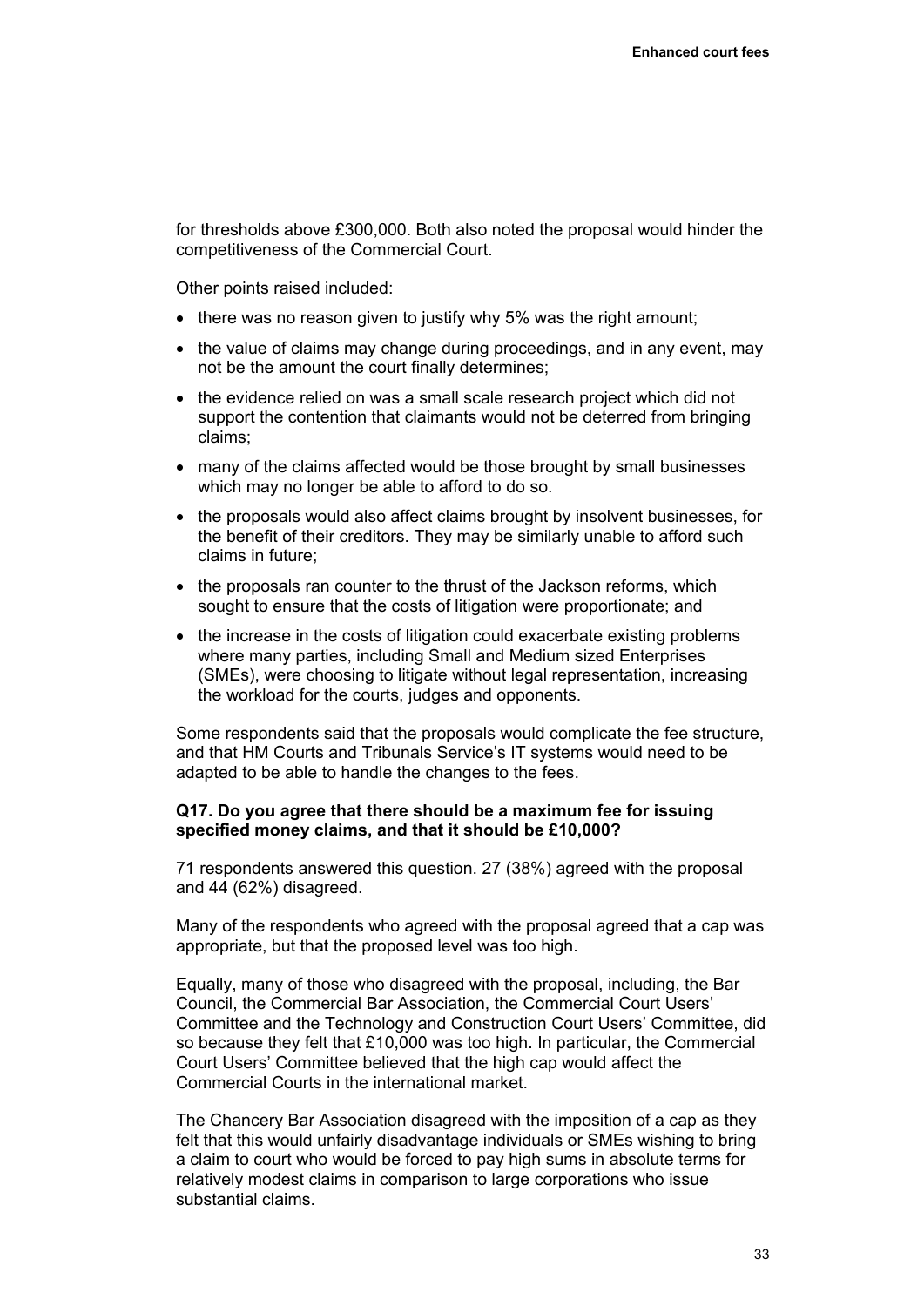The senior judiciary agreed that a cap would be appropriate but had no observations on the level at which it should be set.

While disagreeing with the proposal of enhanced fees in general, if implemented the Law Society believed it would be necessary to implement a cap.

## **Q18. Do you believe that unspecified claims should be subject to the same fee regime as specified money claims? Or do you believe that they should have a lower maximum fee of £5,000?**

There were 64 responses to this question. 21 (33%) agreed with the proposal, 42 (66%) disagreed and one responded neither agreeing nor disagreeing.

Those who agreed tended to agree that there was no reason in principle why an unspecified money claim should be charged a fee on a different basis from a specified money claim even if they disagreed with the proposal to charge an enhanced fee. Many who disagreed did so because they disagreed with the principle of charging enhanced fees, and some disagreed because they felt that a cap of £5,000 was too high.

The senior judiciary and the Chancery Bar Association agreed that £10,000 might deter people from bringing unspecified claims, although they agreed that there was no logical reason for treating specified and unspecified claims differently. The senior Judiciary indicated that if the proposals on enhanced fees were to be implemented, they would not disagree with a cap of £5,000.

Some respondents argued that personal injury claims should be exempt from enhanced fees as the increase was likely to lead to an increase in insurance premiums. The Bar Council noted that although personal injury claims required the losing party to cover the costs, the claimant would still have to pay a substantial fee at the beginning. Some respondents also pointed out that the burden of increased fees would, in some cases, be transferred to other public bodies who were defendants in these types of case, such as the National Health Service, or on the legal aid fund which provides funding in certain types of case.

Some respondents argued that the proposed fee would present practical difficulties in the case of unspecified money claims, as the value of the claim could not be known with any certainty at the outset of the case.

## **Q.19 Is there a risk that applying a different maximum fee could have unintended consequences?**

There were 53 responses to this question and the majority of respondents agreed that there was a risk of unintended consequences. Most of those who responded identified that the main risk was that claimants might seek to present their case as an unspecified claim in order to pay a lower fee. In particular, the Chancery Bar noted that this might create artificiality and was contrary to normal practice.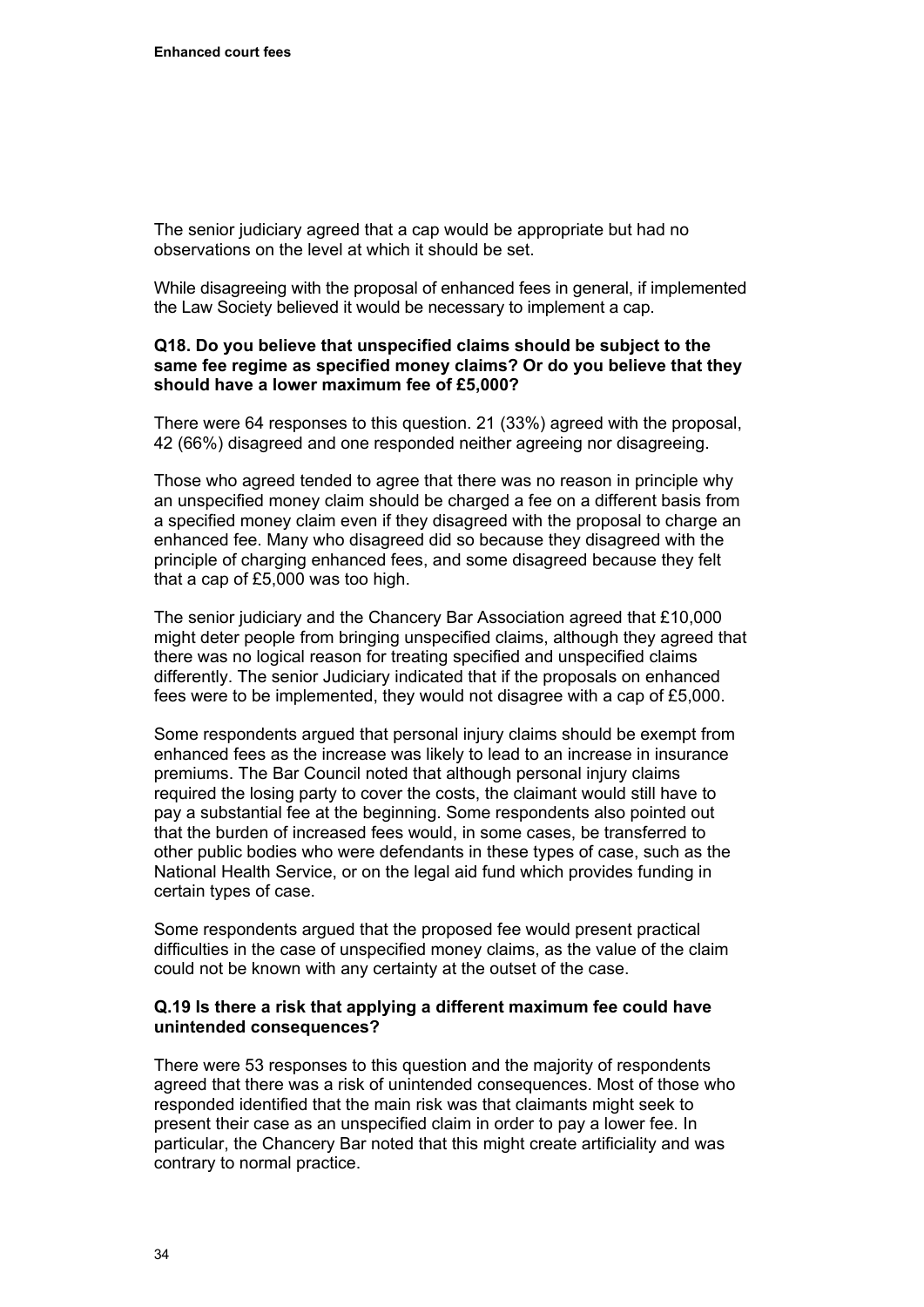Others suggested it might drive work away from the courts or to pursue alternative litigation strategies, such as insolvency.

## **2. Commercial Proceedings**

## **Q. 20 Do you agree that it is reasonable to charge higher court fees for high value commercial proceedings than would apply to standard money claims?**

Most respondents to this question agreed that high value commercial claims should pay higher fees. 47 respondents (59%) agreed, 30 (38%) disagreed and 3 (3%) responded neither agreeing nor disagreeing.

Those who agreed said that commercial claims were by their nature more complex than standard money claims and should therefore pay more. They also pointed out that the court fee would be a fraction of the legal costs incurred in these types of proceedings.

Some respondents argued that if higher fees were charged, the income should be retained within the courts and used to invest in better services.

Those who disagreed argued that the proposal was unfair:

- it sought to charge some users more so that others would pay less
- the courts were not a business and should not seek to make profit;
- while commercial cases often involved large multi-national corporations and/or wealthy individuals, some did not and could involve, for example, claims brought by Small and Medium sized Enterprises.

The senior judiciary argued that the proposed approach to enhanced fees for commercial proceedings was mistaken, in that it failed to appreciate how the courts operated in practice which would have undesirable and unintended consequences, and was, in their view, unworkable.

They pointed out that the Rolls Building also heard claims in the Chancery Division. These represented a broad spectrum of claims (and not just high value commercial claims) and in many cases, there was little or no choice on the appropriate forum. They said that the proposals conflated two distinct concepts: commercial/non commercial proceedings and high value claims. They also argued that it would be relatively simple to avoid the fee by issuing proceedings in the Queen's Bench Division which had jurisdiction to hear commercial claims, and that there was, in any event, no justification for imposing higher fees for cases brought in one part of the High Court.

Finally, they said that there could be no justification for increasing fees unless:

- the income was retained within the court system for the benefit of court users; and
- funding was made available for investment in modernising and improving the court system.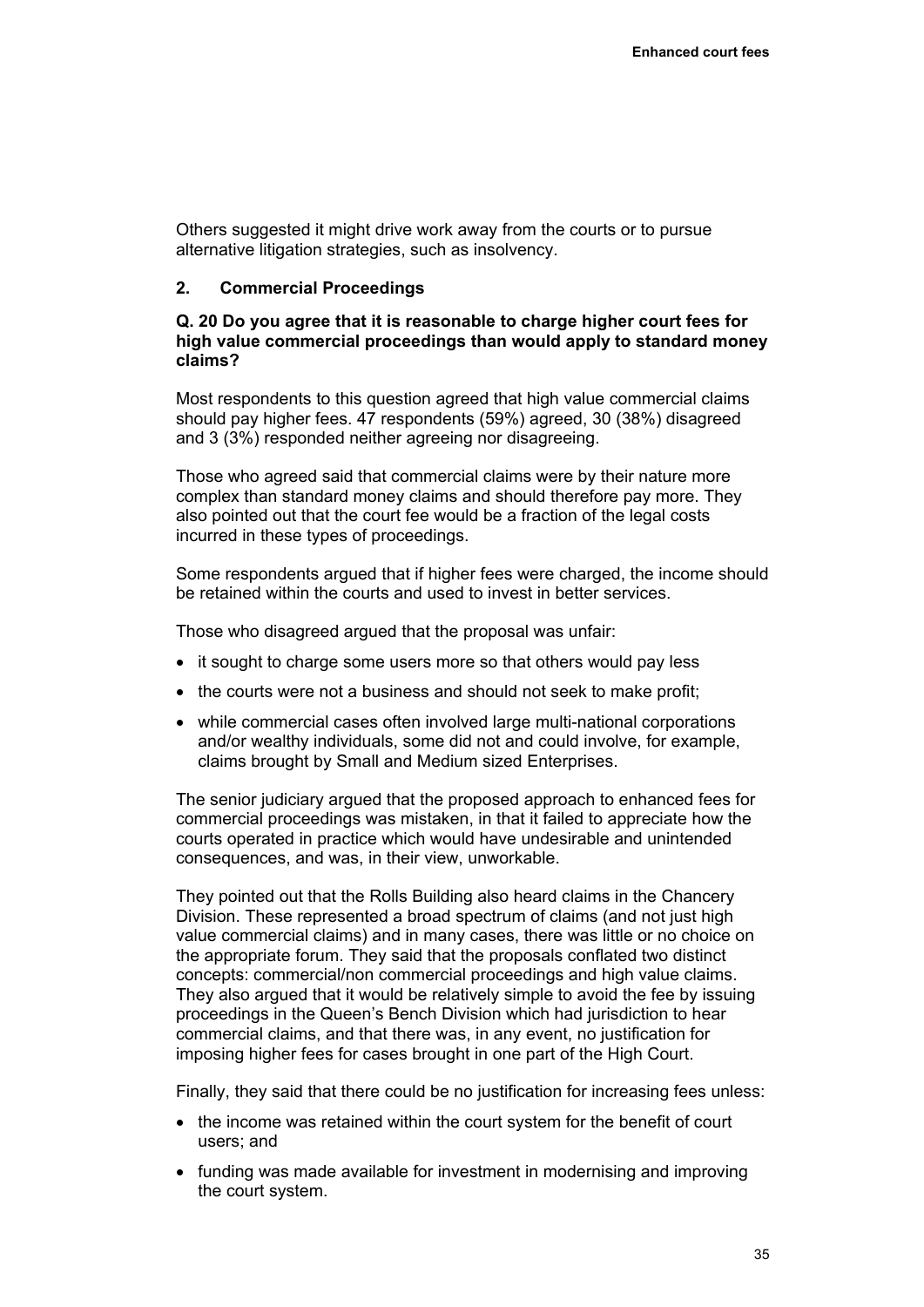The City of London Law Society strongly disagreed with the proposals for many of the reasons identified by the senior Judiciary. They argued that there was no good reason to surcharge commercial users. They also pointed to increased competition from arbitration and from other jurisdictions, and expressed a concern that the proposals risked undermining the UK's position in international dispute resolution.

The Bar Council did not support the proposal to charge enhanced fees, but agreed that if they were to be introduced at all, it should be for high value commercial claims.

## **Q.21 We would welcome views on the alternative proposals for charging higher fees for money claims in commercial proceedings. Do you think it would be preferable to charge higher fees for hearings in commercial proceedings?**

There were 63 responses to this question. Of those who responded, the majority (38 respondents or 60%) favoured the proposed hearing fee, with 19 (30%) disagreeing and 6 who responded neither agreeing nor disagreeing.

The main reasons given by those who supported the proposal were that:

- the cases which took up more court time should pay more;
- it would encourage parties to settle, or to ensure that their cases were pursued proportionately;
- cases requiring longer hearings were generally more complicated and it was therefore reasonable to charge more; and
- the hearing fee spread the cost more evenly rather than requiring front loading the fees, in line with the approach generally taken in arbitration.

Some who supported this proposal argued that the hearing fee proposed looked very low. In comparison, arbitrators charged up to £700 per hour.

Those who disagreed generally did so because they were opposed to charging more for commercial proceedings, or charging enhanced fees at all.

The City of London Law Society disagreed for all the reasons set out above, and also noted that charging fees based on hearing times was contradictory to the MoJ aims of simplifying the fee court system as each would vary in time and therefore, cost. Additionally, they argued that international litigants would be discouraged from coming to the English courts if fees increased, and this ran counter to the policy of promoting the UK's legal services.

The Civil Court Users Committee noted the risk of damage to the UK's reputation, and added that difficulties would arise in collecting hearing fees after the hearing if fees are based on hearing time.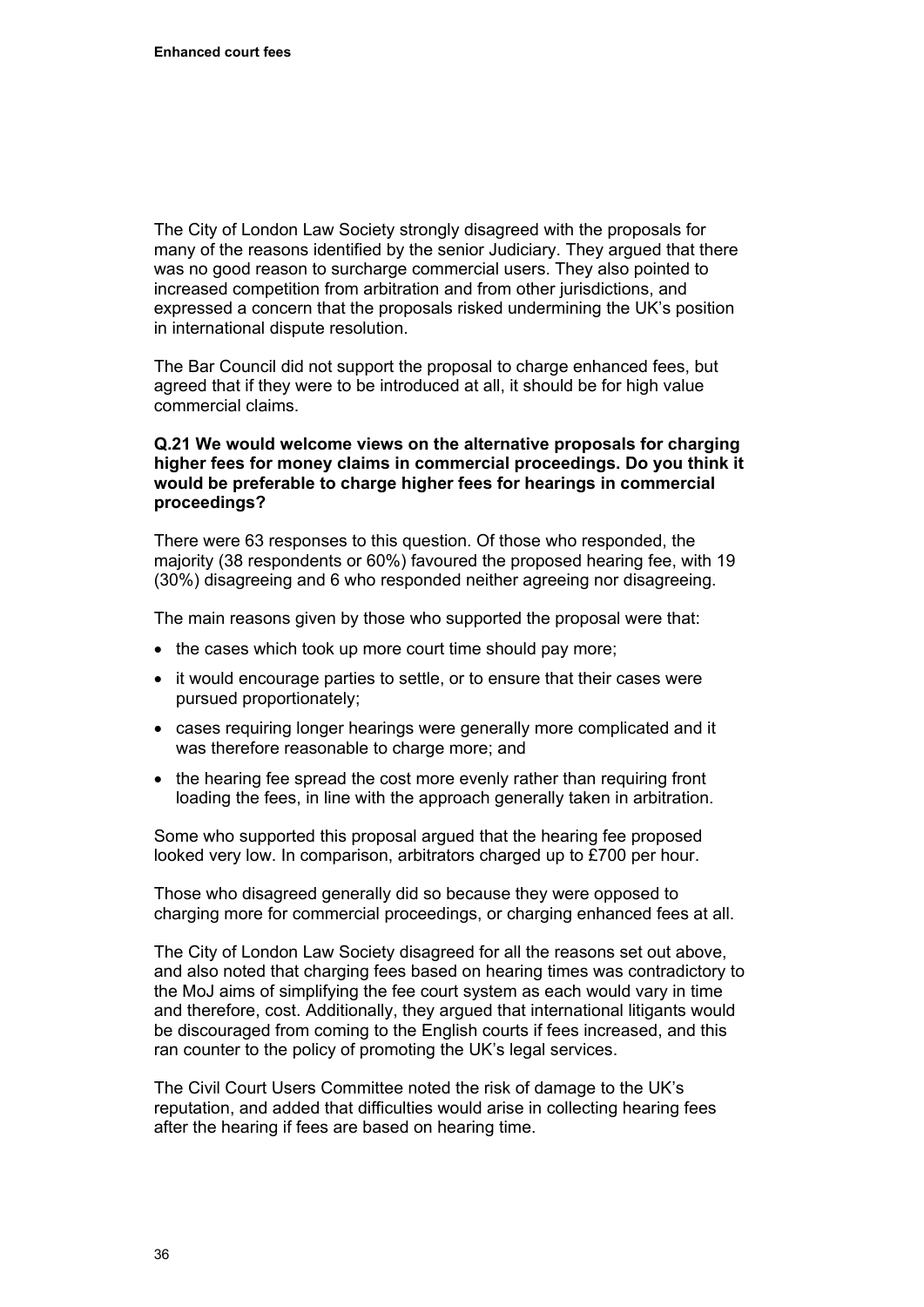#### **Q.22 Could the introduction of a hearing fee have unintended consequences? What measures might we put in place to ensure that the parties provided accurate time estimates for hearings, rather than minimise the cost?**

There were 51 responses to this question, and the majority (70%) felt that there was a risk of unintended consequences.

The main risk identified was that it would reduce the number of cases litigated through the courts.

The other concern identified was that the parties might lower their time estimates to reduce the court fee. They also pointed out that time estimates were not an exact science, and could be affected by the behaviour of the other side.

Others highlighted the risk that parties would be encouraged to issue proceedings in Queen's Bench Division.

Some respondents pointed out that cost budgeting, introduced as part of the Jackson reforms, had not been introduced for commercial proceedings with a value greater than £2 million. It was felt that the discipline of cost budgeting would help to encourage parties to provide accurate time estimates.

Another concern noted by the Civil Court Users Committee was the disincentive for the case to be settled outside of court when paying a hearing fee if there were no refund available.

Some who did not believe that there would be unintended consequences as a result of the hearing fee noted that this largely relied on the appropriate case management by the courts to ensure that the party's estimate reflected actual hearing times.

The Law Society noted that the introduction of a hearing fee could not be opposed on principle, but suggested that if introduced to commercial proceedings it would have to be reasonable; not set at the level of cost recovery or enhanced fees.

## **Q.23 If you prefer Option 2 (a higher maximum fee to issue proceedings), do you think the maximum fee should be £15,000 or £20,000? - 15,000/20,000**

Generally, respondents did not favour this option over the option for a hearing fee.

There were 22 responses to this question, with slightly more (12) preferring the maximum issue fee of £15,000, with 10 respondents supporting the £20,000 issue fee.

The main arguments given by those who disagreed with this option were:

• it would prove to be a disincentive for users to go to the Rolls Building;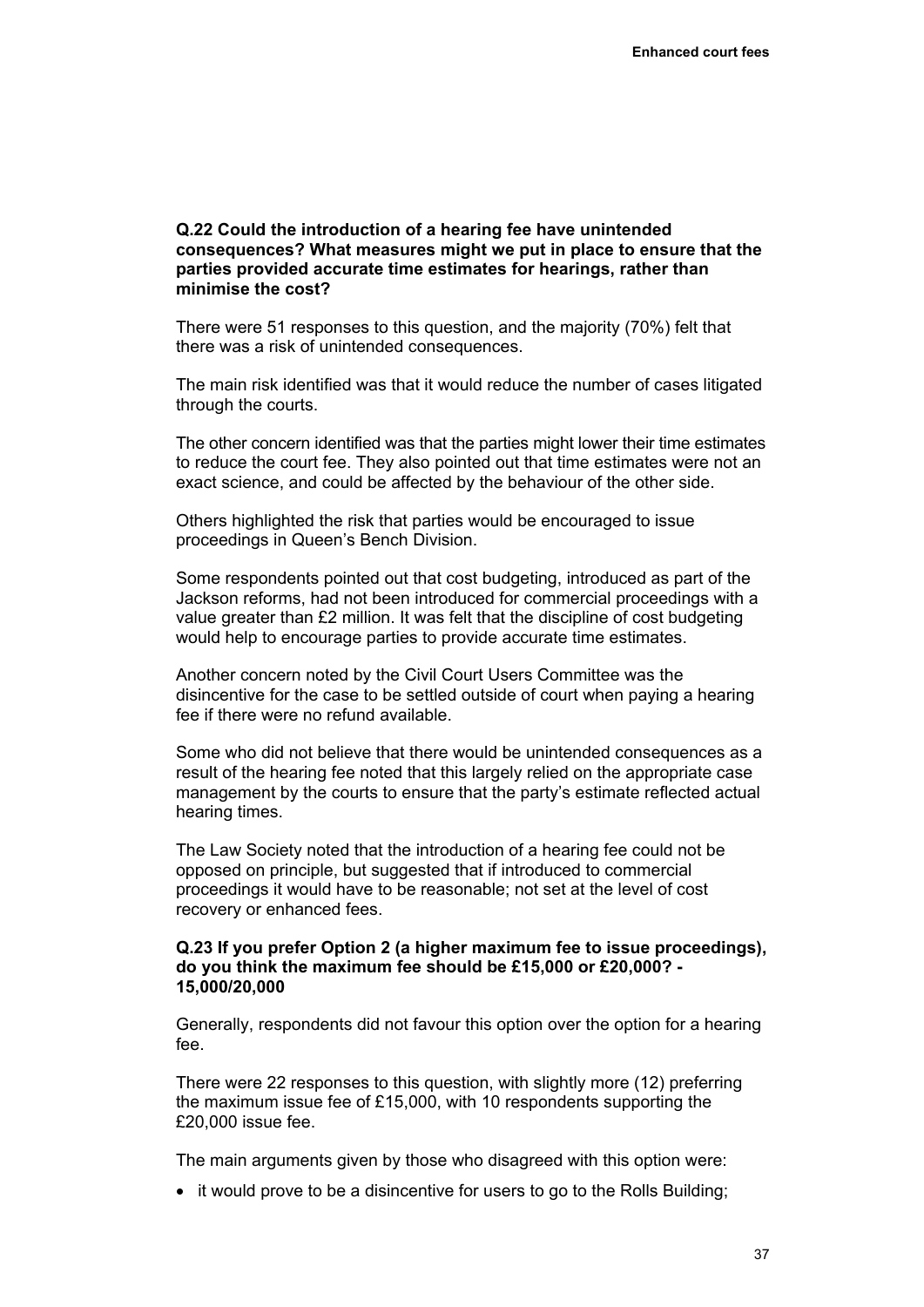- the costs are far higher than in other relevant jurisdictions;
- it would negatively impact on UK competitiveness in the legal market; and
- Option 1 (the daily hearing fee) was more appropriate and better attuned to actual costs.

**Q. 24 Do you agree that the proposals for commercial proceedings are unlikely to damage the UK's position as the leading centre for commercial dispute resolution? Are there other factors we should take into account in assessing the competitiveness of the UK's legal services?** 

There were 52 responses to this question. Around a third of respondents agreed the proposals were unlikely to damage the UK's competitive position, and around two thirds disagreeing.

Those who agreed pointed out that the fees proposed would be a small fraction of the overall costs of litigation and therefore unlikely to make a real difference to parties' decisions on where to litigate.

Most respondents, however, disagreed. The City of London Law Society pointed to the value of commercial legal services and the contribution this sector made to the UK's GDP. These proposals, they argued, risked creating the perception that the courts were a means for making money, making our courts less attractive and potentially encouraging them to migrate to competitor jurisdictions, such as New York. They also argued that the policy was inconsistent with the MoJ's stated goal of promoting the UK's legal services abroad.

The view that this would affect the UK's reputation internationally was also supported by the Law Society, Bar Council, the Civil Court Users Association, the Commercial Bar Association, the Committee of the London Common Law and Commercial Bar Associations, and the Technology and Construction Courts Solicitors Association. However, the Law Society did acknowledge that fees were but one factor as to why the UK is an attractive place to bring commercial claims.

Those who disagreed also said that the conclusion that fees would not damage the legal sector was based on very limited research.

## **Q.25 Do you agree that the same fee structure should be applied to all money claims in the Rolls Building and at District Registries?**

There were 50 responses to this question. 36 (72%) agreed that the fees, if implemented, should apply to all money claims in these jurisdictions. 9 (18%) disagreed and 5 responded neither agreeing nor disagreeing.

Most respondents who agreed said that it would be impractical to charge different fees as this would encourage forum shopping. Those who disagreed did so mainly because they disagreed with the principle of charging higher fees for high value commercial claims.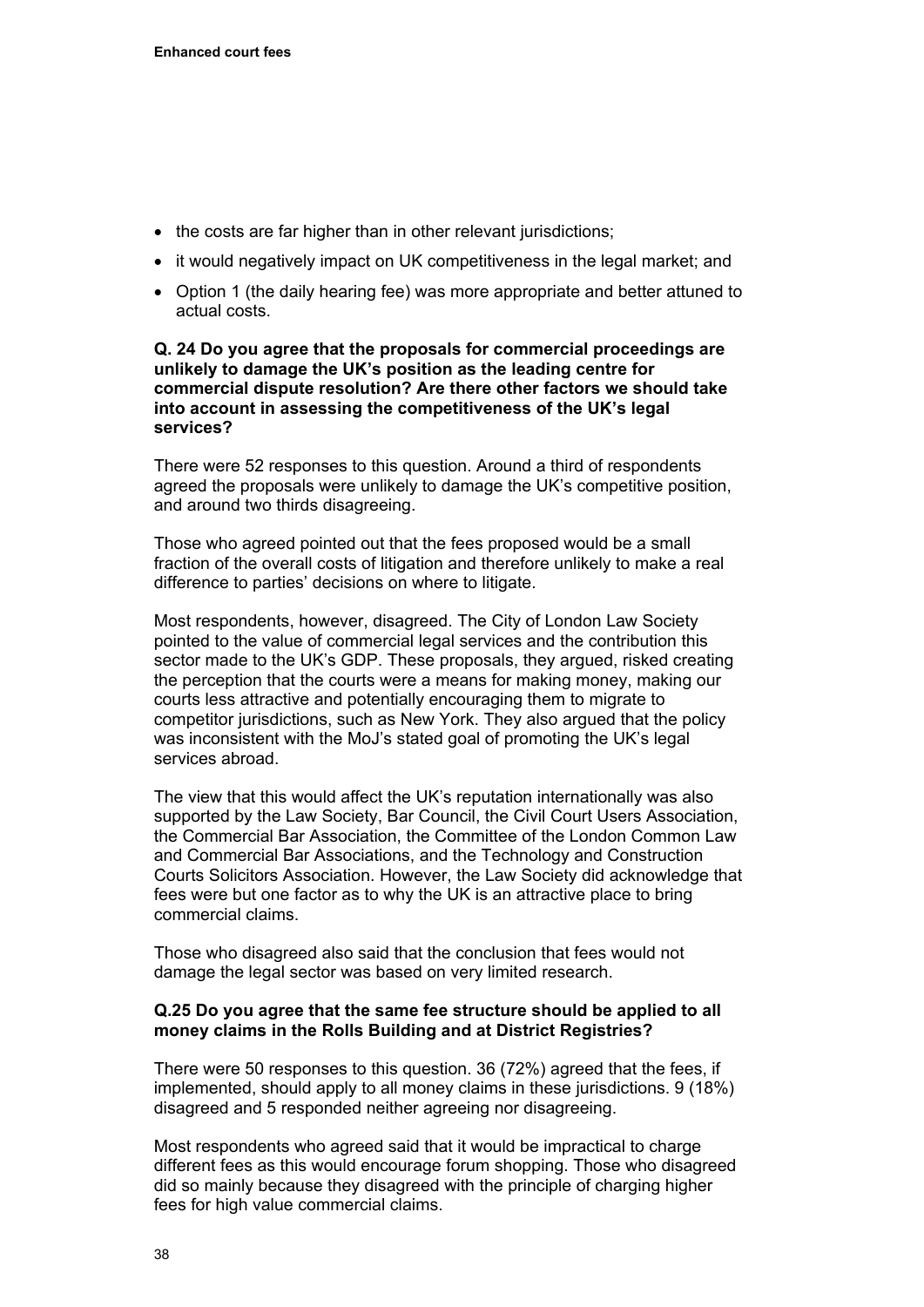## **Q. 26 What other measures should we consider (for example, using the Civil Procedure Rules) to target fees more effectively to high value commercial proceedings while minimising the risk that the appropriate fee could be avoided?**

There were 6 responses to this question, with the majority offering no opinion on other measures to be considered.

Some respondents said that Judges already had wide powers under the Civil Procedure Rules, particularly following the Jackson reforms, to manage cases and should make greater use of them.

## **Q.27 Should the fee regime for commercial proceedings also apply to proceedings in the Mercantile Court?**

There were 42 responses to this question. 29 (69%) agreed that the fee regime should also apply to the Mercantile Court, 11 disagreed (26%) and 2 responded neither agreeing nor disagreeing.

Those who agreed said that proceedings in the Mercantile Court were, by their nature, commercial and should therefore be subject to the same fee regime. Where the claims were of lower value that would be reflected, at least to some extent, in the issue fee.

Those who disagreed argued that claims before the Mercantile Court often involved small or medium-sized enterprises who would struggle to pay the enhanced fees.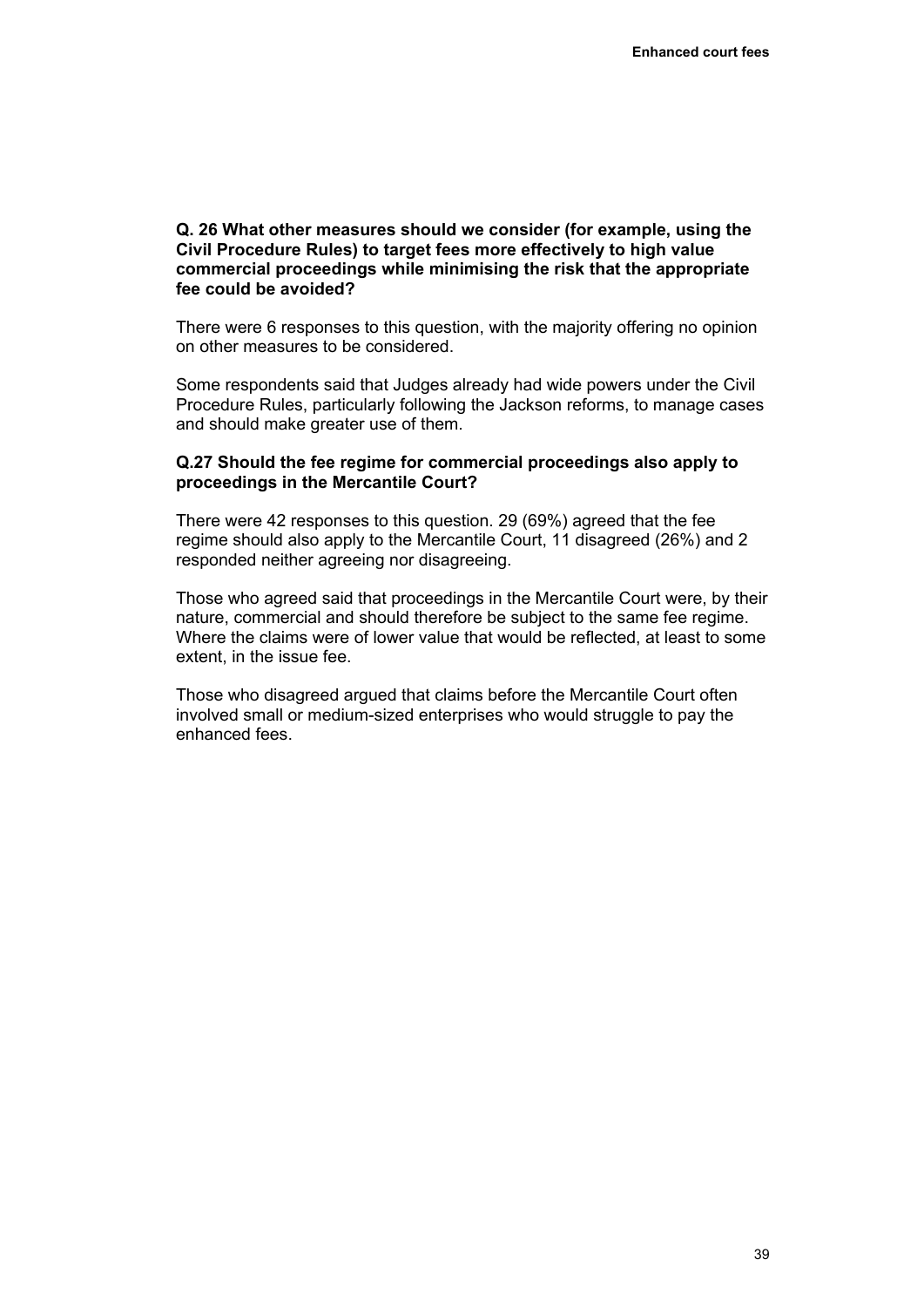## **3. Divorce**

## **Q. 28 Do you agree that the fee for a divorce petition should be set at £750?**

There were 65 responses to this question. Most respondents were opposed to the proposal. 8 respondents (12%) agreed with the proposal, 58 disagreed (87%) and 1 responded neither agreeing nor disagreeing.

Most who disagreed pointed out that no persuasive rationale for charging above cost for a divorce had been advanced in the consultation paper. Some argued that that the current fee was already too high and that the proposed fee was excessive. The fee would have to be paid at a time when the parties were often in financial difficulties and therefore many would struggle to pay the fee. Recent reforms to the remissions scheme meant less support was available than before.

Some argued that it was wrong to seek to make a profit from the breakdown of a relationship. Other points made included that:

- those who wished to dissolve their marriage had no choice but to apply to the court for a divorce;
- it could lead to parties being trapped in unhappy or violent marriages;
- it might discourage people from getting married, or they may be prevented from remarrying, and would therefore be without the protection the law affords to married couples; and
- the fee would affect women more than men as more women than men initiated divorces. It was therefore discriminatory.

The senior judiciary, while disagreeing with the proposals of charging enhanced fees for divorce proceedings, noted that the current divorce fee was above cost, and that given the current financial climate accepted that it would not be feasible for the Government to reduce divorce fees to the cost recovery level.

Those who agreed pointed out that the additional income from divorce would help to cover the deficit in other areas of family proceedings.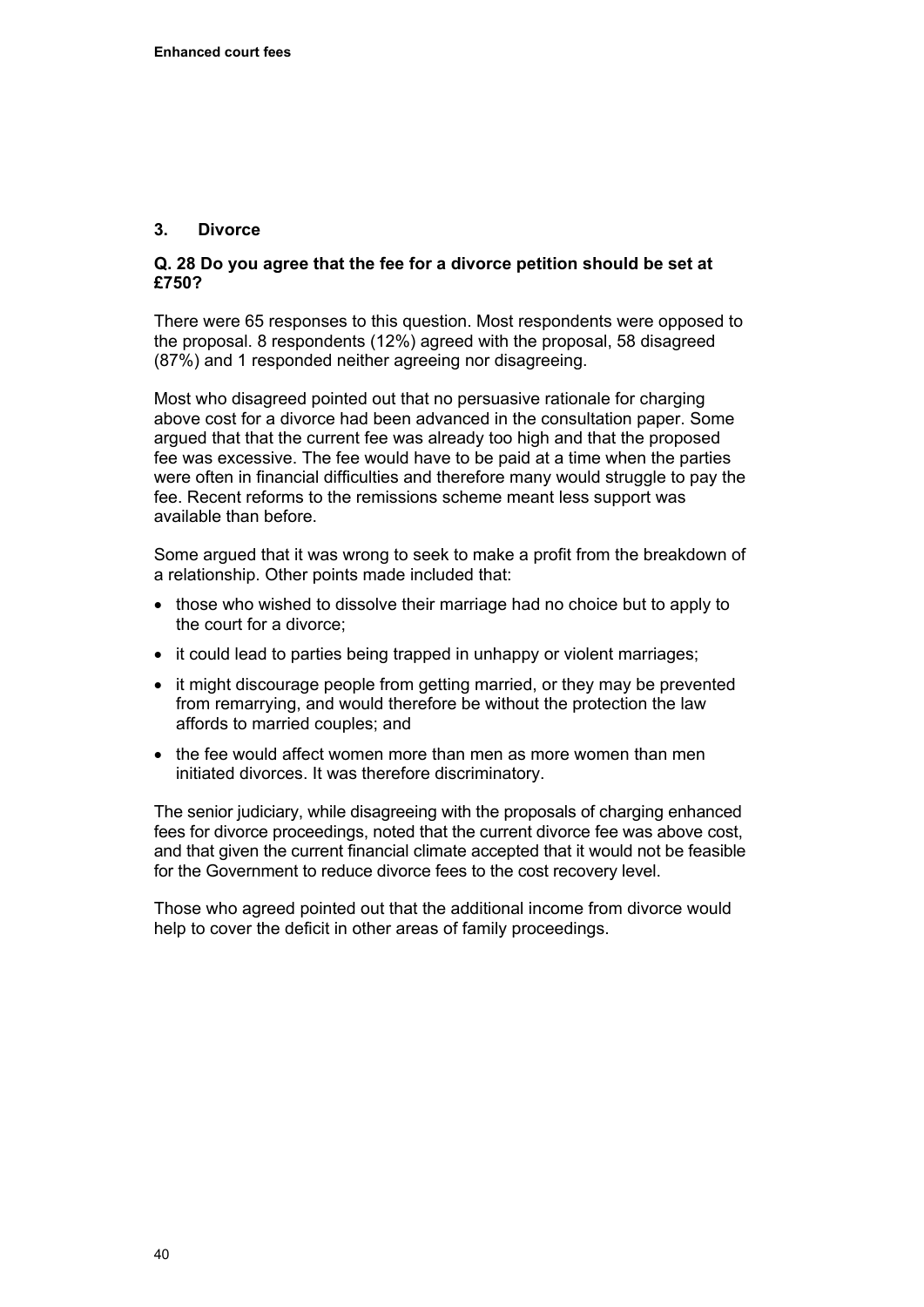# **Annex B: Schedule of fees to issue proceedings for money claims**

<span id="page-44-0"></span>

| <b>Claim value</b> |          | <b>Current fee</b> |          | <b>New fee</b>             |                                     |                                 |                                     |
|--------------------|----------|--------------------|----------|----------------------------|-------------------------------------|---------------------------------|-------------------------------------|
|                    |          |                    |          | Filed at a<br>court centre | <b>Filed via</b><br><b>SDT/MCOL</b> | Filed at a<br>court centre      | <b>Filed via</b><br><b>SDT/MCOL</b> |
| Up to              | £300     |                    |          | £35                        | £25                                 | £35                             | £25                                 |
| Greater than       | £300     | but no more than   | £500     | £50                        | £35                                 | £50                             | £35                                 |
| Greater than       | £500     | but no more than   | £1,000   | £70                        | £60                                 | £70                             | £60                                 |
| Greater than       | £1,000   | but no more than   | £1,500   | £80                        | £70                                 | £80                             | £70                                 |
| Greater than       | £1,500   | but no more than   | £3,000   | £115                       | £105                                | £115                            | £105                                |
| Greater than       | £3,000   | but no more than   | £5,000   | £205                       | £185                                | £205                            | £185                                |
| Greater than       | £5,000   | but no more than   | £10,000  | £455                       | £410                                | £455                            | £410                                |
| Greater than       | £10,000  | but no more than   | £15,000  | £455                       | £410                                |                                 | 5% of the value<br>of the claim,    |
| Greater than       | £15,000  | but no more than   | £50,000  | £610                       | £550                                | 5% of the value<br>of the claim |                                     |
| Greater than       | £50,000  | but no more than   | £100,000 | £910                       | £815                                |                                 | less 10%                            |
| Greater than       | £100,000 | but no more than   | £150,000 | £1,115                     | N/a                                 |                                 | N/a                                 |
| Greater than       | £150,000 | but no more than   | £200,000 | £1,315                     | N/a                                 |                                 | N/a                                 |
| Greater than       | £200,000 | but no more than   | £250,000 | £1,515                     | N/a                                 | £10,000                         | N/a                                 |
| Greater than       | £250,000 | but no more than   | £300,000 | £1,720                     | N/a                                 | £10,000                         | N/a                                 |
| Greater than       | £300,000 |                    |          | £1,920                     | N/a                                 | £10,000                         | N/a                                 |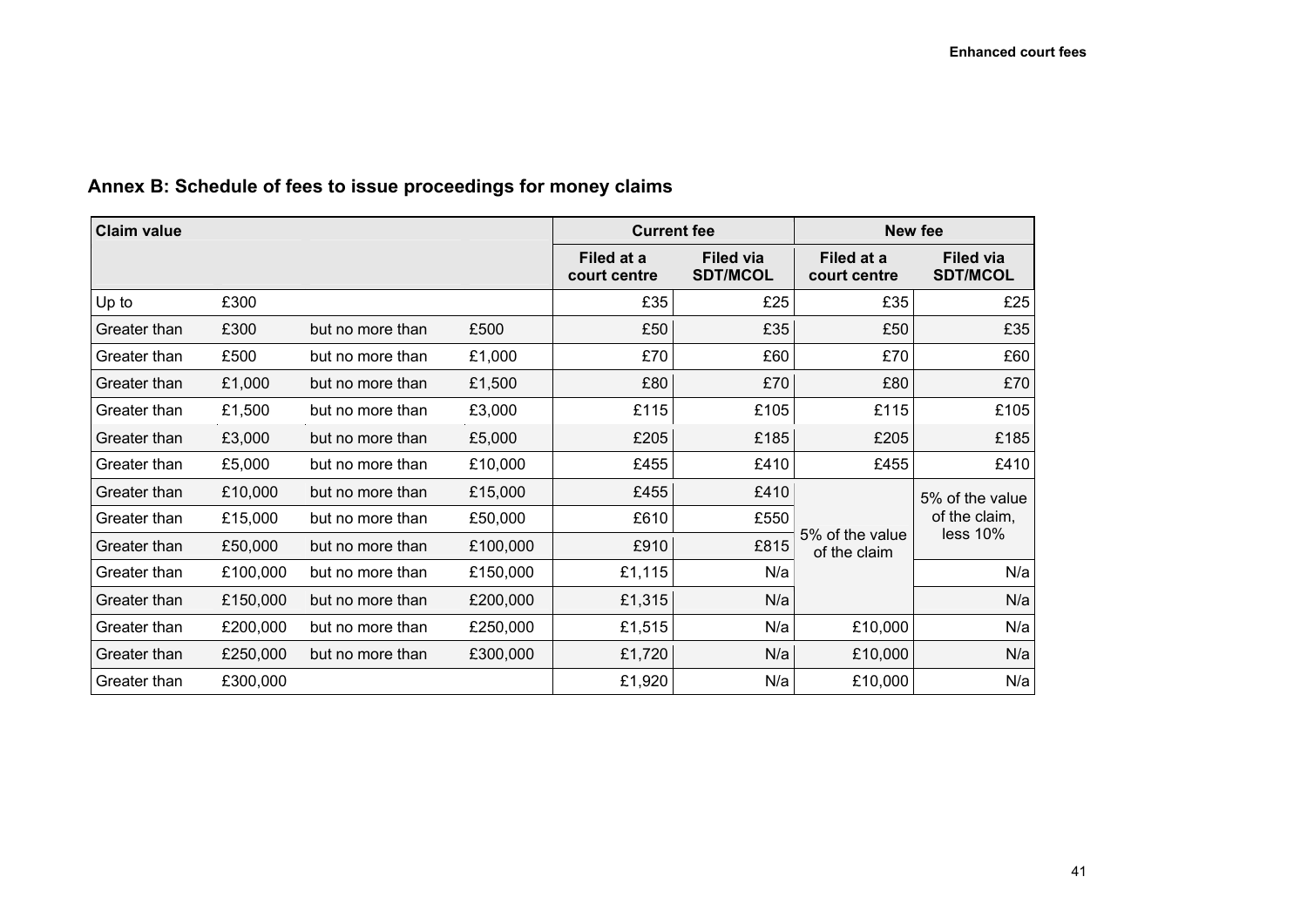## <span id="page-45-0"></span>**Annex C: List of organisations which responded to the consultation**

Administrative Law Bar Association (ALBA) Anthony Collins Solicitors Association of District Judges Association of Lawyers for Children Association of Personal Injury Lawyers (APIL) Bar Council Barrister, 12 King's Bench Walk Chambers Belmont & Lowe Berwins Solicitors Limited Birkett Long LLP Solicitors Blandy & Blandy LLP Solicitors BNI Solicitors Bray & Bray Solicitors Bridge McFarland Solicitors Chartered Institute of Arbitrators Chartered Institute of Legal Executives (CILEX) Chief Bankruptcy Registrar of the High Court Children's Services and Education (St Helens Council) City of London Law Society Civil Court Users Association Civil Justice Council Civil Mediation Council Civil Subcommittee of HM Council of Circuit Judges Clifford Chance LLP Coffin Mew LLP Solicitors Colette Stroud Solicitors and family mediators Commercial Bar Association Commercial Court Users Committee Committee of the London Common Law and Commercial Bar Associations Council of Mortgage Lenders (CML) Court of Appeal (Civil Division) Cripps Harries Hall LLP Solicitors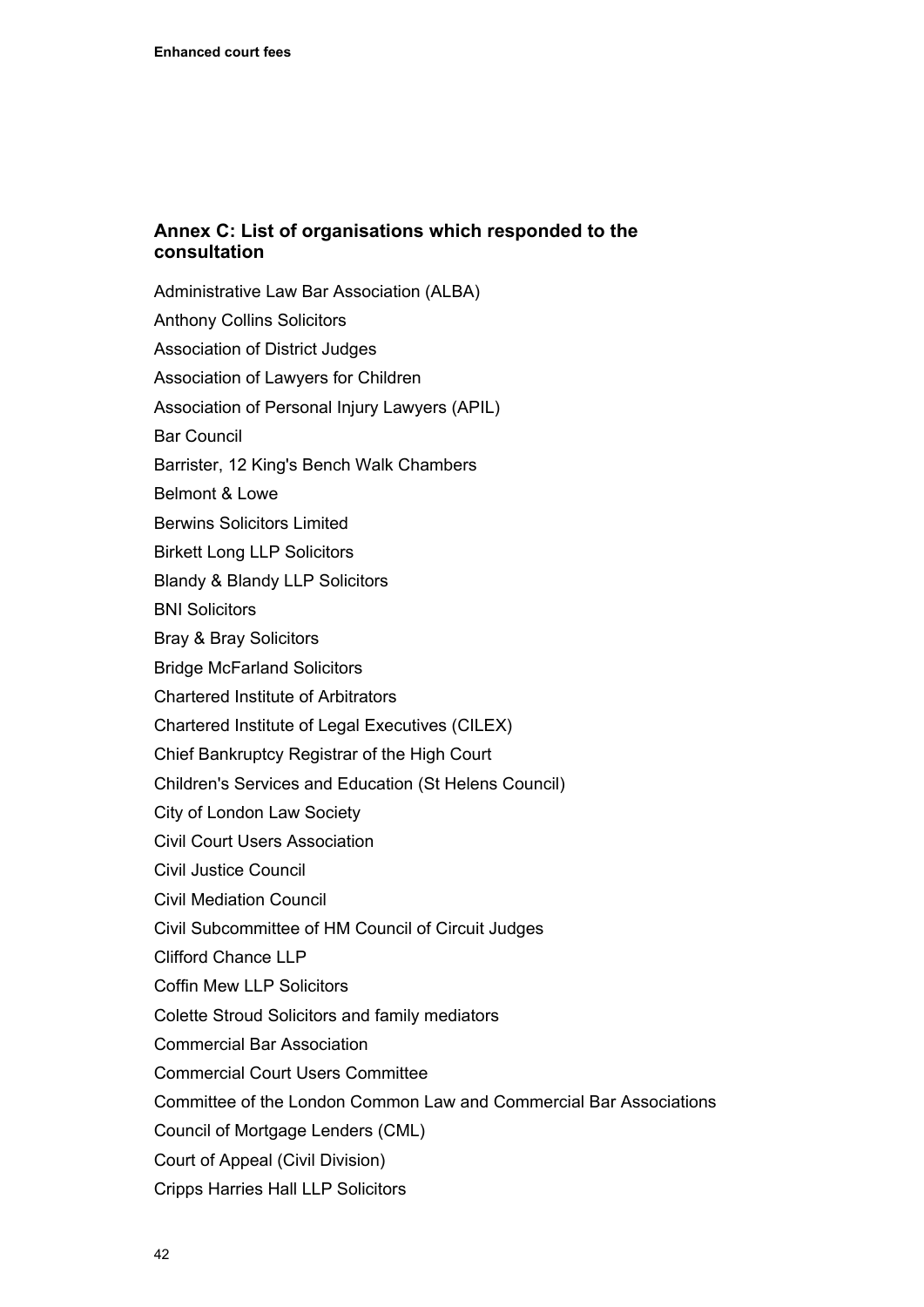Crocels CMG CYF (Voluntary sector/Community group) Discrimination Law Association Dunne and Gray Solicitors East Sussex County Council Employment Lawyers Association Enyo Law LLP Family Justice Council Family Law Bar Association Family Law Clinic Ltd Family Law in Partnership Felton's Law Solicitors Forum of Insurance Lawyers (FOIL) Fosters Mediation Frettens LLP Solicitors Glanvilles LLP Solicitors Graham & Rosen Solicitors Green Light Mediation Ltd Griffins (Insolvency Practitioner) Harland & Co Solicitors Herbert Smith Freehills LLP Solicitors Hertfordshire County Council Legal Services **HMCTS** HMRC, Central Policy Hogan Lovells Immigration Law Practitioners' Association Institute of Credit Management Irwin Mitchell Kew Law LLP Solicitors Kingston upon Hull City Council KK Law Solicitors Lane & Co Solicitors Law Society Leeds University Lester Morrill Solicitors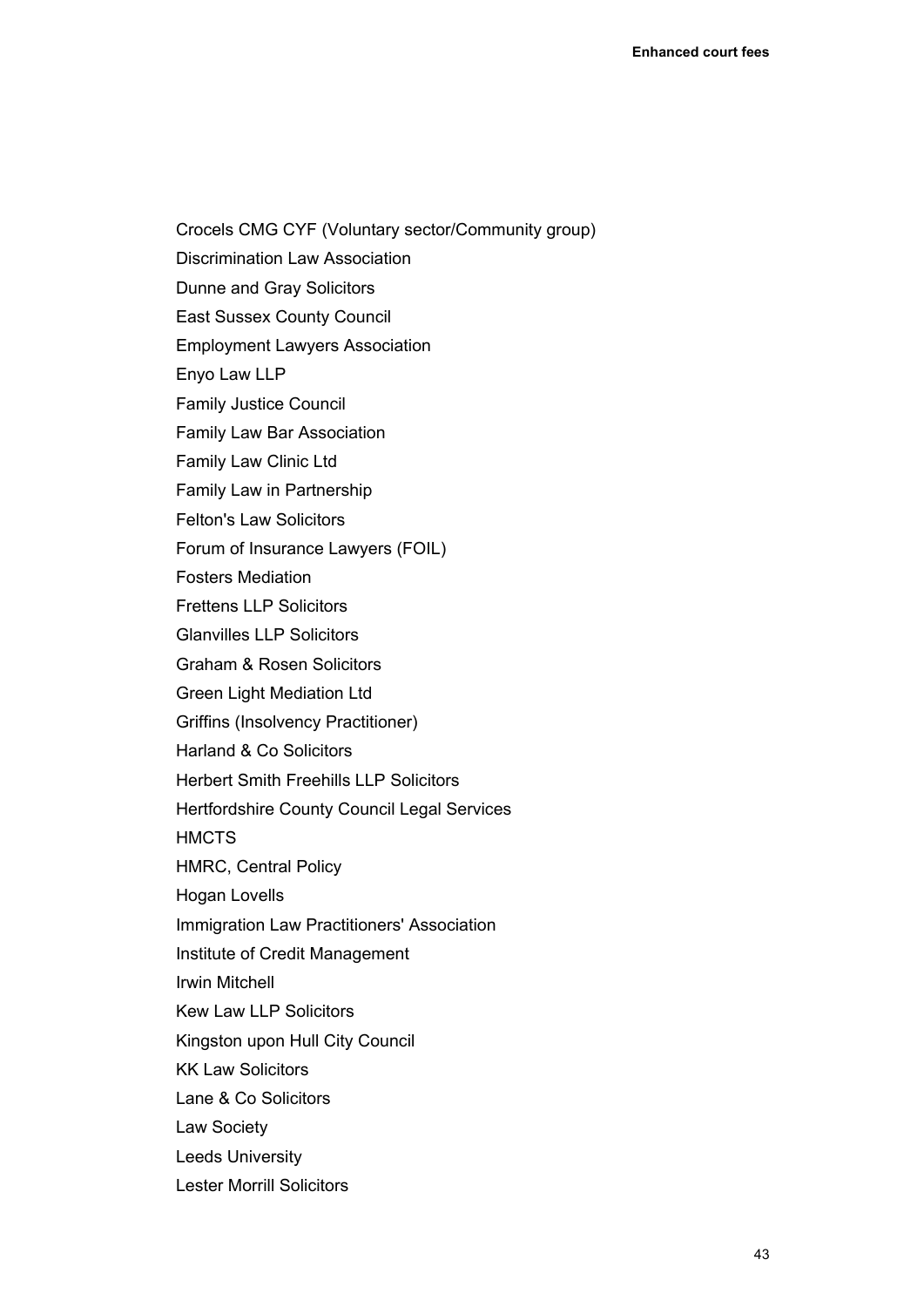- London Solicitor's Litigation Association
- Lovetts PLC (Debt Recovery and Commercial Litigation)
- McMillan Williams Solicitors
- Miles & Partners
- Millersands Solicitors
- Mind
- Minim Law Ltd
- Mishcon de Reya
- Money Advice Trust
- Moon Beaver Solicitors
- Motor Accident Solicitors Society (MASS)
- Mott MacDonald (Engineering Company)
- Mullis & Peake LLP Solicitors
- Myerson Solicitors LLP
- NHS Litigation Authority
- Norton Rose Fulbright LLP
- Online Legal Services Ltd
- 3PB Barristers
- Paragon Group (Finance Company)
- Pardoes Solicitors
- Personal Capacity Response
- Personal Injuries Bar Association
- Pickerings Solicitors
- Prince Family Law
- QS Rubin Lewis O'Brien Solicitors
- R3
- Rayden Solicitors
- Rees Wood Terry Solicitors
- Relate and Marriage Care (Voluntary sector/Community group)
- Resolution First for family law
- Ries Solicitors and Mediators
- Robinsons Solicitors
- Royal Bank of Scotland
- Rudlings Wakelam Solicitors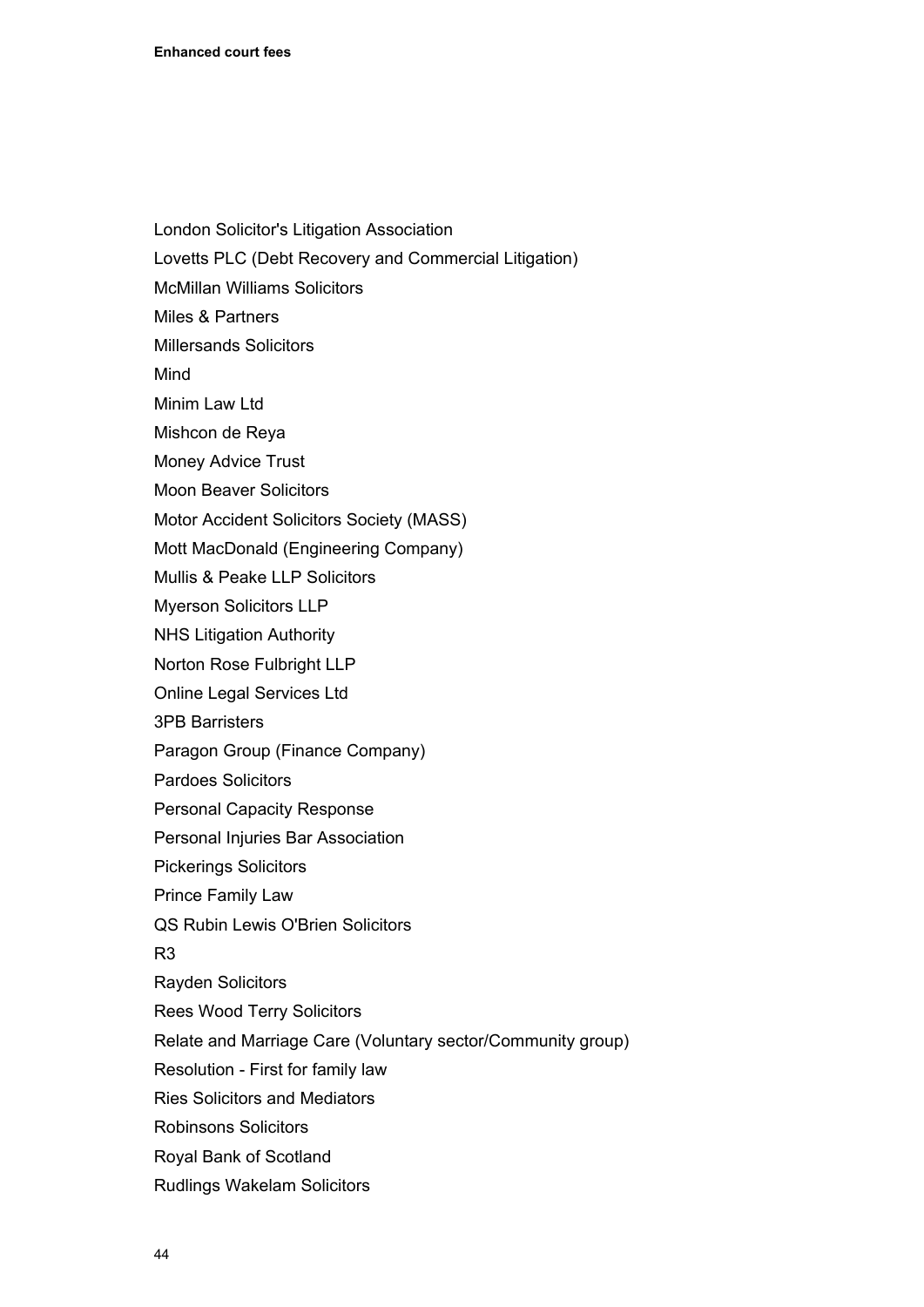Sembcorp Bournemouth Water Limited Senior Judiciary of England & Wales Sheffield City Council Shoosmiths LLP Sinclair Taylor Debt Management Limited Society of Trust and Estate Practitioners (STEP) Stewarts Law Technology & Construction Bar Association Technology and Construction Court The Chancery Bar Association The Family Law The Insolvency Service The Professional Negligence Bar Association The Technology and Construction Courts Solicitors Association The Thomas Higgins Partnership Solicitors TheCityUK Thompsons Solicitors TWM Solicitors LLP Whitehead Monckton Solicitors Wilkins Kennedy LLP Williscroft & Co Women's Aid

Saracens Solicitors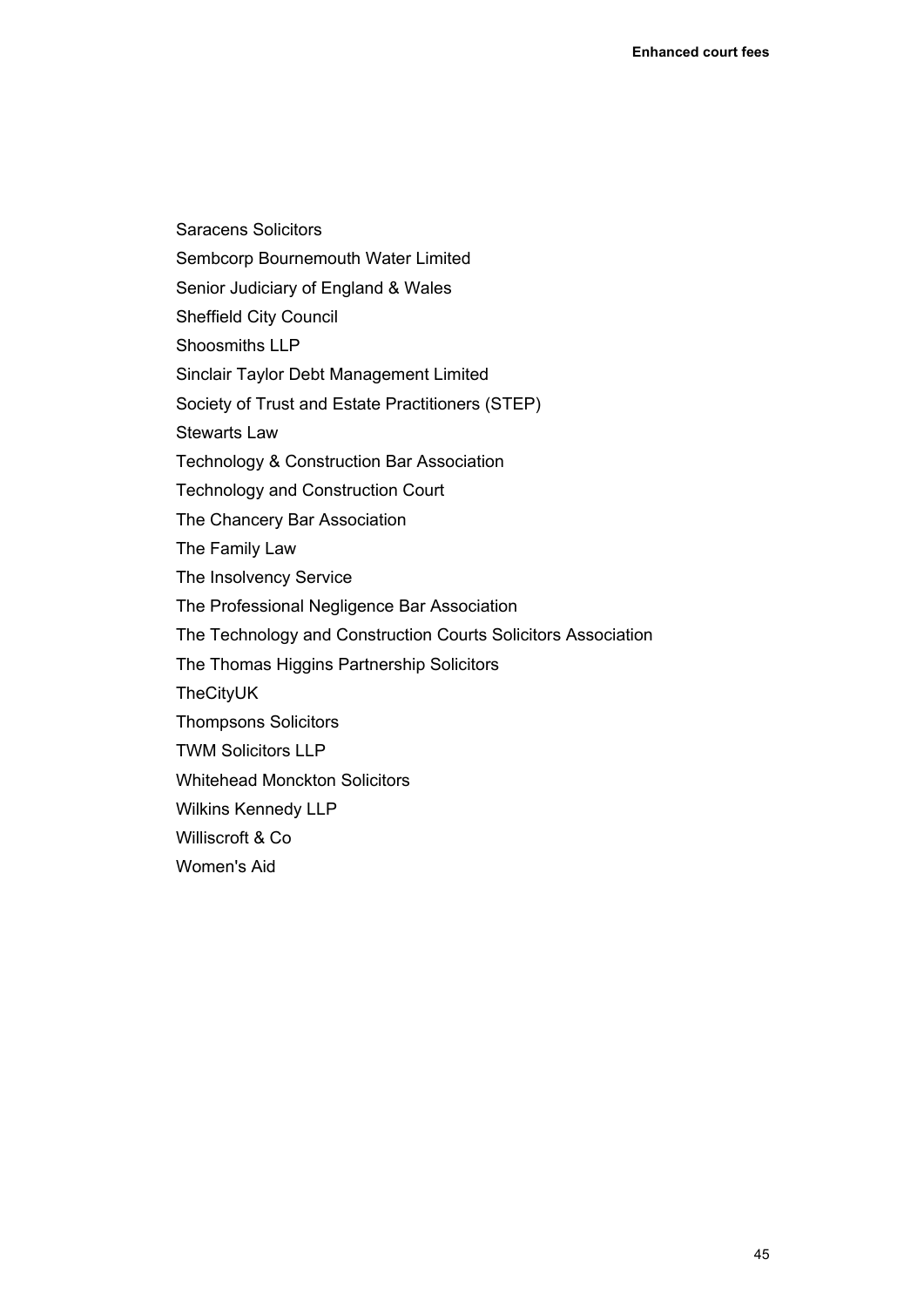## <span id="page-49-0"></span>**Annex D: Equalities Statement Government Response to consultation**

## **1. Introduction**

- 1.1 This Equality Statement considers the impact of the Government's plan to increase the fee to commence certain money claims (i.e. those with a value greater than £10,000) against the duties in the Equality Act 2010.
- 1.2 A separate assessment has been undertaken on the impact of the further proposals on which we are consulting on fee increases for Possession claims and the fee for general applications within existing civil proceedings.

## **2. Policy objective:**

- 2.1 The Government response to the consultation on enhanced fees sets out the background to, and rationale for, introducing enhanced fees. The main policy objectives are:
	- to ensure that the courts are adequately and properly resourced; and
	- to reduce the net cost of the courts and tribunals to the taxpayer.
- 2.2 In this way, we will reduce public spending and promote the economic recovery while at the same time ensuring that access to justice is protected for those who need it.

## **3. Equality duties**

- 3.1 Section 149 of the Equality Act 2010 ("the Act") requires Ministers and the Department, when exercising their functions, to have 'due regard' to the need to:
	- eliminate discrimination, harassment, victimisation and any other conduct prohibited by the Act;
	- advance equality of opportunity between different groups (those who share a relevant protected characteristic and those who do not); and
	- foster good relations between different groups (those who share a relevant protected characteristic and those who do not).
- 3.2 Paying "due regard" needs to be considered against the nine "protected characteristics" under the Act, namely: race, sex, disability, sexual orientation, religion and belief, age, marriage and civil partnership, gender reassignment, pregnancy and maternity.
- 3.3 The Ministry of Justice (MoJ) has a legal duty to consider how the proposed policy proposals are likely to affect those people with protected characteristics and, in particular, to take proportionate steps to mitigate or justify the most negative effects and advance the positive ones.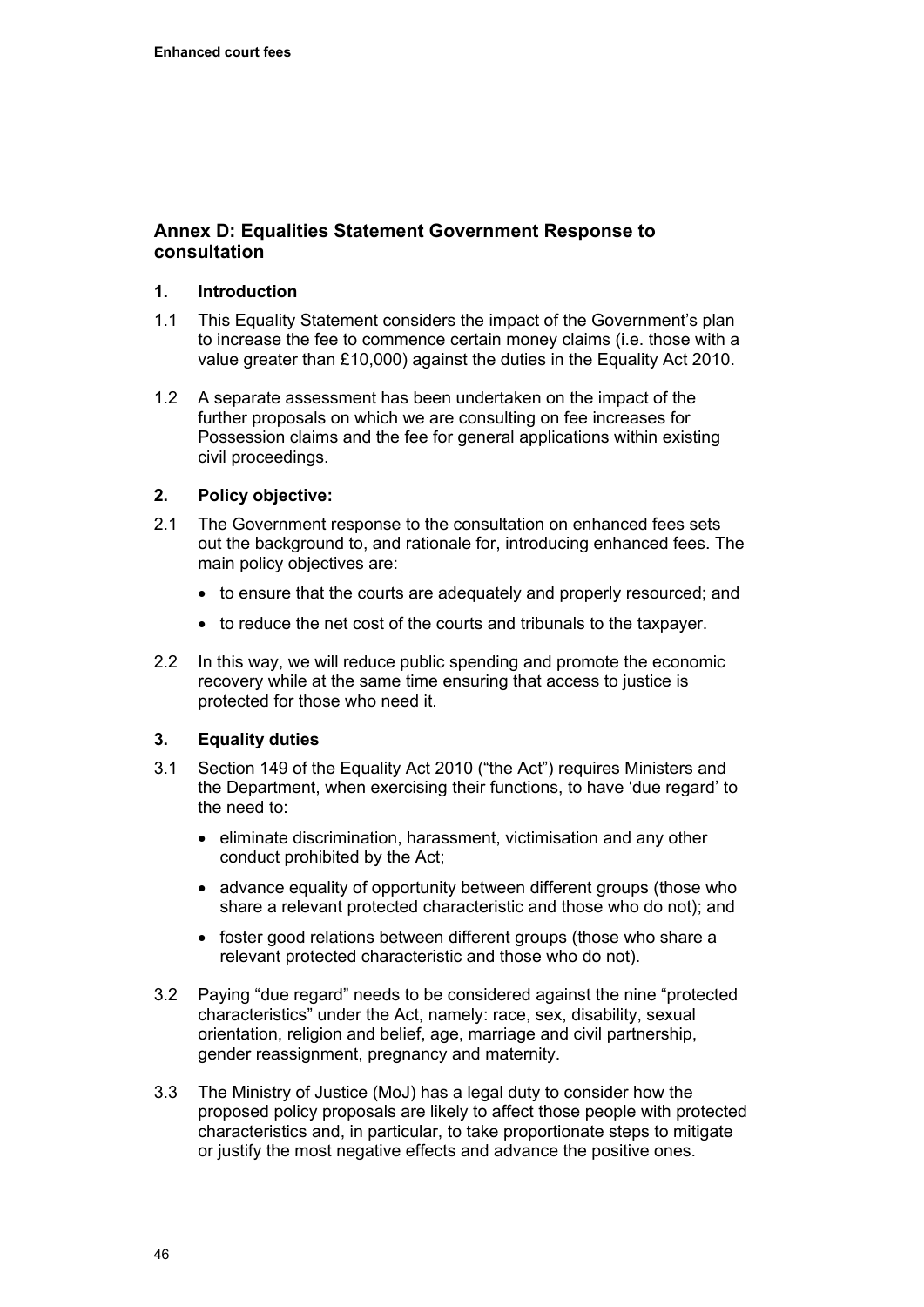## **4. Summary**

- 4.1 Consideration has been given to the impact of the planned increase in the fees to commence money claims against the statutory obligations under the Act. These are outlined below.
- 4.2 *Direct discrimination*: our assessment is that the planned increases in fees is not directly discriminatory within the meaning of the Act as they will apply equally to all claimants irrespective of whether or not they have a protected characteristic. We do not consider that the proposals would result in people being treated less favourably *because of* their protected characteristic.
- 4.3 *Indirect discrimination*: our assessment, based on the information available, is that the increase in fees is unlikely to amount to indirect discrimination under the Act. There are limitations in the data available to us, and for this reason it is possible (although we judge it unlikely) that some groups with protected characteristics may feature disproportionately among those bringing certain types of proceedings subject to enhanced fees. However, we consider that the impact is mitigated by the availability of fee remissions because people with protected characteristics remain relatively over-represented among lower income groups.
- 4.4 Even if the availability of fee remissions was not sufficient to mitigate the impact of fee increases, we consider that the measures we are taking are unlikely to result in anyone who shares a protected characteristic being put at a particular disadvantage, compared to those who do not share that protected characteristic. Furthermore, the Government considers the preferred option to be a proportionate means of achieving the legitimate aims of the policy objective set out at paragraphs 2.1 and 2.2 above.
- 4.5 *Discrimination arising from disability and duty to make reasonable adjustments*: in so far as this policy/legislation may affect claimants with disabilities, we believe that the policy is proportionate, having regard to its aim. We will continue to provide reasonable adjustments for claimants with disabilities to ensure appropriate support is given.
- 4.6 *Harassment and victimisation*: We do not consider there to be a risk of harassment or victimisation as a result of these plans.
- 4.7 *Advancing equality of opportunity*: Consideration has been given to how these plans may impact on the duty to advance equality of opportunity by meeting the needs of those bringing proceedings subject to enhanced fees who share a particular characteristic, where those needs are different from the needs of those who do not share that particular characteristic. We consider the availability of fee remissions will help ensure equality is advanced for those with protected characteristics who bring proceedings subject to enhanced fees.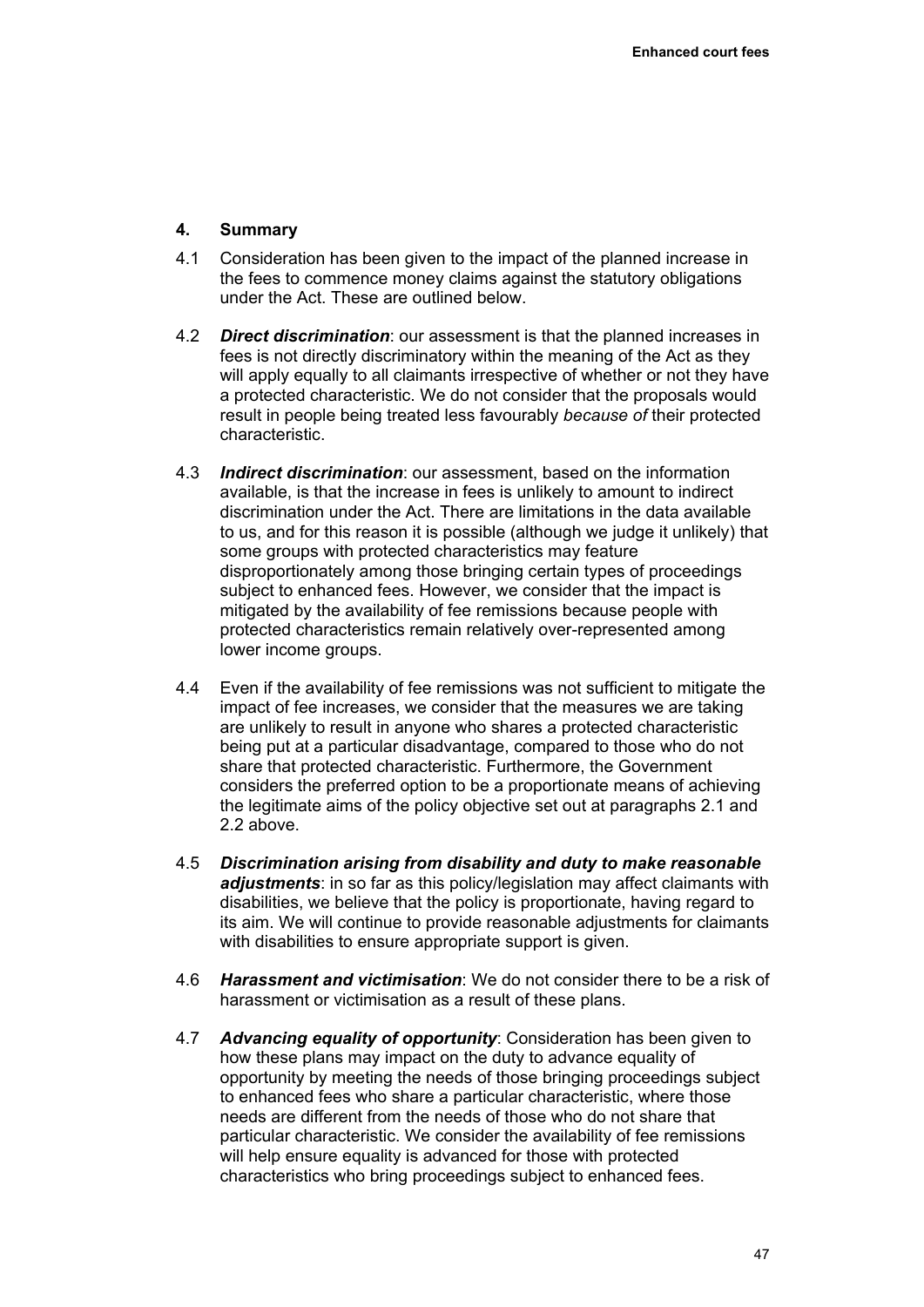4.8 *Fostering good relations*: we do not consider that there is scope within the policy of setting and charging court fees to promote measures that foster good relations. For this reason, we do not consider that these plans are relevant to this obligation.

## **5. Population Pool**

- 5.1 To assess whether the planned fee increases have a differential impact on the protected groups (outlined above) a population pool has been defined. Guidance from the Equality and Human Rights Commission (EHRC) states that this assessment should define the pool as being those people who may be affected by the policy (adversely or otherwise) and that the pool should not be defined too widely.
- 5.2 We have defined the population pool as those who commence money claims as the fees for these proceedings are set to increase under the enhanced fees plans and these are the groups that would have to pay the higher fees. In money claims, it is likely that the cost of the fee will be passed on to the debtor where the claim is successful and in those circumstances the population pool also includes defendants to money claims.
- 5.3 Due to the limitations in the data available in some cases, we have had to make assumptions about the likely impact on people with protected characteristics based on the type of cases they may be pursuing.

## **6. Fee remissions scheme**

- 6.1 The fee remissions scheme is designed to protect access to justice. Eligibility for a fee remission is based on an individual's ability to pay, and the scheme is targeted towards those in households on low incomes who are in receipt of certain state benefits. Eligibility is also subject to an assessment of the value of the applicant's disposable capital assets (e.g., savings) with a higher threshold applying to those aged over 61 years of age.
- 6.2 As we only have limited data on the characteristics of court users we assume any adult in England & Wales is equally likely to go to court. In reality, certain groups are more likely than others to go to court and eligibility within these groups is also likely to vary. Whilst we acknowledge the limitations of this approach, we consider it the best available.
- 6.3 Therefore, to assess whether the fee remissions scheme helps meet our obligations, we have used survey household income data<sup>16</sup> to look at the household distribution of income of individuals with certain protected

<sup>&</sup>lt;sup>16</sup> DWP (2014) Households Below Average Income: An Analysis of the Income Distribution 1994/5-2012/13.

[https://www.gov.uk/government/uploads/system/uploads/attachment\\_data/file/325416/househ](https://www.gov.uk/government/uploads/system/uploads/attachment_data/file/325416/households-below-average-income-1994-1995-2012-2013.pdf) [olds-below-average-income-1994-1995-2012-2013.pdf](https://www.gov.uk/government/uploads/system/uploads/attachment_data/file/325416/households-below-average-income-1994-1995-2012-2013.pdf)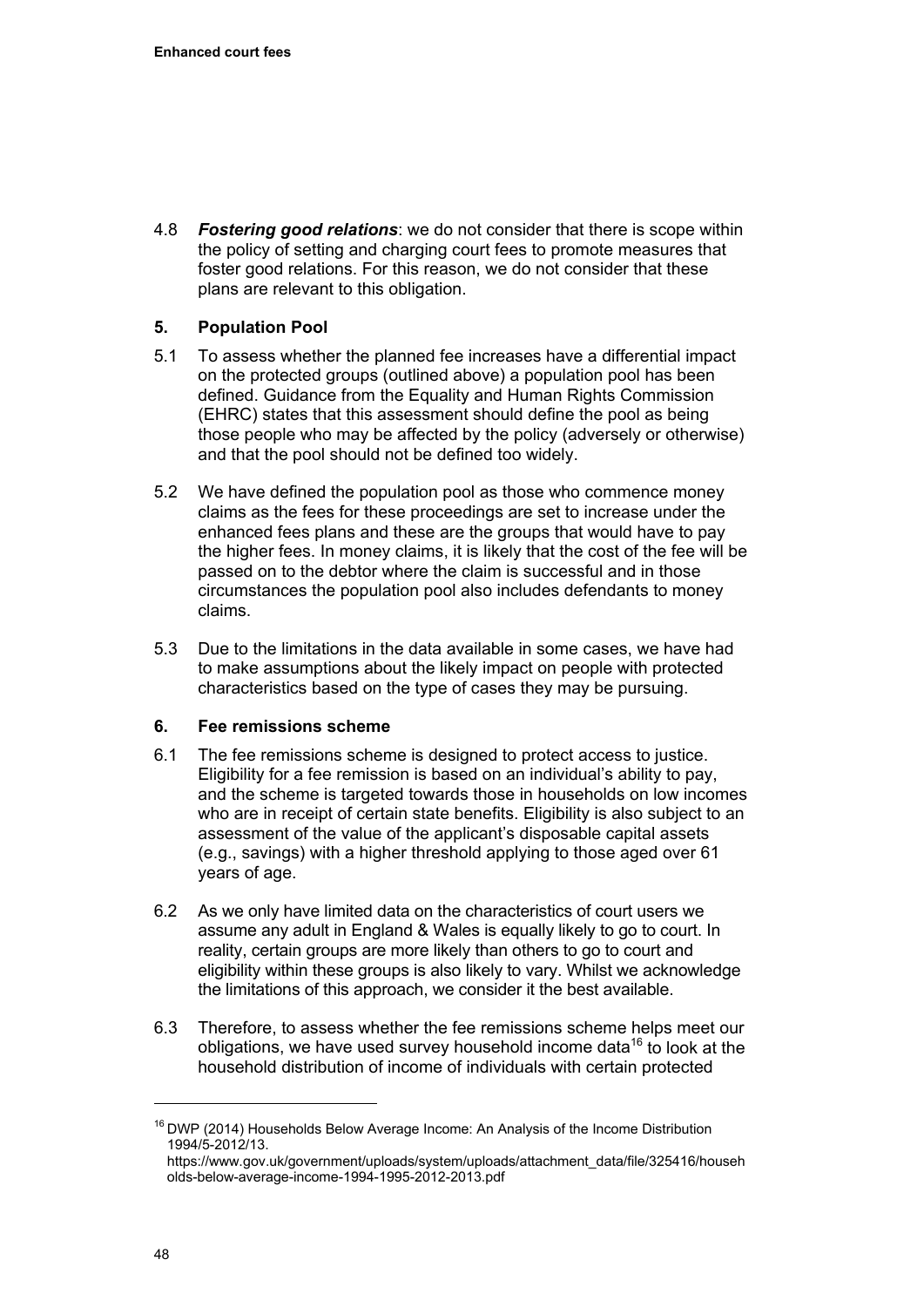characteristics. This splits the population into five equally sized groups ('quintiles') with those in the bottom quintile being in households with the lowest incomes while those in the top quintile have the highest. These data have also been adjusted for the size of the household and take housing costs into account. However, this approach does not allow us to assess the impact on eligibility under the disposable assets test and so probably overstates eligibility for fee remissions.

6.4 As individuals living in households in the bottom quintile are the most likely to be in receipt of state benefits (DWP, 2014, Chart 2.5, p30) we can use the distribution of individuals within this quintile to help assess the extent to which the fee remission scheme protects those with protected characteristics. The available data allow us to do this for sex, ethnic group, disability and age. We present the results in Table 1.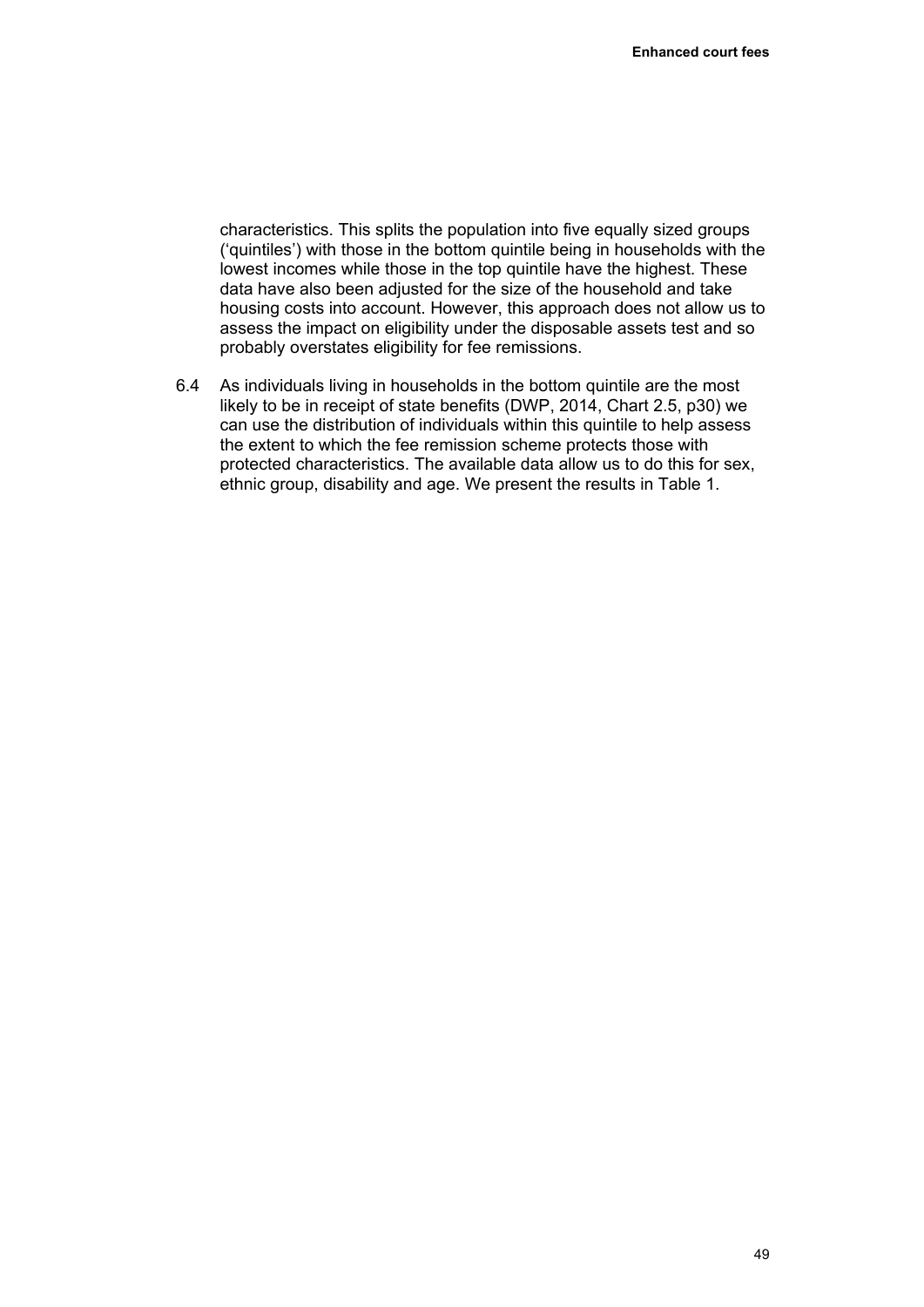| % Individuals          | Net equivalised disposable household income<br>(after housing costs) |               |               |               |            |            |
|------------------------|----------------------------------------------------------------------|---------------|---------------|---------------|------------|------------|
|                        | <b>Bottom</b>                                                        | <b>Second</b> | <b>Middle</b> | <b>Fourth</b> | <b>Top</b> | All        |
|                        | quintile                                                             | quintile      | quintile      | quintile      | quintile   | (millions) |
|                        |                                                                      |               |               |               |            |            |
| Gender                 |                                                                      |               |               |               |            |            |
| Adult male             | 19                                                                   | 18            | 20            | 21            | 23         | 24.1       |
| Adult female           | 18                                                                   | 20            | 20            | 21            | 21         | 25.4       |
| Ethnic Group*          |                                                                      |               |               |               |            |            |
| White                  | 18                                                                   | 20            | 21            | 21            | 21         | 55.3       |
| Non-White              | 37                                                                   | 22            | 15            | 13            | 13         | 7.1        |
| <b>Disability</b>      |                                                                      |               |               |               |            |            |
| <b>Disabled</b>        | 23                                                                   | 25            | 22            | 18            | 12         | 12.1       |
| Non-Disabled           | 19                                                                   | 19            | 20            | 20            | 22         | 50.7       |
| Age                    |                                                                      |               |               |               |            |            |
| $16 - 24$              | 38                                                                   | 22            | 16            | 15            | 10         | 5.7        |
| 25-29                  | 26                                                                   | 23            | 16            | 20            | 16         | 4.0        |
| 30-39                  | 17                                                                   | 16            | 19            | 22            | 26         | 8.2        |
| 40-49                  | 19                                                                   | 17            | 20            | 20            | 24         | 9.0        |
| 50 to                  |                                                                      |               |               |               |            |            |
| <b>Retirement Age</b>  | 20                                                                   | 16            | 18            | 21            | 24         | 10.6       |
| Pensioners             | 12                                                                   | 24            | 24            | 21            | 18         | 11.9       |
| <b>All Individuals</b> | 20                                                                   | 20            | 20            | 20            | 20         | 62.9       |

## **Table 1: Distribution of Income by Protected Characteristics**

Ilations based on DWP (2014) Households Below Average Income 2012-13, Tables 3.1db & 5.2db.

\* By ethnicity of head of household, non-white households based on a three year rolling average.

6.5 The results reported in Table 1 can be summarised as follows:

 **Sex**: Males and females appear equally eligible for either a full or partial fee remission. This is because eligibility is based on an assessment of household income. However, when members of the household have a contrary interest in the proceedings, they are assessed on their individual means. In these circumstances, the applicant with lower income is more likely to qualify for a fee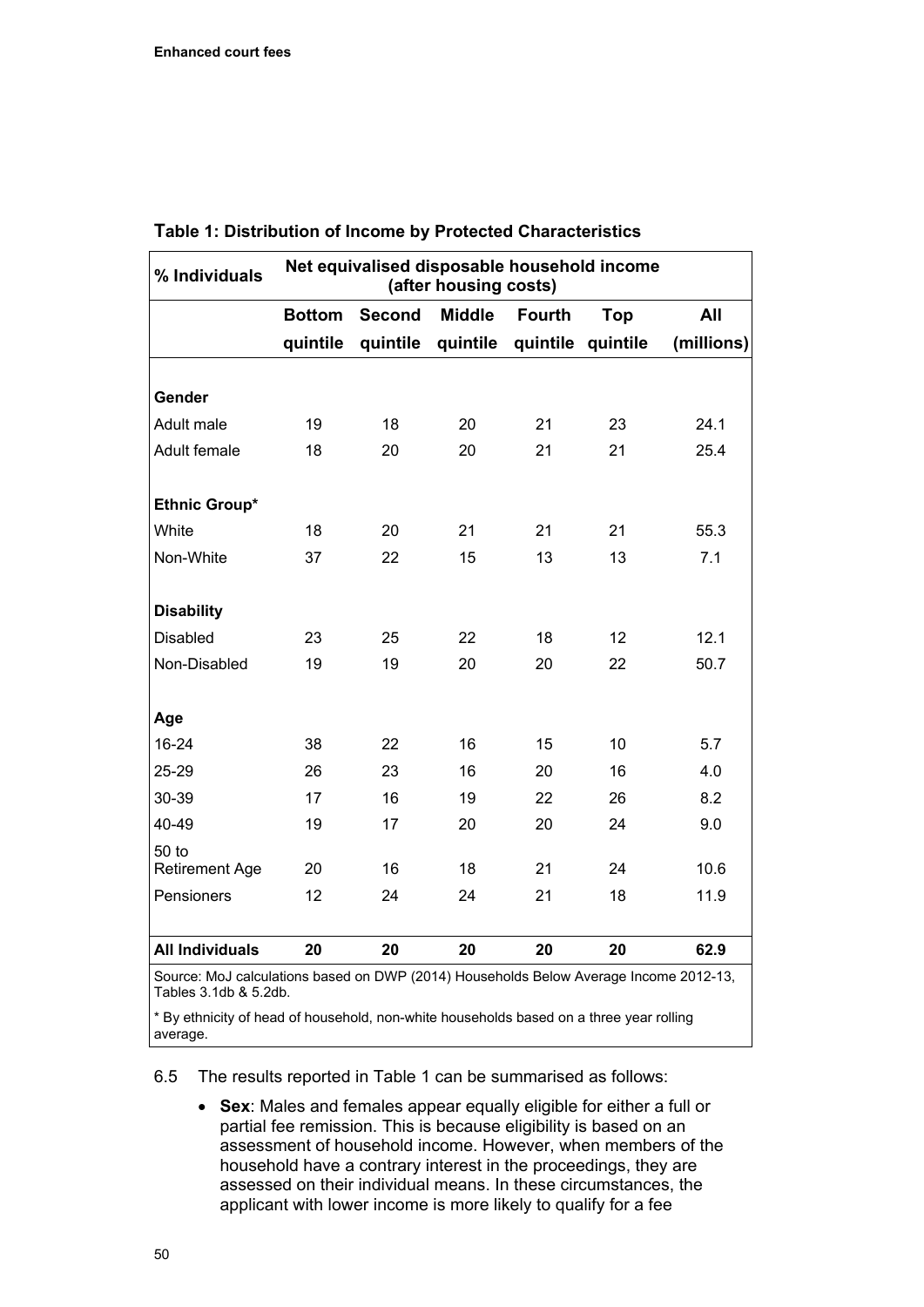remission. Due to differences in gender earnings, this is more likely to be a female member: $17$ 

- **Ethnic Group**: Those living in households headed by someone from a non-white ethnic group are over twice as likely to live in a household in the **bottom** quintile compared to those headed by someone from a white ethnic background;
- **Disability**: Adults with a disability are more likely than the average to live in a **household** in the bottom quintile compared to adults with no disability;
- **Age**: Individuals under 30 years of age, and especially those aged under 25, are more likely to live in low income households and so are more likely to qualify for a fee remission.
- 6.6 In summary, and on the basis of the data set out above and our assumptions, we conclude that the fee remission system is likely to provide protection to a higher proportion of individuals with the protected characteristics of ethnicity, disability and age subject to the limitations on data about disposable capital assets.

## **7. Potential equalities impacts of enhanced fee proposals on users in the civil court system and mitigations.**

7.1 Any impact on different groups will primarily be financial. Data on court users who will be affected by the proposal have been collected where possible. However, the government acknowledges that it does not collect comprehensive information about court users generally, and specifically information regarding their protected characteristics.

## *Key fee groups affected*

## *Money Claims:*

7.2 We plan to increase the issue fee for money claims with a value of £10,000 or more to 5% of the value of the claim up to a maximum fee of £10,000. Our assessment is that this is not directly discriminatory within the meaning of the Act as the increases apply equally to all claimants irrespective of whether or not they have a protected characteristic. In addition, the planned increase to fees for money claims is unlikely to amount to indirect discrimination under the Act because for those affected, they are unlikely to result in anyone sharing a protected characteristic being put at a particular disadvantage, compared to those who do not share that protected characteristic.

<sup>&</sup>lt;sup>17</sup> See ONS (2014) Annual Survey of Hours and Earnings, 2014 Provisional Results, Figure 8. [http://www.ons.gov.uk/ons/rel/ashe/annual-survey-of-hours-and-earnings/2014-provisional](http://www.ons.gov.uk/ons/rel/ashe/annual-survey-of-hours-and-earnings/2014-provisional-results/stb-ashe-statistical-bulletin-2014.html)[results/stb-ashe-statistical-bulletin-2014.html](http://www.ons.gov.uk/ons/rel/ashe/annual-survey-of-hours-and-earnings/2014-provisional-results/stb-ashe-statistical-bulletin-2014.html)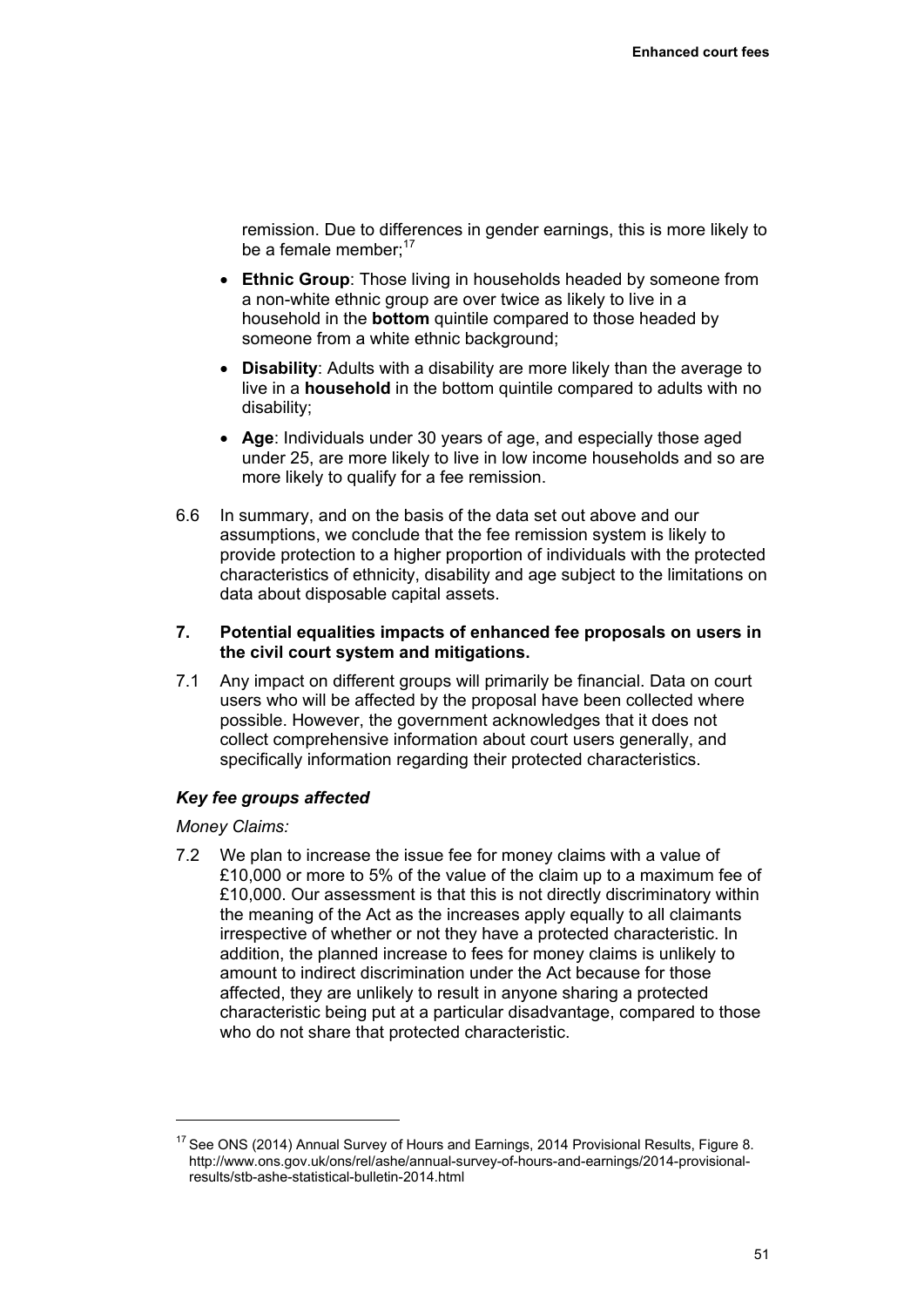- 7.3 To assess whether there is the potential for discrimination, we have compared the characteristics of those who will be affected by the changes to the general population. Based on previous research<sup>18</sup>, we assume that around 50% of all specified money claim cases issued in the County Court which are set to incur fee increases are issued by businesses, such as banks, credit card companies and utilities companies while the remainder are issued by individuals. However, due to a lack of data about court users, we cannot say whether these individuals have particular protected characteristics. In any case, we consider that the remission system protects against any adverse equality impacts arising from these plans (see section 5).
- 7.4 Based on previous research we have also assumed that 20% of all unspecified money claims cases are issued by businesses. This is because, for unspecified money claims, a high proportion of claims are for personal injury, and in some of these cases, the claimant may have a disability. Although we do not have data on the protected characteristics of those bringing unspecified money claims, or claims for personal injury, it is possible that more people with disabilities will be affected by the increase in the fee for an unspecified money claim. However, to the extent that this is the case, the impact is mitigated by the fee remission scheme. Certain disability benefits are excluded from the capital and the income test, and the analysis at section 5 indicates that those who are disabled are more likely than non-disabled people to be eligible for either a full or partial fee remission. The analysis also indicates that eligibility for a fee remission for disabled people increases as the level of fee increases.
- 7.5 The normal rule in civil litigation is that the losing party will be ordered to pay the successful party's costs (including the court fees incurred), subject to the court's general discretion on costs. Data from Her Majesty's Courts and Tribunals Service's case management systems indicate that claimants are successful in around 80 per cent of cases. In most cases, therefore, the cost of the enhanced fee will be transferred to the defendant, to whom fee remissions are not available.
- 7.6 However, as we do not routinely collect data on the protected characteristics of defendants to these proceedings we cannot determine whether the policy of charging enhanced fees for money claims will have a greater impact on people with particular protected characteristics.

<sup>&</sup>lt;sup>18</sup> See p14 of the Consultation Stage Impact Assessment [http://www.legislation.gov.uk/ukia/2013/238/pdfs/ukia\\_20130238\\_en.pdf](http://www.legislation.gov.uk/ukia/2013/238/pdfs/ukia_20130238_en.pdf)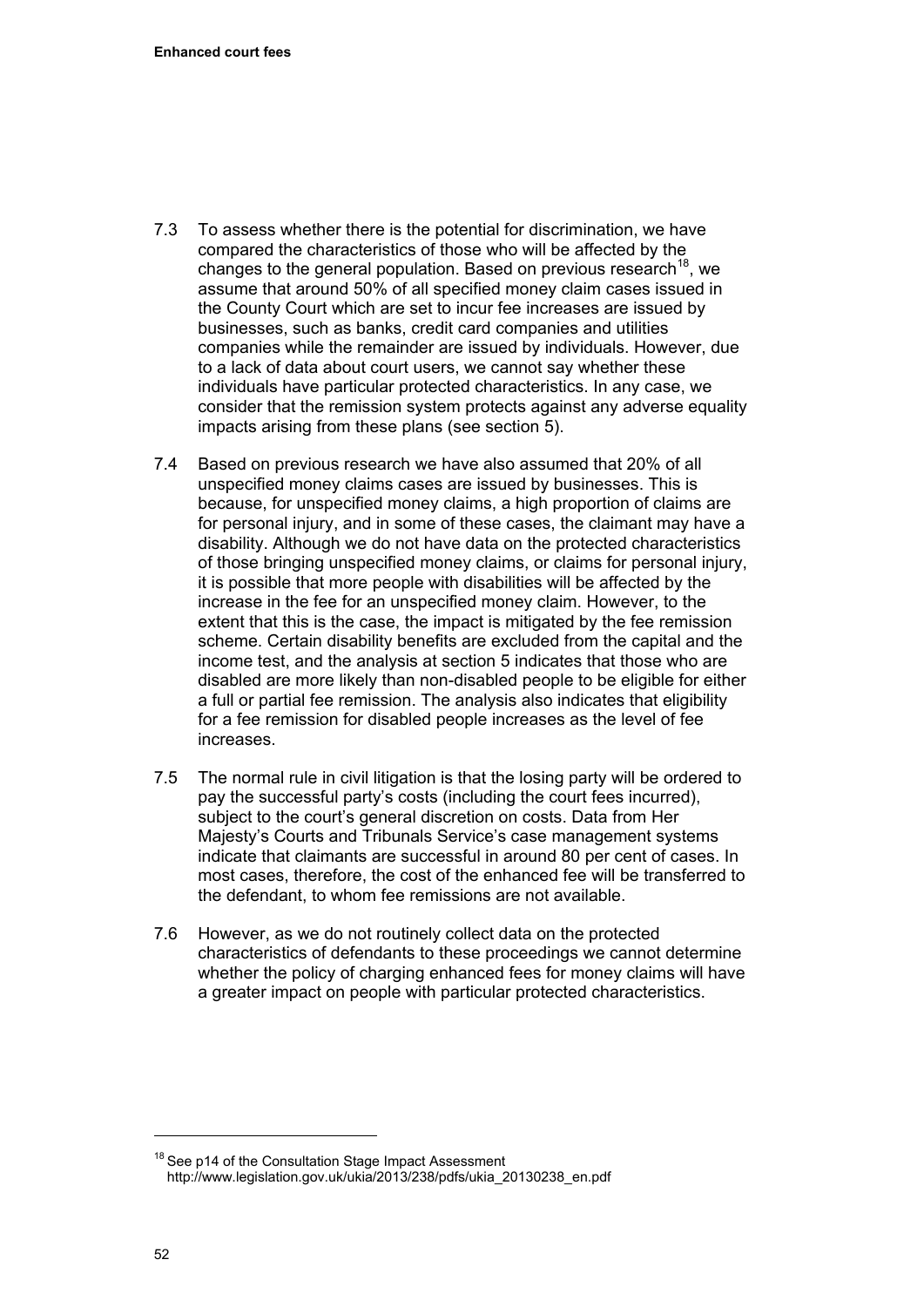#### *Equality Impacts across the whole package*

- 7.7 The Government acknowledges that we do not collect comprehensive information about court users generally, and specifically information regarding their protected characteristics. This makes it difficult to determine the impact of the enhanced fees reforms on those in the population pool with protected characteristics. Nevertheless, our assessment based on the information available, is that these proposals are not directly or indirectly discriminatory.
- 7.8 While there is a risk that some of the proposals may have a disproportionate impact on some groups with protected characteristics, we believe the remissions scheme, and in limited circumstances the availability of legal aid, provide sufficient mitigation for that risk. However, even if the availability of fee remissions and legal aid were not sufficient to mitigate the impact of fee increases, we consider the enhanced fees policy to be a proportionate means of achieving the legitimate aims set out at paragraphs 2.1 and 2.2 above.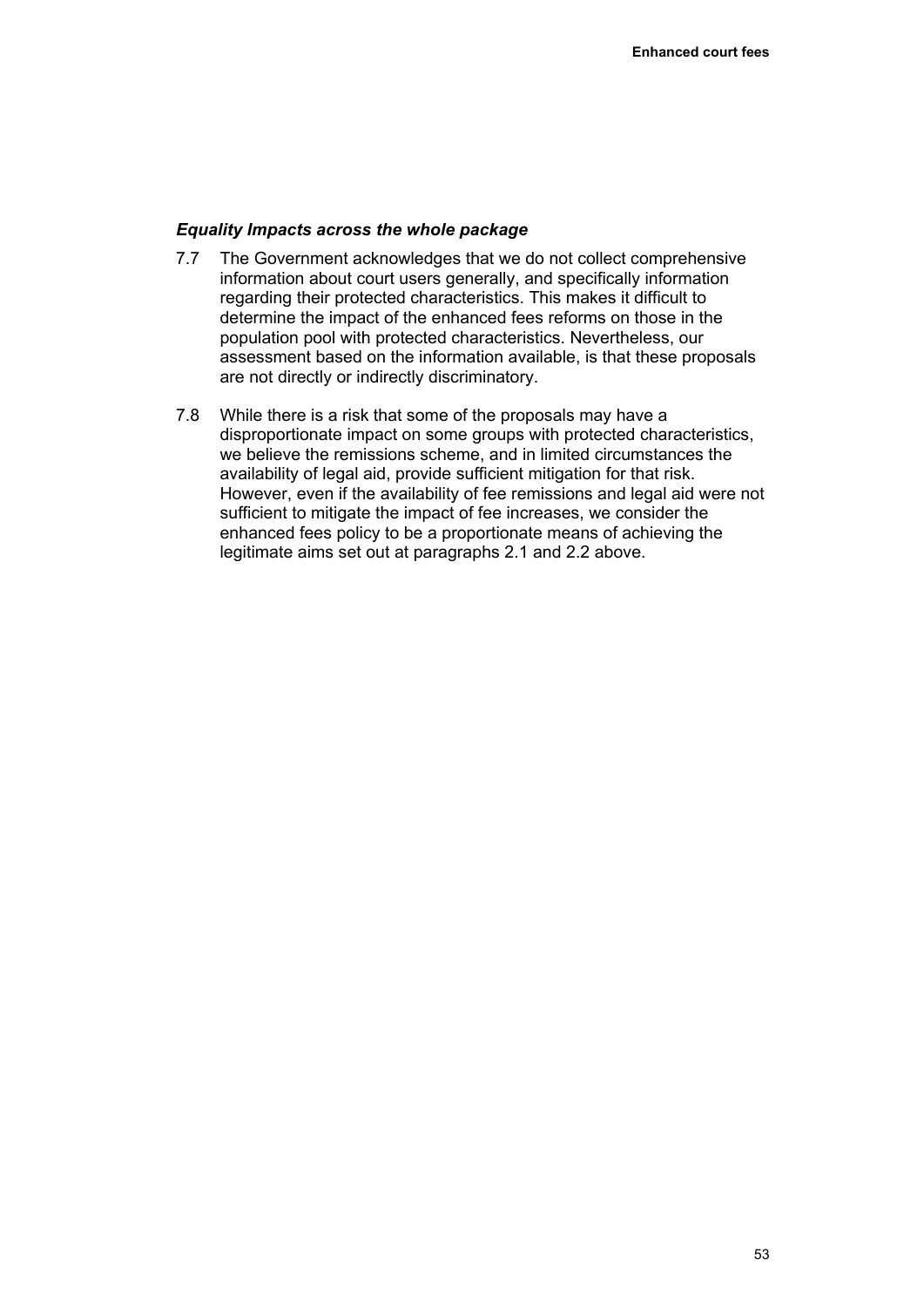## <span id="page-57-0"></span>**Annex E: Equalities Statement Further Consultation**

## **1. Introduction**

- 1.1 This Equality Statement considers the impact of the Government's proposals to increase court fees for certain proceedings. The proposals are:
	- $\bullet$  to increase the fee for an application for the recovery of land by £75; and
	- $\bullet$  to increase the fee for a general application made in civil proceedings by £50 for an application made without notice, or by consent; and by £100 for an application made on notice which is contested.
- 1.2 The current fees for these proceedings are set at full cost and any increase would therefore need to be made using the powers at section 180 of the *Anti-social Behaviour Crime and Policing Act 2014* to prescribe fees in excess of cost.

## **2. Policy objective:**

- 2.1 The Government proposals for raising fees for these proceedings are contained in the Government Response to the consultation on enhanced fees. This sets out the background to, and rationale for, introducing enhanced fees. The main policy objectives are:
	- to ensure that the courts and tribunals are adequately resourced; and
	- to reduce the net cost of the courts and tribunals to the taxpayer.
- 2.2 In this way, we will reduce public spending and promote the economic recovery while at the same time ensuring that access to justice is protected for those who need it.

## **3. Equality duties**

- 3.1 Section 149 of the Equality Act 2010 ("the Act") requires Ministers and the Department, when exercising their functions, to have 'due regard' to the need to:
	- eliminate discrimination, harassment, victimisation and any other conduct prohibited by the Act;
	- advance equality of opportunity between different groups (those who share a relevant protected characteristic and those who do not); and
	- foster good relations between different groups (those who share a relevant protected characteristic and those who do not).
- 3.2 Paying "due regard" needs to be considered against the nine "protected characteristics" under the Act, namely: race, sex, disability, sexual orientation, religion and belief, age, marriage and civil partnership, gender reassignment, pregnancy and maternity.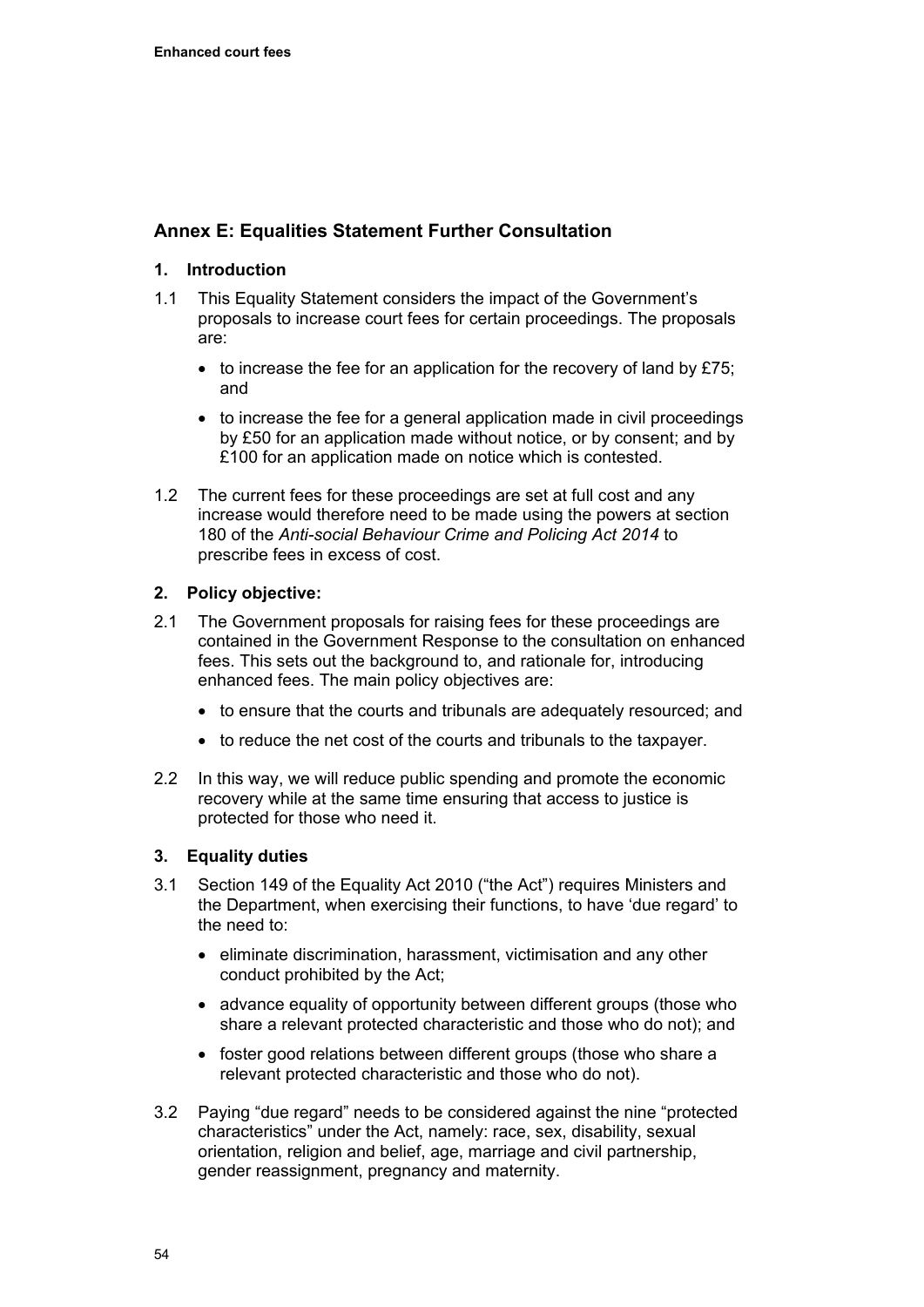3.3 The Ministry of Justice (MoJ) has a legal duty to consider how the policy proposals are likely to affect those people with protected characteristics in particular, to take proportionate steps to mitigate or justify the most negative effects and advance the positive ones.

## **4. Summary**

- 4.1 Consideration has been given to the impact of the proposed fee increases against the statutory obligations under the Act. These are outlined below.
- 4.2 *Direct discrimination*: our assessment is that the proposed increases in fees would not be directly discriminatory within the meaning of the Act as they would apply equally to all claimants irrespective of whether or not they have a protected characteristic. We do not consider that the proposals would result in people being treated less favourably because of their protected characteristic.
- 4.3 *Indirect discrimination*: our assessment, based on the information available, is that the increase in fees would be unlikely to amount to indirect discrimination under the Act. There are limitations in the data available to us, and for this reason it is possible that some groups with protected characteristics may feature disproportionately among those bringing certain types of proceedings subject to these proposals. However, if that were the case, we consider that the impact would be mitigated by the availability of fee remissions. As our analysis suggests that people with protected characteristics are more likely to be represented in lower income groups they are therefore more likely to benefit from fee remissions.
- 4.4 Even if the availability of fee remissions was not sufficient to mitigate the impact of the proposed fee increases, we consider that the measures under consideration would be unlikely to result in anyone who shares a protected characteristic being put at a particular disadvantage, compared to those who do not share that protected characteristic. Furthermore, the Government considers that the options would be a proportionate means of achieving the legitimate aims of the policy objectives set out at paragraphs 2.1 and 2.2 above.
- 4.5 *Discrimination arising from disability and duty to make reasonable adjustments*: insofar as this policy may affect claimants with disabilities, we believe that the proposals would be proportionate, having regard to the aim. We will continue to provide reasonable adjustments for claimants with disabilities to ensure appropriate support is provided.
- 4.6 *Harassment and victimisation*: We do not consider there to be a risk of harassment or victimisation if these proposals were implemented.
- 4.7 *Advancing equality of opportunity*: We have considered how these proposals may impact on the duty to advance equality of opportunity by meeting the needs of those bringing proceedings subject to enhanced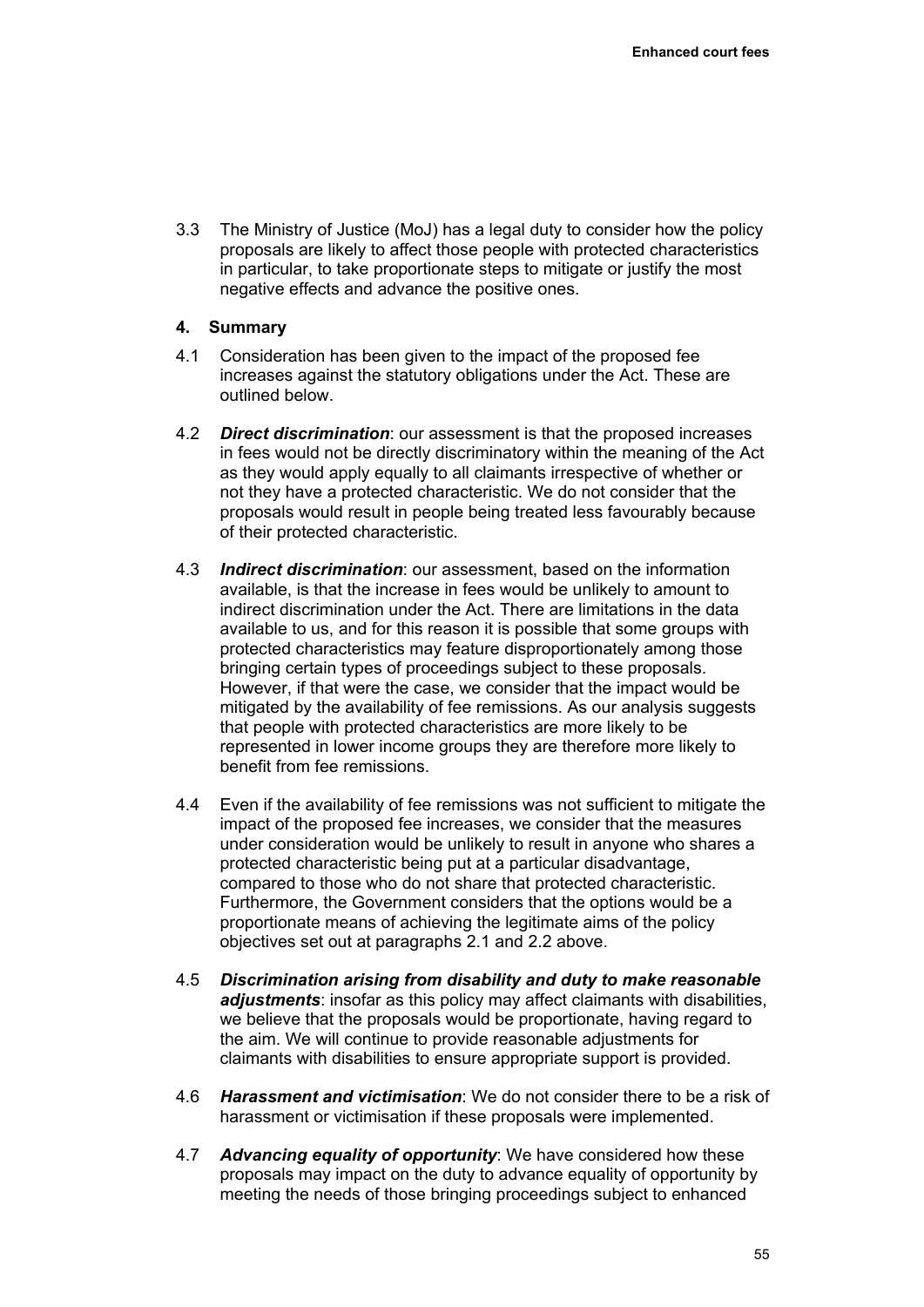fees who share a protected characteristic, where those needs are different from the needs of those who do not share that characteristic. We consider the availability of fee remissions would help to ensure equality of opportunity was advanced for those bringing proceedings with protected characteristics, if these measures were introduced.

4.8 *Fostering good relations*: we do not consider that there is scope within the policy of setting and charging court fees to promote measures that foster good relations. For this reason, we do not consider that these proposals are relevant to this obligation.

## **5. Population Pool**

- 5.1 To assess whether the proposed fee increases would have a differential impact on the protected groups (outlined above) a population pool has been defined. Guidance from the Equality and Human Rights Commission (EHRC) states that this assessment should define the pool as being those people who may be affected by the policy (adversely or otherwise) and that the pool should not be defined too widely.
- 5.2 We have defined two population pools, one for each of the proposed fee increases:
	- 5.2.1 those who commence possession claims; and
	- 5.2.2 those who make applications within civil proceedings to which the general application fee applies.
- 5.3 In possession claims the court will normally order the losing side to pay the successful party's reasonable costs, and general applications may be made by either side in the proceedings. For this reason, the population pools also include defendants to proceedings. This is considered in further detail in section 7 below.
- 5.4 Due to the limitations in the data available in some cases, we have had to make assumptions about the likely impact on people with protected characteristics based on the type of cases they may be pursuing.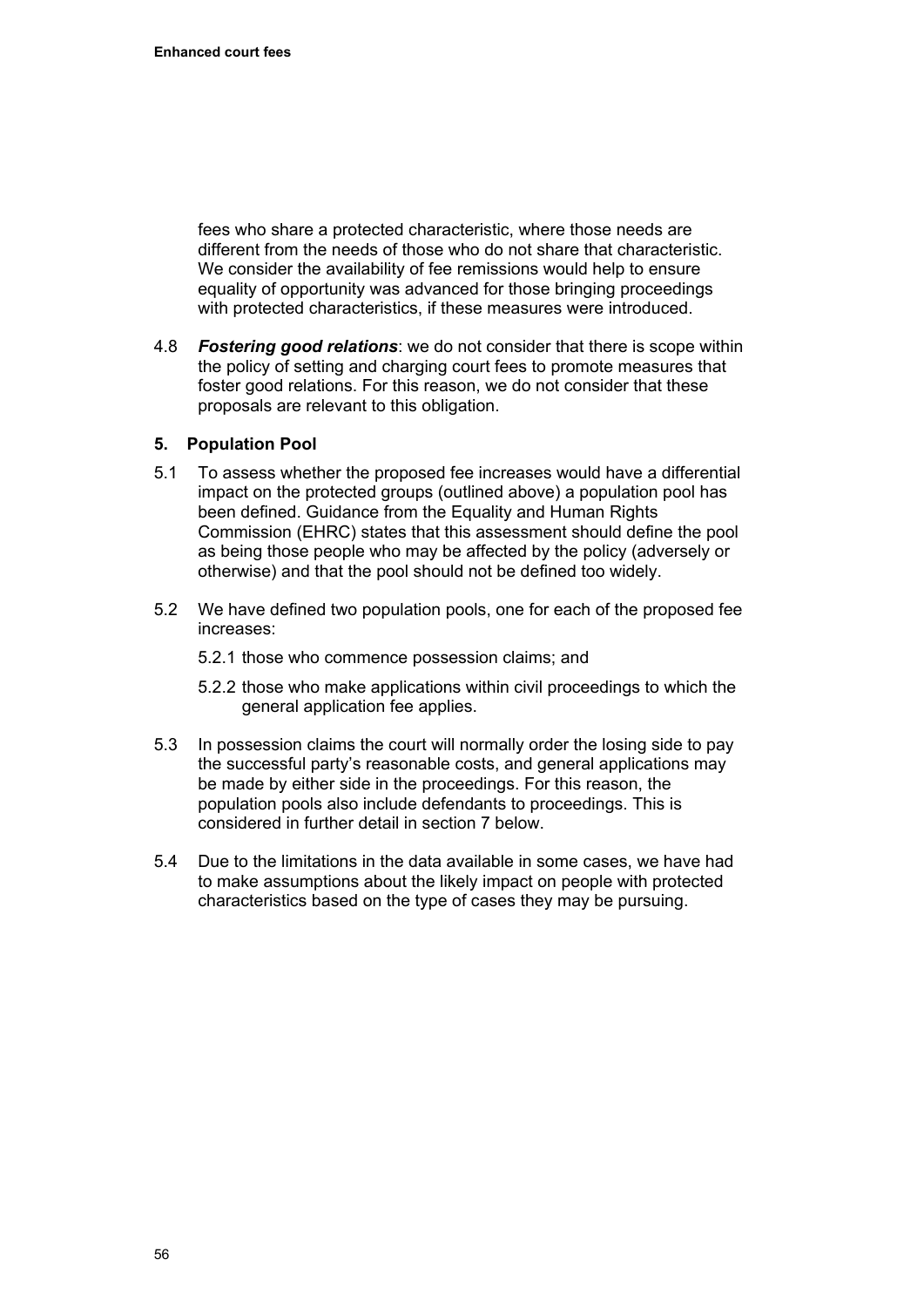## **6. Fee remissions scheme**

- 6.1 The fee remissions scheme is designed to protect access to justice. Eligibility for a fee remission is based on an individual's ability to pay, and the scheme is targeted towards those in households on low incomes who are in receipt of certain state benefits. Eligibility is also subject to an assessment of the value of the applicant's disposable capital assets (e.g. savings) with a higher threshold applying to those aged over 61 years of age.
- 6.2 As we only have limited data on the characteristics of court users we assume any adult in England & Wales is equally likely to go to court. In reality, certain groups are more likely than others to go to court and eligibility within these groups is also likely to vary. Whilst we acknowledge the limitations of this approach, we consider it the best available.
- 6.3 Therefore, to assess whether the fee remissions scheme helps meet our obligations, we have used survey household income data<sup>19</sup> to look at the household distribution of income of individuals with certain protected characteristics. This splits the population into five equally sized groups ('quintiles') with those in the bottom quintile being in households with the lowest incomes while those in the top quintile have the highest. These data have also been adjusted to take into account the size of the household and housing costs. However, it does not allow us to assess the impact on eligibility of the disposable assets test and so probably overstates eligibility for fee remissions.
- 6.4 As individuals living in households in the bottom quintile are the most likely to be in receipt of state benefits (see DWP, 2014, Chart 2.5, p30) we can use the distribution of individuals within this quintile to help assess the extent to which the fee remission scheme protects those with protected characteristics. The available data allow us to do this for gender, ethnic group, disability and age. We present the results in Table 1.

 $\overline{a}$ 

 $19$  DWP (2014) Households Below Average Income: An Analysis of the Income Distribution 1994/5-2012/13.

[https://www.gov.uk/government/uploads/system/uploads/attachment\\_data/file/325416/househ](https://www.gov.uk/government/uploads/system/uploads/attachment_data/file/325416/households-below-average-income-1994-1995-2012-2013.pdf) [olds-below-average-income-1994-1995-2012-2013.pdf](https://www.gov.uk/government/uploads/system/uploads/attachment_data/file/325416/households-below-average-income-1994-1995-2012-2013.pdf)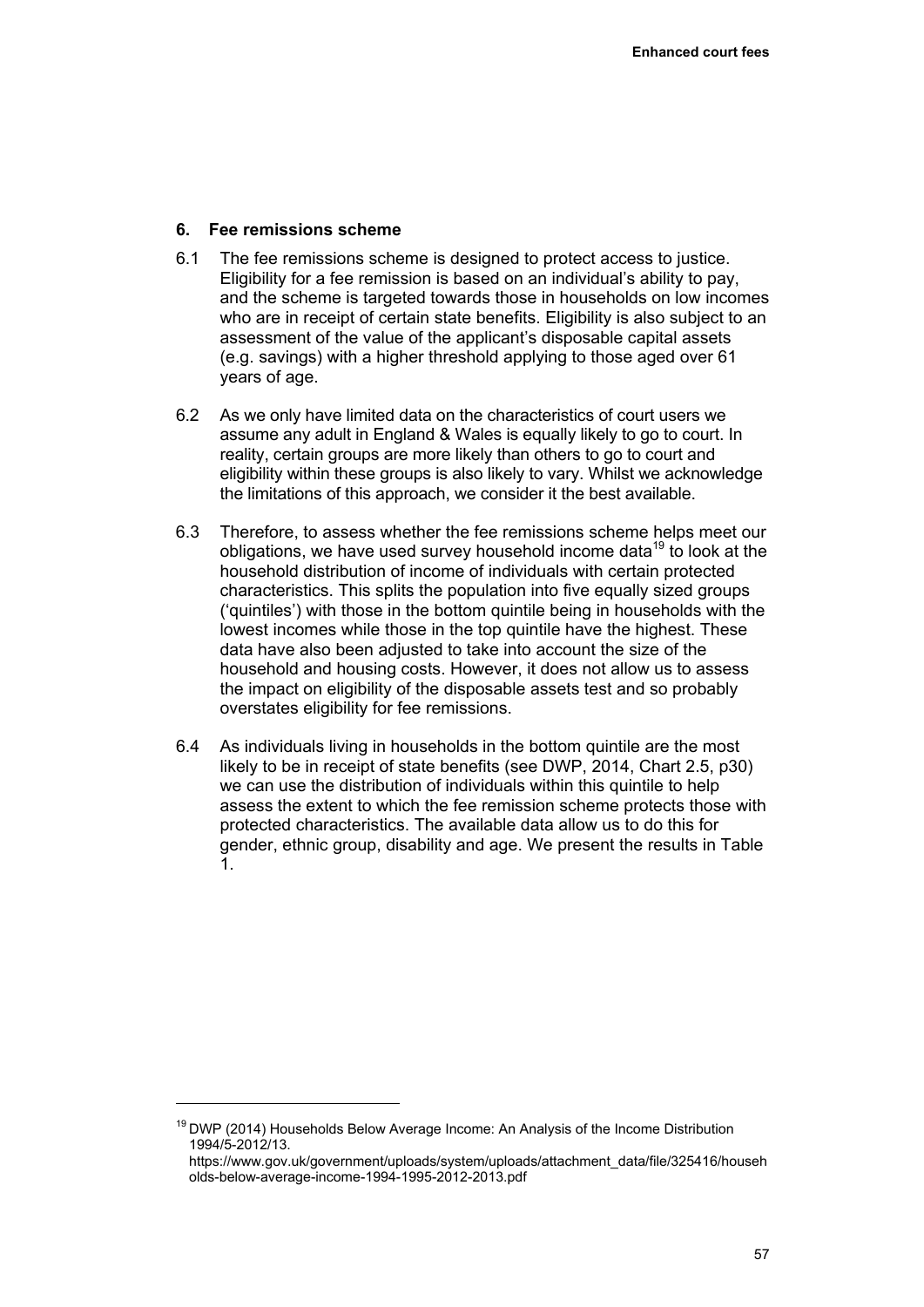| % Individuals          | Net equivalised disposable household income<br>(after housing costs) |                      |               |               |                   |            |
|------------------------|----------------------------------------------------------------------|----------------------|---------------|---------------|-------------------|------------|
|                        |                                                                      | <b>Bottom Second</b> | <b>Middle</b> | <b>Fourth</b> | Top               | All        |
|                        |                                                                      | quintile quintile    | quintile      |               | quintile quintile | (millions) |
|                        |                                                                      |                      |               |               |                   |            |
| Gender                 |                                                                      |                      |               |               |                   |            |
| Adult male             | 19                                                                   | 18                   | 20            | 21            | 23                | 24.1       |
| Adult female           | 18                                                                   | 20                   | 20            | 21            | 21                | 25.4       |
| Ethnic Group*          |                                                                      |                      |               |               |                   |            |
| White                  | 18                                                                   | 20                   | 21            | 21            | 21                | 55.3       |
| Non-White              | 37                                                                   | 22                   | 15            | 13            | 13                | 7.1        |
| <b>Disability</b>      |                                                                      |                      |               |               |                   |            |
| <b>Disabled</b>        | 23                                                                   | 25                   | 22            | 18            | 12                | 12.1       |
| Non-Disabled           | 19                                                                   | 19                   | 20            | 20            | 22                | 50.7       |
| Age                    |                                                                      |                      |               |               |                   |            |
| $16 - 24$              | 38                                                                   | 22                   | 16            | 15            | 10                | 5.7        |
| 25-29                  | 26                                                                   | 23                   | 16            | 20            | 16                | 4.0        |
| 30-39                  | 17                                                                   | 16                   | 19            | 22            | 26                | 8.2        |
| 40-49                  | 19                                                                   | 17                   | 20            | 20            | 24                | 9.0        |
| 50 to                  |                                                                      |                      |               |               |                   |            |
| <b>Retirement Age</b>  | 20                                                                   | 16                   | 18            | 21            | 24                | 10.6       |
| Pensioners             | 12                                                                   | 24                   | 24            | 21            | 18                | 11.9       |
| <b>All Individuals</b> | 20                                                                   | 20                   | 20            | 20            | 20                | 62.9       |

## **Table 1: Distribution of Income by Protected Characteristics**

Source: MoJ calculations based on DWP (2014) Households Below Average Income 2012-13, Tables 3.1db & 5.2db.

\* By ethnicity of head of household, non-white households based on a three year rolling average.

6.5 The results reported in Table 1 can be summarised as follows:

 **Sex**: Males and females appear equally eligible for either a full or partial fee remission. This is because eligibility is based on an assessment of household income. However, when members of the household have a contrary interest in the proceedings, they are assessed on their individual means. In these circumstances, the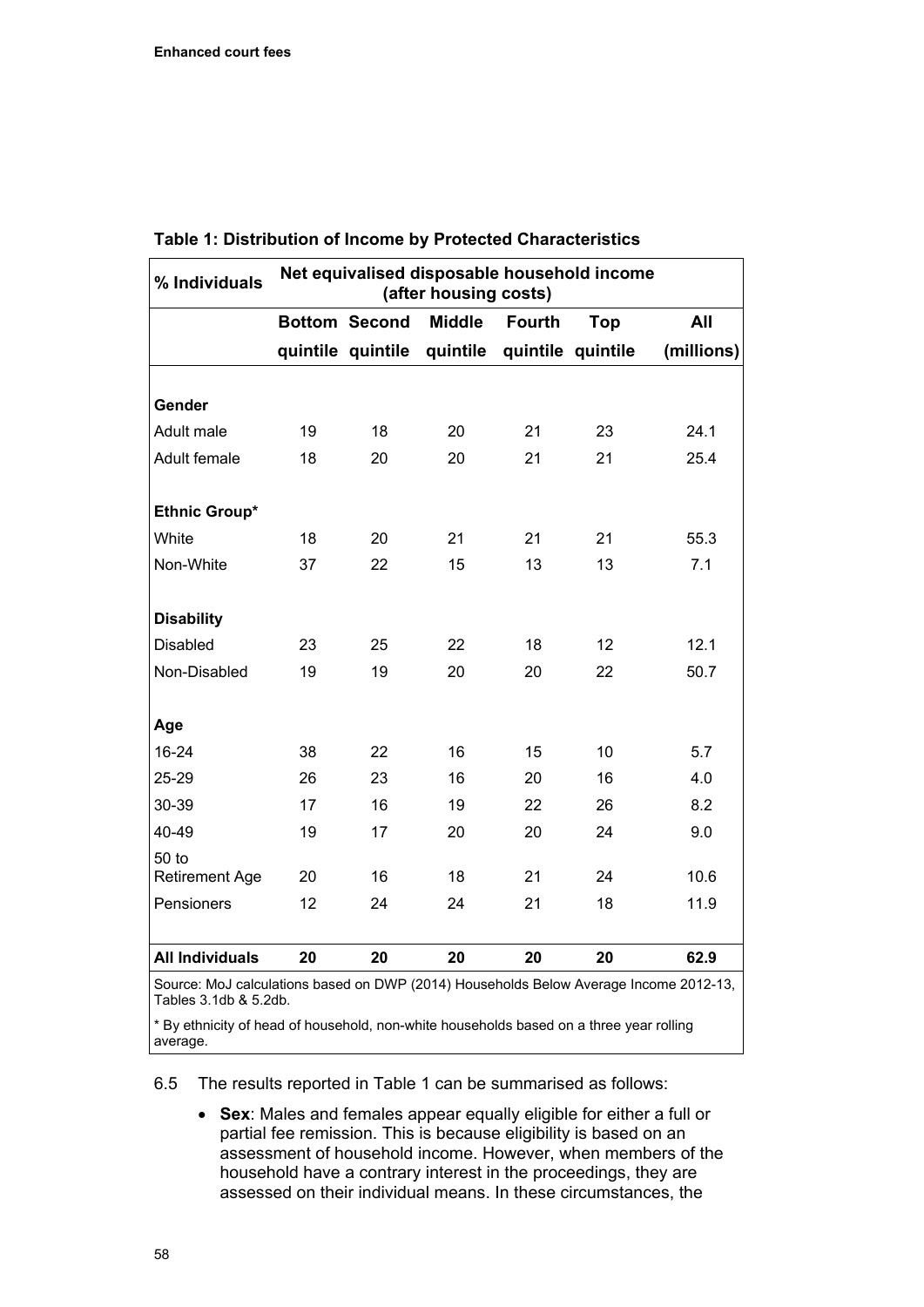applicant with lower income is more likely to qualify for a fee remission. Due to differences in gender earnings, this is more likely to be a female member $^{20}$ :

- **Ethnic Group**: Those living in households headed by someone from a non-white ethnic group are over twice as likely to live in a household in the bottom quintile compared to those headed by someone from a white ethnic background;
- **Disability:** Adults with a disability are more likely as the average to live in a household in the bottom quintile compared to adults with no disability;
- **Age**: Individuals under 30 years of age, and especially those aged under 25, are more likely to live in low income households and so are more likely to qualify for a remission in fees.
- 6.6 In summary, and on the basis of the data supplied above and our assumptions, we conclude that the fee remission system is likely to provide protection to a higher proportion of individuals with the protected characteristics of ethnicity disability and age subject to the limitation on data on disposable capital assets.

## **7. Potential equalities impacts of enhanced fee proposals on users in the civil court system and mitigations.**

- 7.1 Any impact on different groups will primarily be financial. Data on court users who would be affected by these proposals has been collected where possible. However, the Government acknowledges that it does not collect comprehensive information about court users generally, and specifically information regarding protected characteristics.
- 7.2 We first analyse the equality impacts of the proposals by each key affected fee group. We then make a cumulative assessment to determine whether, across the whole package there are any equality impacts.

## *Key fee groups affected*

 $\overline{a}$ 

7.3 In both proposals, the proposed fee increases would, if implemented, apply equally to all and would not therefore be directly discriminatory.

 $20$  See ONS (2014) Annual Survey of Hours and Earnings, 2014 Provisional Results, Figure 8. [http://www.ons.gov.uk/ons/rel/ashe/annual-survey-of-hours-and-earnings/2014-provisional](http://www.ons.gov.uk/ons/rel/ashe/annual-survey-of-hours-and-earnings/2014-provisional-results/stb-ashe-statistical-bulletin-2014.html)[results/stb-ashe-statistical-bulletin-2014.html](http://www.ons.gov.uk/ons/rel/ashe/annual-survey-of-hours-and-earnings/2014-provisional-results/stb-ashe-statistical-bulletin-2014.html)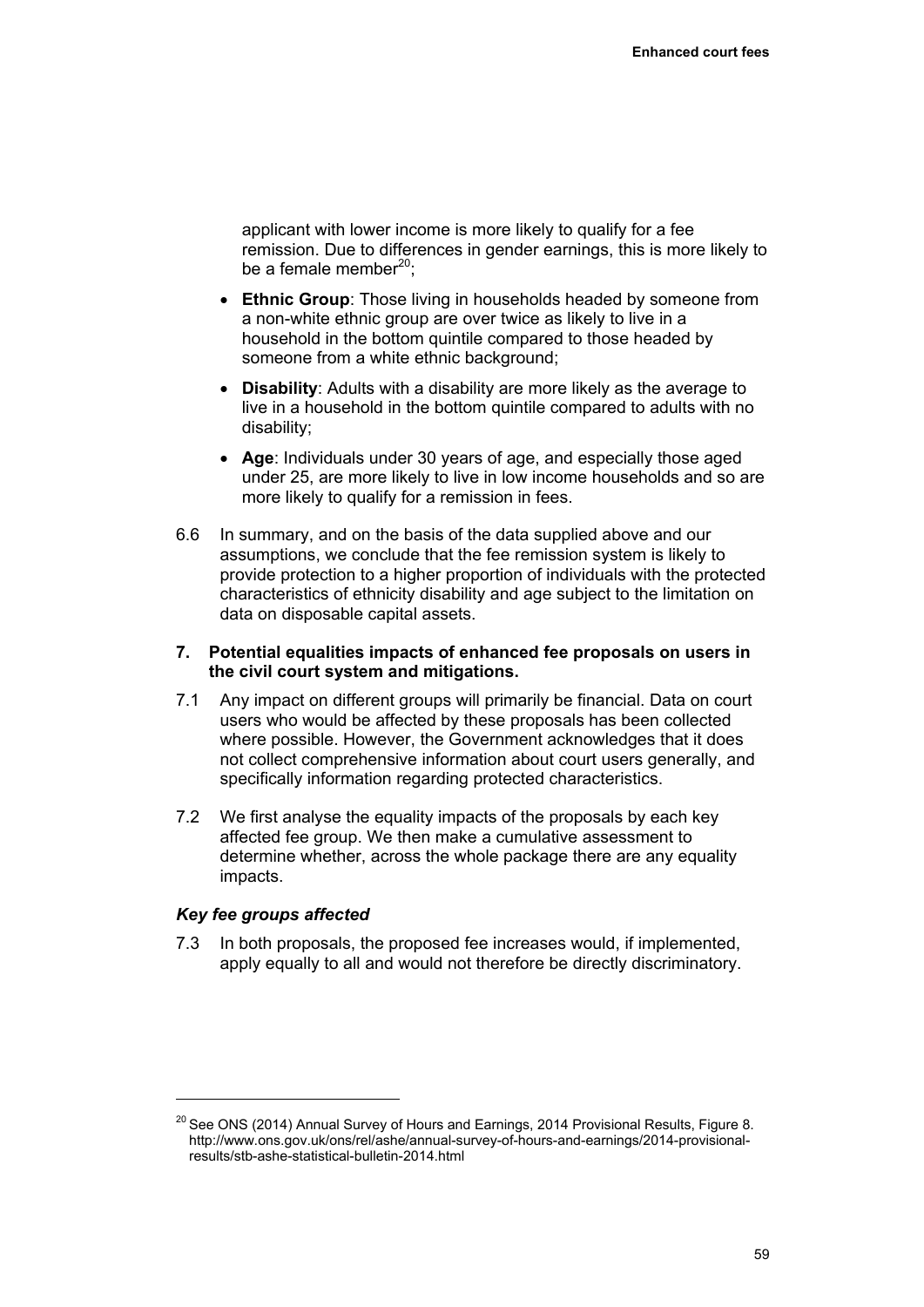## *Possession claims*

- 7.4 Our proposal is to increase the fee for a possession claim in the County Court by £75, raising the fee:
	- from £280 to £355 for a paper application; and
	- from £250 to £325 for a claim filed using Possession Claims Online.
- 7.5 Initially the impact of the fee increase would be borne by people and organisations bringing possession claims. However, the normal rule is that the court will order the losing party to meet the claimant's reasonable costs, including any court fees he or she has incurred. As recent court data shows that claimants are successful in around 75 per cent of possession claims we anticipate that in a large number of cases the costs will be added to the debt and be borne by the defendant.
- 7.6 We do not routinely collect information on those who bring possession claims, and those against whom proceedings are brought. We therefore do not know whether the increase in fees would have a greater impact on people with protected characteristics compared with those who do not share them. However, as there is no intrinsic reason to believe that the proposed fee increase would be more likely to affect a group or groups with protected characteristics, we do not believe that the proposal represents indirect discrimination.

## *General applications*

- 7.7 The consultation also seeks views options for increasing fees for most general applications in civil proceedings:
	- from £50 to £100 for ex parte applications, or applications made by consent; and
	- from £155 to £255 for applications on notice and which are contested.
- 7.8 Under the government's proposals, applications made in certain types of proceedings would be exempt from the fee increase. These are:
	- applications made by a victim to extend or vary the terms of an injunction providing protection from harassment;
	- applications made on behalf of a child or other vulnerable applicant for funds to be paid out of monies held in court; and
	- applications made in proceedings under the Insolvency Act 1986.
- 7.9 The consultation also seeks views on whether there are other circumstances in which a general application is made which should be exempted from the fee increase.
- 7.10 General applications may be made by either side in proceedings, and in most cases the costs, including fees, will be determined by the outcome of the substantive litigation. The impact may therefore be borne by any party involved in proceedings in which a general application is made. We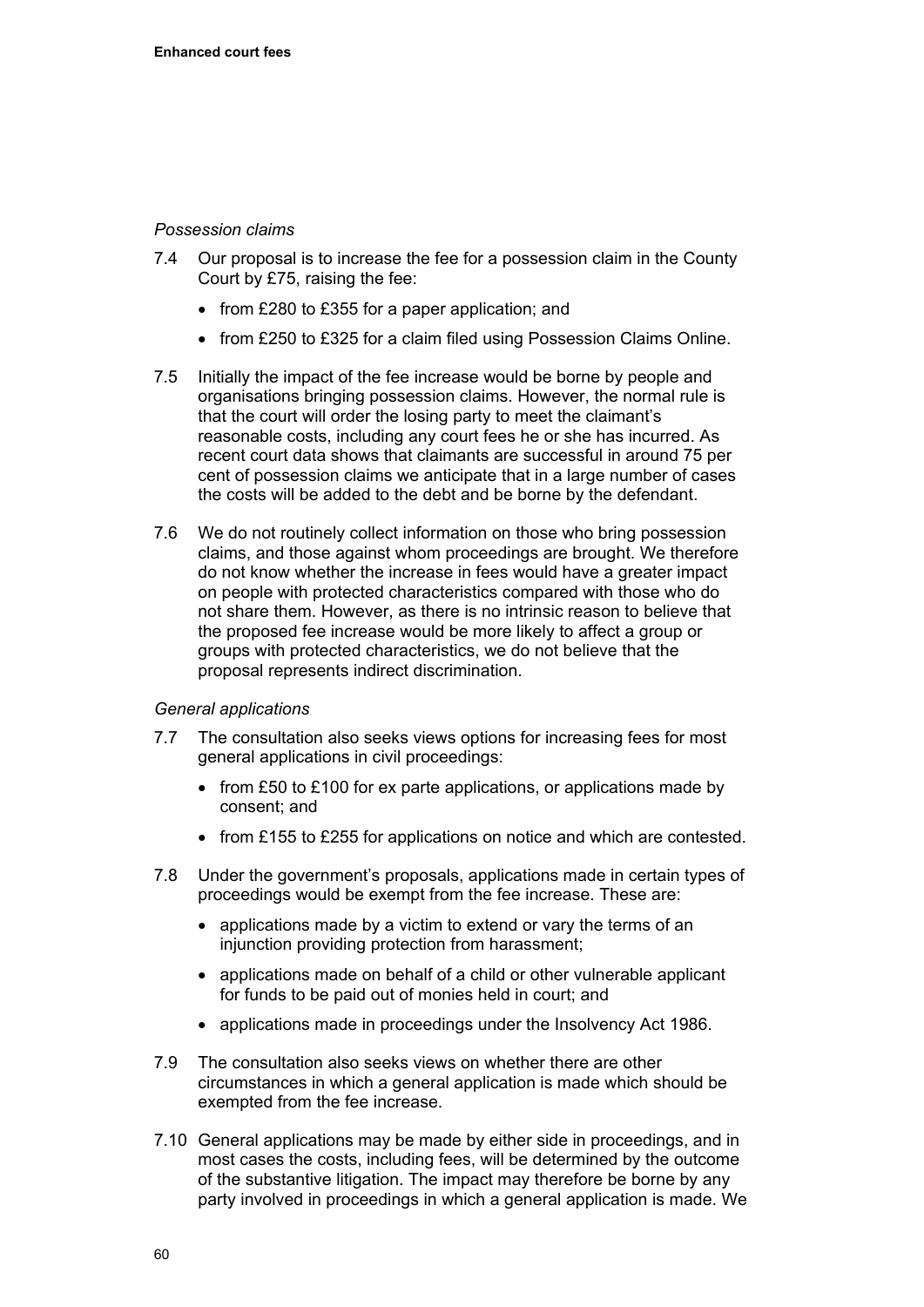do not know the characteristics of court users, whether claimants or defendants, and we cannot therefore assess the extent to which the proposal might have a disproportionate impact on a group or groups of users with protected characteristics. However, there is nothing to suggest that an increase in the fee for a general application would be intrinsically likely to affect a group or groups with protected characteristics.

#### *Equality Impacts across the whole package of proposals*

- 7.11 The Government acknowledges that we do not collect comprehensive information about court users generally and, more specifically, information regarding their protected characteristics. This makes it difficult to determine the impact of the enhanced fees reforms on those in the population pool with protected characteristics. Nevertheless, our assessment based on the information available, is that these proposals would not be directly or indirectly discriminatory, for the reasons set out above.
- 7.12 However, there is therefore a risk that our proposals taken together may have a disproportionate impact on some groups with protected characteristics. If it were the case that a group or groups with protected characteristics would be affected disproportionately, we believe the remissions scheme would provide sufficient mitigation. This is because the analysis presented above suggests that people with protected characteristics are over-represented in lower income groups and are therefore more likely to qualify for a fee remission
- 7.13 However, even if the availability of fee remissions and legal aid was not sufficient to mitigate the impact of fee increases, we consider that the imposition of a higher fee would be unlikely to result in a particular disadvantage for people with protected characteristics. Furthermore, we believe that the proposed fee increases would be a proportionate means of achieving the aims set out at paragraphs 2.1 and 2.2 above.
- 7.14 In view of the lack of data about court users, and specifically their protected characteristics, we have included a question in the consultation about our assessment of the equalities impacts of these proposals and we will take these views into account in developing these proposals as part of our ongoing duty under the Equality Act 2010.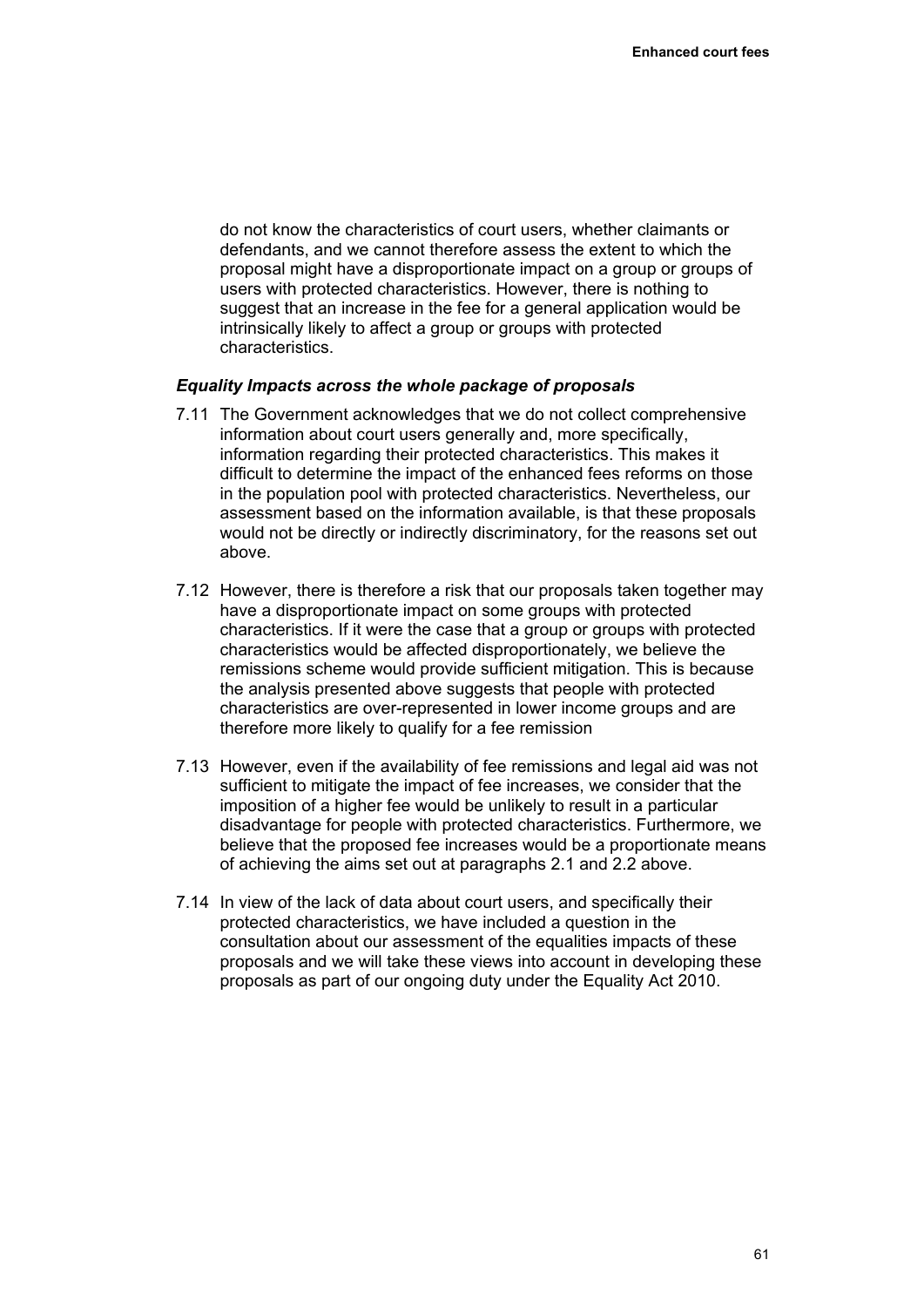**Enhanced court fees**